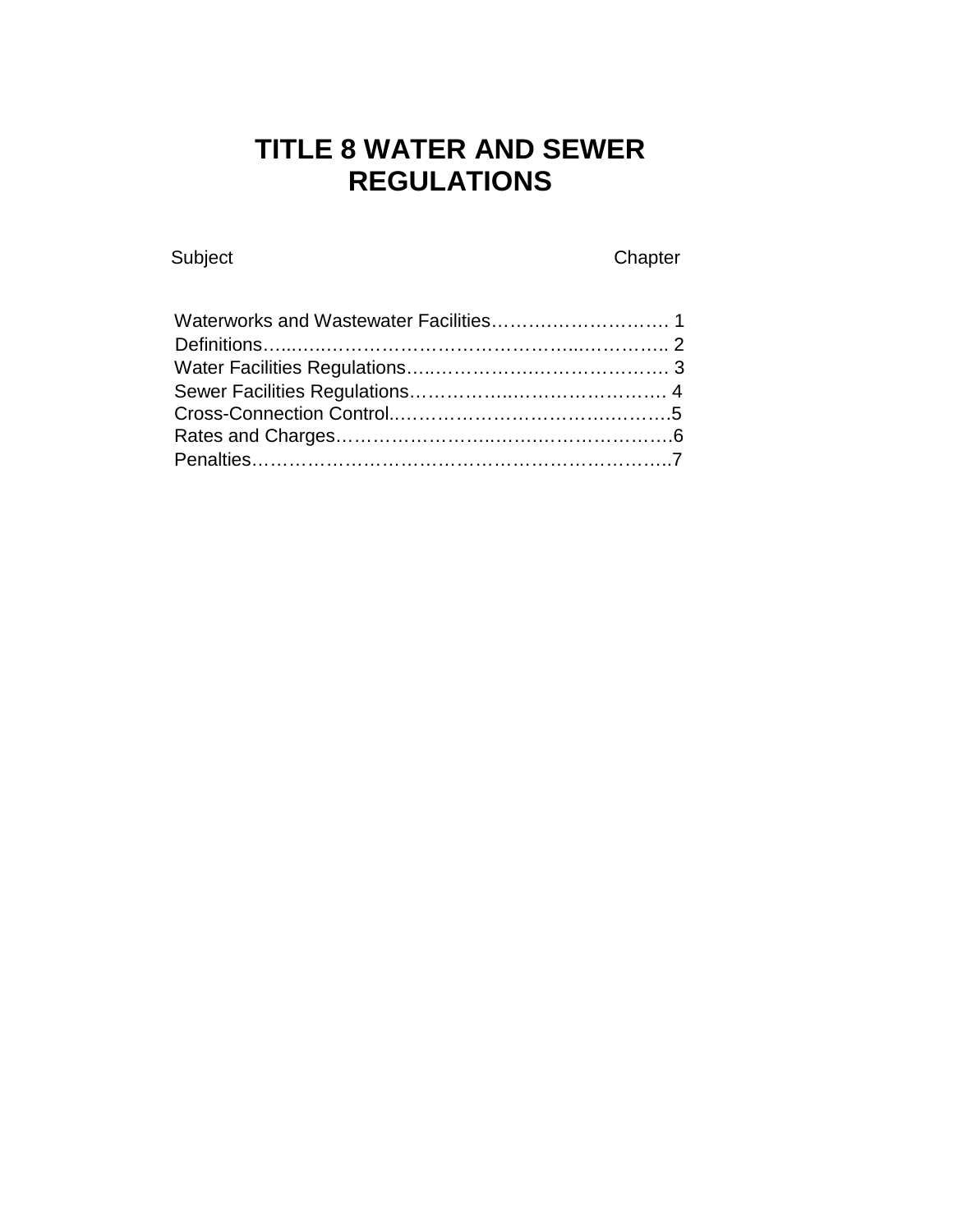## **CHAPTER 1 WATERWORKS AND WASTEWATER FACILITIES**

#### **SECTION**

- **8-1- 1: Combined System**
- **8-1- 2: Jurisdiction Of Water And Sewer Department**
- **8-1- 3: Director; Duties**
- **8-1- 4: Power And Authority Of Inspectors; Inspection**
- **8-1- 5: Safety Rules**
- **8-1- 6: Inspection On Easements**
- **8-1- 7: Compensation**
- **8-1- 8: Department Report**
- **8-1- 9: Books Of Account**
- **8-1-10: Bank Deposits**
- **8-1-11: Duties Of City Administrator**
- **8-1-12: Bills**
- **8-1-13: Delinquent Bills**
- **8-1-14: Bills Less Than Ten Dollars**
- **8-1-15: Lien; Notice Of Delinquency**
- **8-1-16: Foreclosure Of Lien**
- **8-1-17: Penalty**
- **8-1-18: Access To Records**
- **8-1-19: Permit Required**
- **8-1-20: Applications; Connections**
- **8-1-21: Connection Fees**
- **8-1-22: Administration**
- **8-1-23: Opening In Streets; Protection**
- **8-1-24: Performance Bond**
- **8-1-25: Insurance**
- **8-1-26: Rates Inside Corporate Limits**
- **8-1-27: Rates Outside Corporate Limits**
- **8-1-28: Access To Premises**
- **8-1-29: Extension Of Public Water Mains And Sanitary Sewers**
- **8-1-30: Emergency Restrictions**

## **8-1-1: COMBINED SYSTEM:**

It is hereby found, determined and declared necessary and for the best interests of the City that the waterworks system and the sanitary wastewater facilities of the City be combined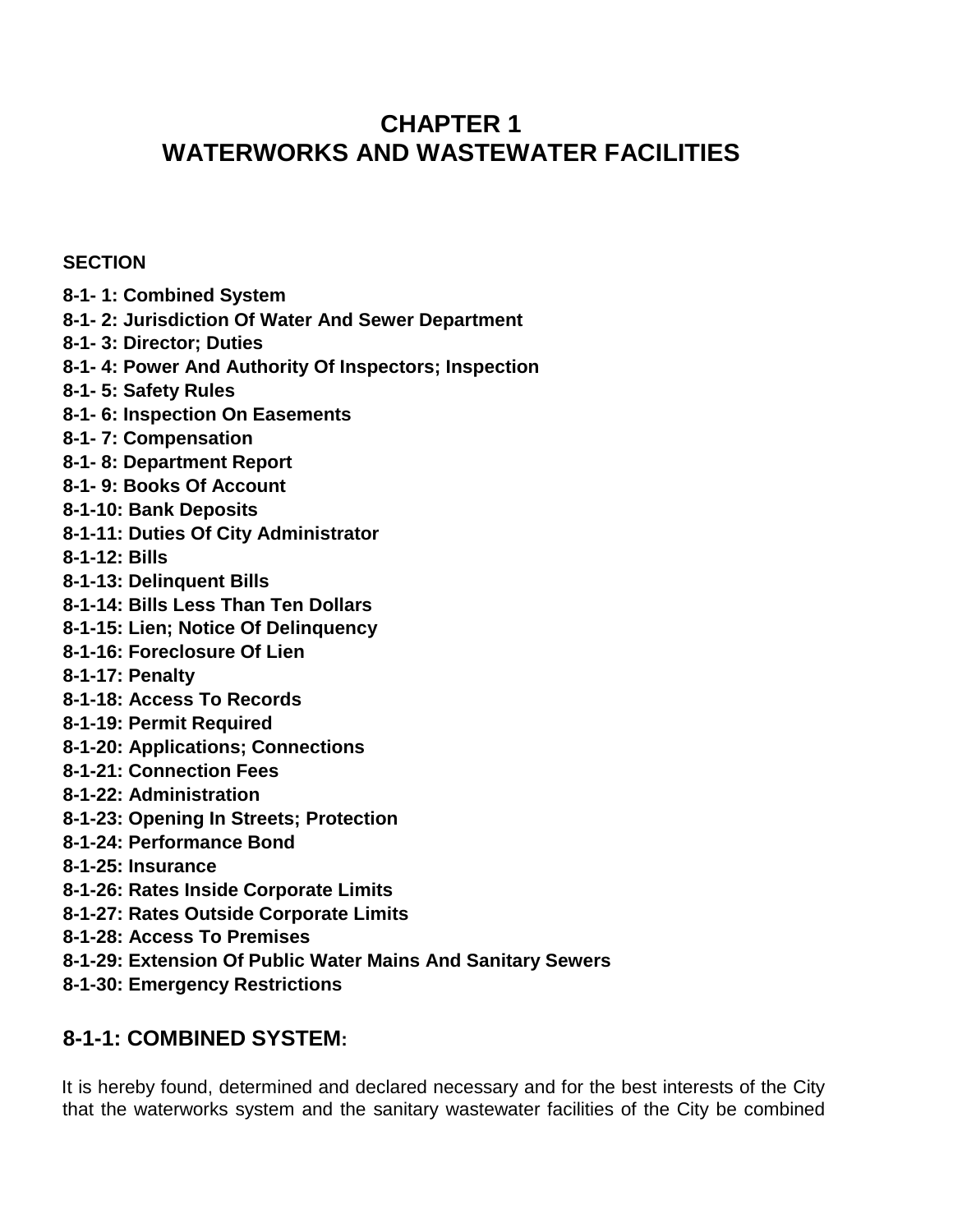into a single utility to be known and designated as the combined waterworks and sewerage system of the City and all property, real, personal, and mixed, comprising the waterworks system and wastewater facilities of the City, be and the same is hereby found, determined and declared to constitute the properties of the combined waterworks and wastewater facilities, including all improvements and extensions to either or both of said systems. (Ord. 95-15-1, 11-14-1995)

## **8-1-2: JURISDICTION OF WATER AND SEWER DEPARTMENT:**

There is hereby established an executive department of the City to be known and designated as the combined Water and Sewer Department of the City. The management and control of said Department shall be placed in charge of the City Administrator, appointed by the Mayor, who shall together with such officers and employees designated by him be in responsible charge of the supervision, management and control of the combined system, and of all matters and things connected with the improvement and extension of the combined system and preserving the property belonging thereto. (Ord. 95-15-1, 11-14-1995)

## **8-1-3: DIRECTOR; DUTIES:**

There shall be a Public Works Director, appointed by the City Administrator with the advice and consent of the Mayor, who shall have supervision over all facilities, buildings and equipment used or useful in the furnishing of water and sewer service in the City and shall see that the object and purposes of the Water and Sewer Department are carried out on an economical business-like basis, and in this connection, it shall be the duty of the Director and all of the officers and employees of said Department to enforce all of the provisions of this Title.

The Director shall prepare and keep in his office a complete atlas of the waterworks and wastewater facilities together with all valves, hydrants, water service connections and appurtenances of the system distinctively recorded therein. The Director shall report activities of the Department and make recommendations to the Administrator as his direct supervisor. (Ord. 95-15-1, 11-14-1995)

## **8-1-4: POWER AND AUTHORITY OF INSPECTORS; INSPECTION:**

The Director and other duly authorized employees of the City, the Illinois Environmental Protection Agency, and the U.S. Environmental Protection Agency bearing proper credentials and identification shall be permitted to enter all properties for the purposes of inspection, observation, measurement, sampling, and testing in accordance with the provisions of this Title. The Director or his representative shall have no authority to inquire into any processes, including metallurgical, chemical, oil, refining, ceramic, paper, or other industries beyond that point having a direct bearing on the kind and source of discharge into the sewers or waterway or facilities for waste treatment. (Ord. 95-15-1, 11-14-1995)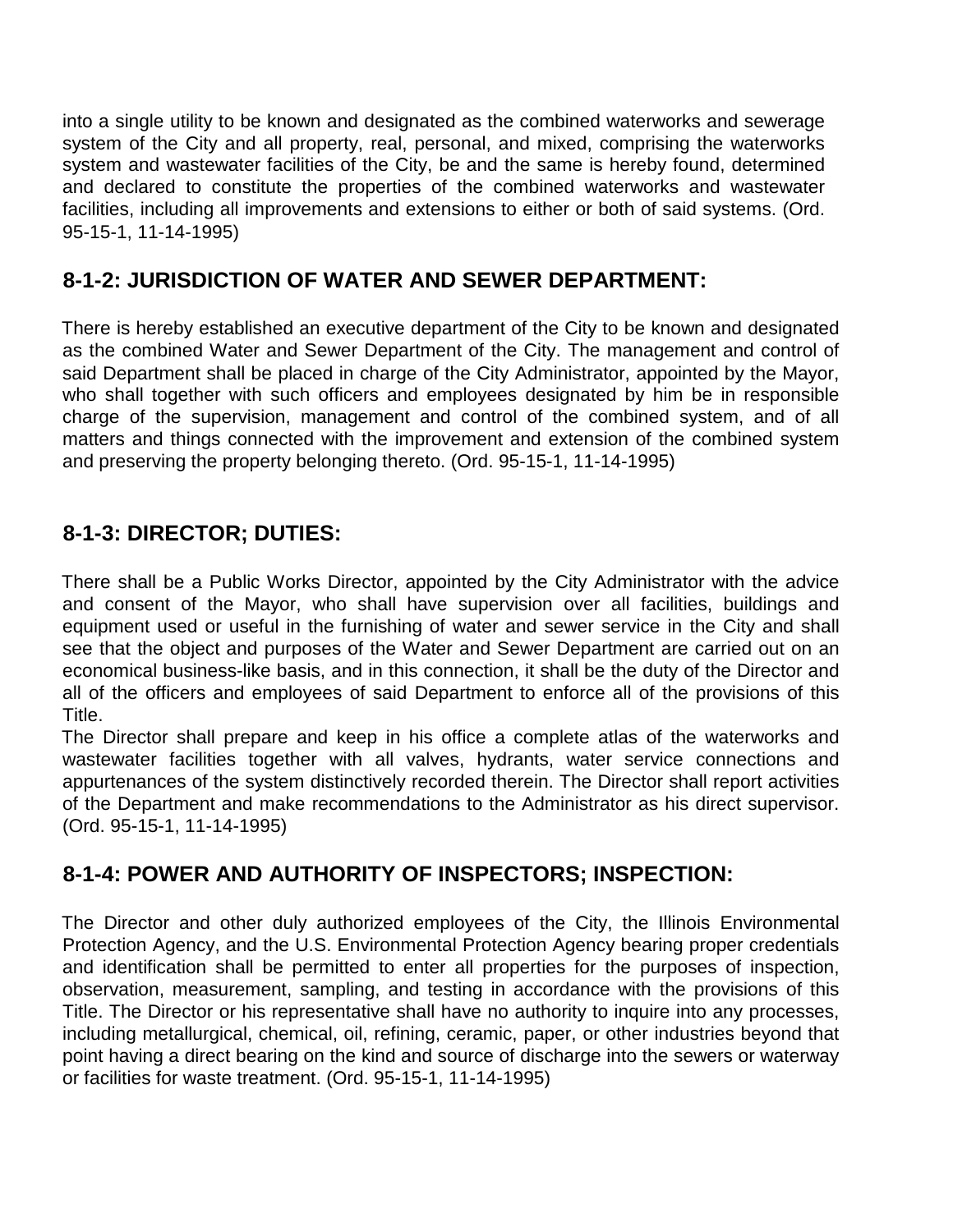## **8-1-5: SAFETY RULES:**

While performing the necessary work on private properties referred to in Section 81-4 of this Chapter, the Director or duly authorized employees of the City, the Illinois Environmental Protection Agency, and the U.S. Environmental Protection Agency shall observe all safety rules applicable to the premises established by the Illinois Department of Labor, the Federal Occupational Health and Safety Administration and the company, and the company shall be held harmless for injury or death to the City's employees and the City shall indemnify the company against loss or damage to its property by the City's employees and against liability claims and demands for personal injury or property damage asserted against the company and growing out of the gauging and sampling operations, except as such may be caused by negligence or failure of the company to maintain safe conditions as required in this Title or by applicable State and Federal safety regulations. (Ord. 95-15-1, 11-14-1995)

#### **8-1-6: INSPECTION ON EASEMENTS:**

The Director and other duly authorized employees of the City bearing proper credentials and identification shall be permitted to enter all private properties through which the City holds a duly negotiated easement for the observation, measurement, sampling, repair and maintenance of any portion of the wastewater facilities lying within a said easement, shall be done in full accordance with the terms of the duly negotiated easement pertaining to the private property involved. (Ord. 95-15-1, 11-14-1995)

#### **8-1-7: COMPENSATION:**

The Director and other officers and employees of the Water and Sewer Department shall receive, as compensation for their services, amounts to be determined by the City Administrator from time to time. (Ord. 95-15-1, 11-14-1995)

#### **8-1-8: DEPARTMENT REPORT:**

The Director, together with the Treasurer of the City, shall prepare and submit a written report, no later than the fifth day of the month of a bimonthly period, or more often if required, to the City Administrator listing, but not limited thereto, the following data:

A. Water billings and sewer billings for services rendered.

B. Collections received.

C. Applications approved for new services and fees received.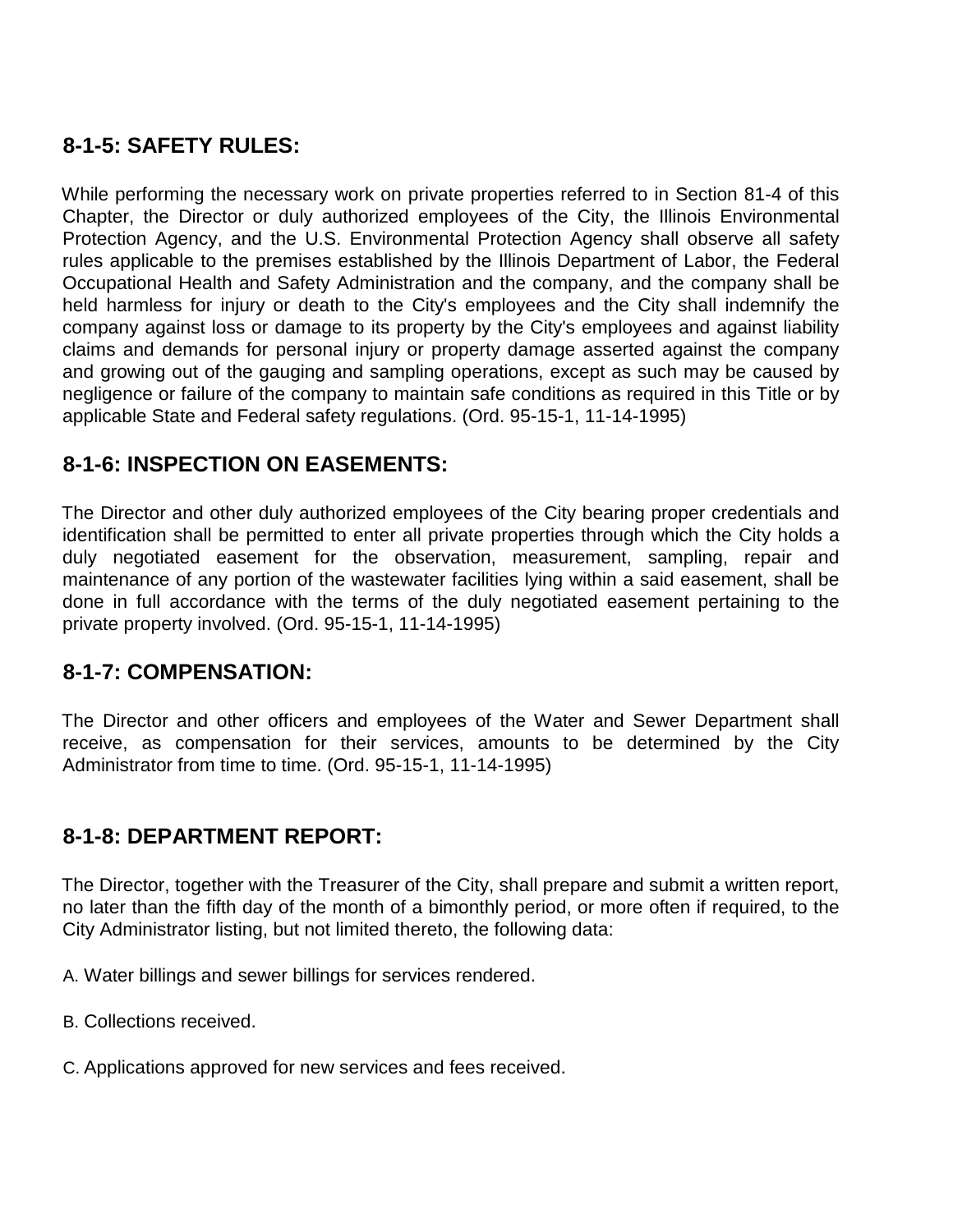- D. Expenditures incurred and accounts charged.
- E. Cash balances at the beginning and end of the billing period.
- F. Volume of water distributed, billed and unaccounted for.
- G. Number of metered and unmetered customers connected to the system.
- H. Details of any major repairs, improvement to and extension of the system or details pertinent to his duties in the conduct of his office. (Ord. 95-15-1, 11-141995)

#### **8-1-9: BOOKS OF ACCOUNT:**

All revenues derived from the operation of the water and wastewater facilities shall be deposited into the accounts of the Water and Sewer Fund. All such revenues and monies shall be held by the City Treasurer separate and apart from his or her private funds and separate and apart from all other funds of the City and all of said sum, without any deductions whatsoever, shall be delivered to the City Treasurer not more than ten (10) days after receipt of the same, or at such more frequent intervals as may from time to time be directed by the City Administrator.

The Treasurer shall receive such revenues of the combined system and such other funds and monies received in the operation of the system as the same may be delivered to his or her and deposit the same in a separate fund designated as the "Water and Sewer Fund" of the City. The Treasurer shall administer such fund in every respect in the manner provided by article 62 of the "Revised Cities and Villages Act" and all laws amendatory thereof and supplementary thereto.

The Treasurer shall establish a proper system of accounts and shall keep proper books, records, and accounts in which complete and correct entries shall be made of all transactions relative to the waterworks and wastewater facilities and shall maintain separate accounting of the receipts and expenditures of the Water and Sewer Department, and at regular annual intervals he or she shall cause to be made an audit by an independent auditing concern of the books to show the receipts and disbursements of the waterworks and wastewater facilities. All such books, accounts and records pertaining to said office shall at all reasonable times be open to the inspection of the City Council, to any member thereof, or to any holder of outstanding waterworks and sewerage revenue bonds, or any duly authorized agent or agents of such holder. (Ord. 95-15-1, 11-14-1995)

#### **8-1-10: BANK DEPOSITS:**

The City shall, not later than forty eight (48) hours after the receipt thereof, deposit into the properly authorized account of the City all monies collected from any source whatsoever, taking such bank's deposit ticket or receipt, in duplicate therefor, one of which receipts shall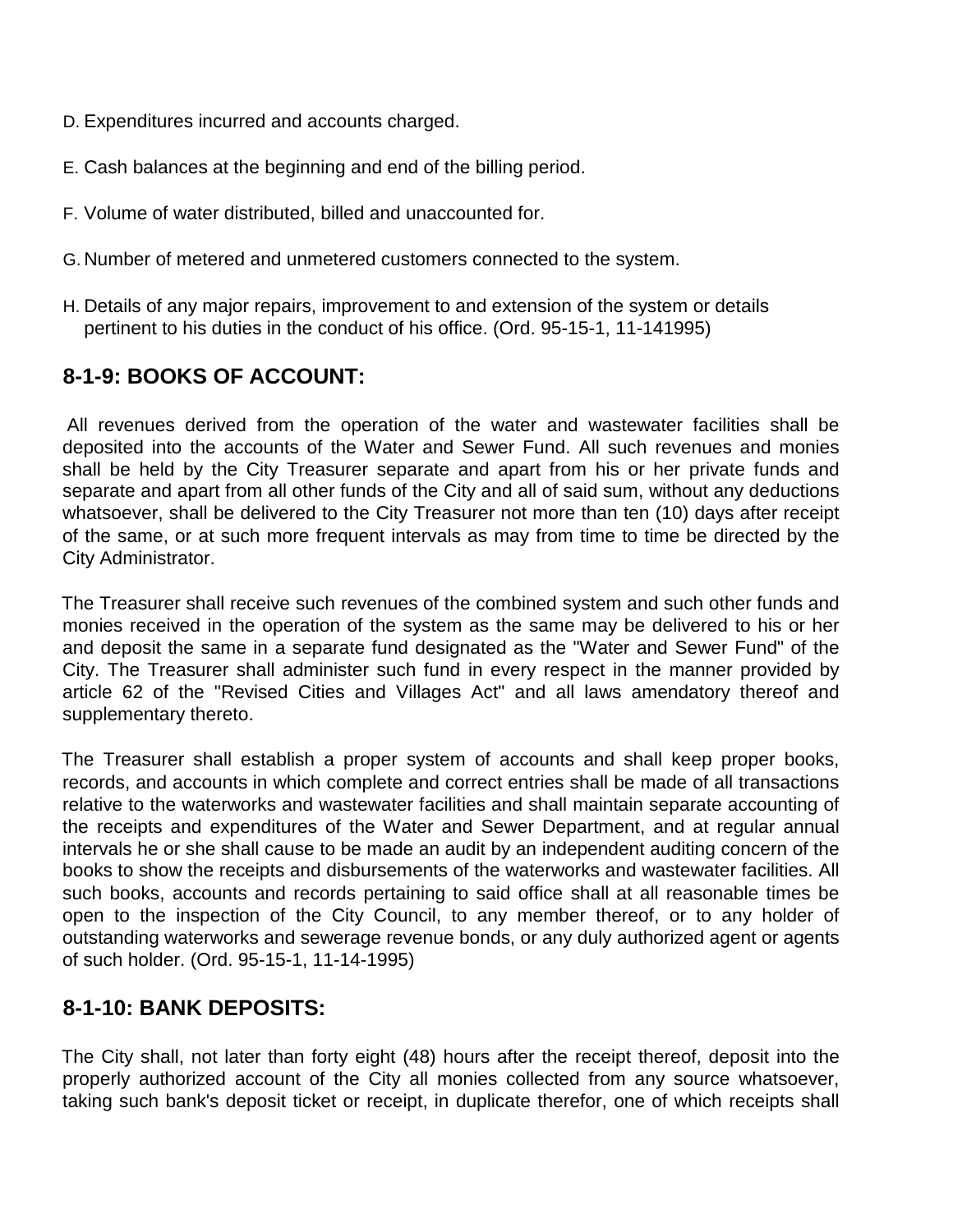be filed with the City Treasurer. The City is expressly prohibited from retaining monies of the City in any account other than the deposits of the same in the proper bank to the credit of the City and within the time which is hereby prescribed for the deposits of the same. (Ord. 95-15- 1, 11-14-1995)

## **8-1-11: DUTIES OF CITY ADMINISTRATOR:**

The City Administrator shall direct such employees or agents of the City to read water meters, prepare and distribute bills, collect the water and sewer rates, issue water and sewer permits and shall perform such other duties as now or may hereafter be imposed upon him by law or by the ordinances of the City. (Ord. 95-15-1, 11-14-1995)

## **8-1-12: BILLS:**

Said rates or charges for service shall be payable each monthly period. The owner of the premises, the occupant thereof, and the user of the service shall be jointly and severally liable to pay for the service to such premises and the service is furnished to the premises by the City only upon the condition that the owner of the premises, occupant, and user of the services are jointly and severally liable therefore to the City.

Bills for water and sewer services shall be sent out by the City on the first day of the month succeeding the period for which the service is billed commencing August 1, 2007.

All municipal utility bills are due and payable eighteen (18) days after being sent out. A penalty of ten dollars (\$10.00) or ten percent (10%) of total amount due, whichever is greater, shall be added to all bills not paid by the eighteenth day after they have been rendered. (Ord. 2007-23, 07-17-2007)

## **8-1-13: DELINQUENT BILLS:**

If the charges for such services hereinabove mentioned are not paid within twenty-six (26) days after the rendition of the bill for such services, notice shall be given by U S mail, or as otherwise directed by the Administrator, to said user and said service shall be discontinued without further notice and shall not be reinstated until all past due bills, including the penalties thereon, are paid in full together with the payment of fifty dollars (\$50.00) to cover the cost of notification and of reinstating the service. (Ord. 2007-23, 07-17-2007)

## **8-1-14: BILLS LESS THAN TEN DOLLARS:**

In the event that a user's bill is for an amount less than ten dollars (\$10.00) and that bill is unpaid after eighteen (18) days no such penalty or delinquent charge or action shall apply. Instead, said bill amount shall be applied to the next regularly scheduled bill for that user. (Ord. 2007-23, 07-17-2007)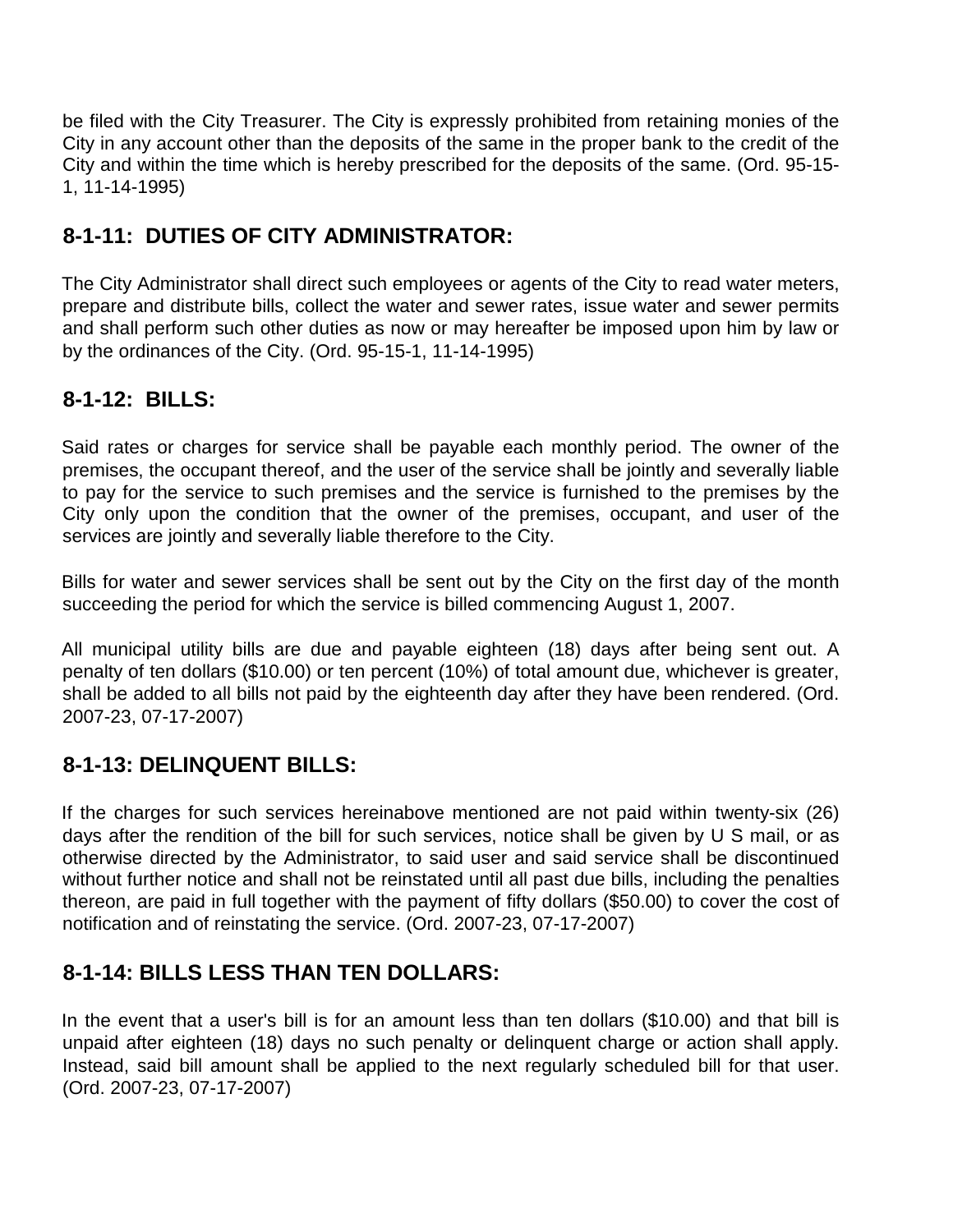## **8-1-15: LIEN; NOTICE OF DELINQUENCY:**

Whenever a bill for water and sewer service remains unpaid for twenty-six (26) days after the rendition of the bill for such service, the City may file with the County Recorder of Deeds a statement of lien claim. This statement shall contain the legal description of the premises served, the amount of the unpaid bill, the date when such amount became delinquent and a notice that the City claims a lien for this amount as well as for all charges subsequent to the period covered by the bill.

If the user whose bill is unpaid is not the owner of the premises and the City has notice of this, notice shall be mailed to the owner of the premises if his/her address is known to the City, whenever such bill remains unpaid for the period of twenty-six (26) days after it has been recorded.

The failure of the City to record such lien or to mail such notice or the failure of the owner to receive such notice shall not affect the right to foreclose the lien for unpaid bills as mentioned in Section 8-1-16 of this Chapter. (Ord. 2007-23, 07-17-2007)

## **8-1-16: FORECLOSURE OF LIEN:**

Property subject to a lien for unpaid charges shall be sold for nonpayment of the same, and the proceeds of the sale shall be applied to pay the charges, after deducting costs, as is the case in the foreclosure of statutory liens. Such foreclosure action shall be in the name of the City. The City Attorney is hereby authorized and directed to institute such proceedings in the name of the City in any court having jurisdiction over such matters against any property for which the bill has remained unpaid for twenty-six (26) days after it has been rendered. (Ord. 2007-23, 07-17-2007)

## **8-1-17: PENALTY:**

Any person, violating any provisions of this Chapter shall be fined not less than twenty five dollars (\$25.00) nor more than five hundred dollars (\$500.00) for each offense. (Ord. 95-15-1, 11-14-1995)

## **8-1-18: ACCESS TO RECORDS:**

The IEPA or its authorized representative shall have access to any bonds, documents, paper, and records of the City which are applicable to the City system of user charges for the purpose of making audit, examination, excerpts, and transcriptions thereof to ensure compliance with the terms of the special and general conditions to any State grant or loan agreement and rules of any State loan. (Ord. 95-15-1, 11-14-1995)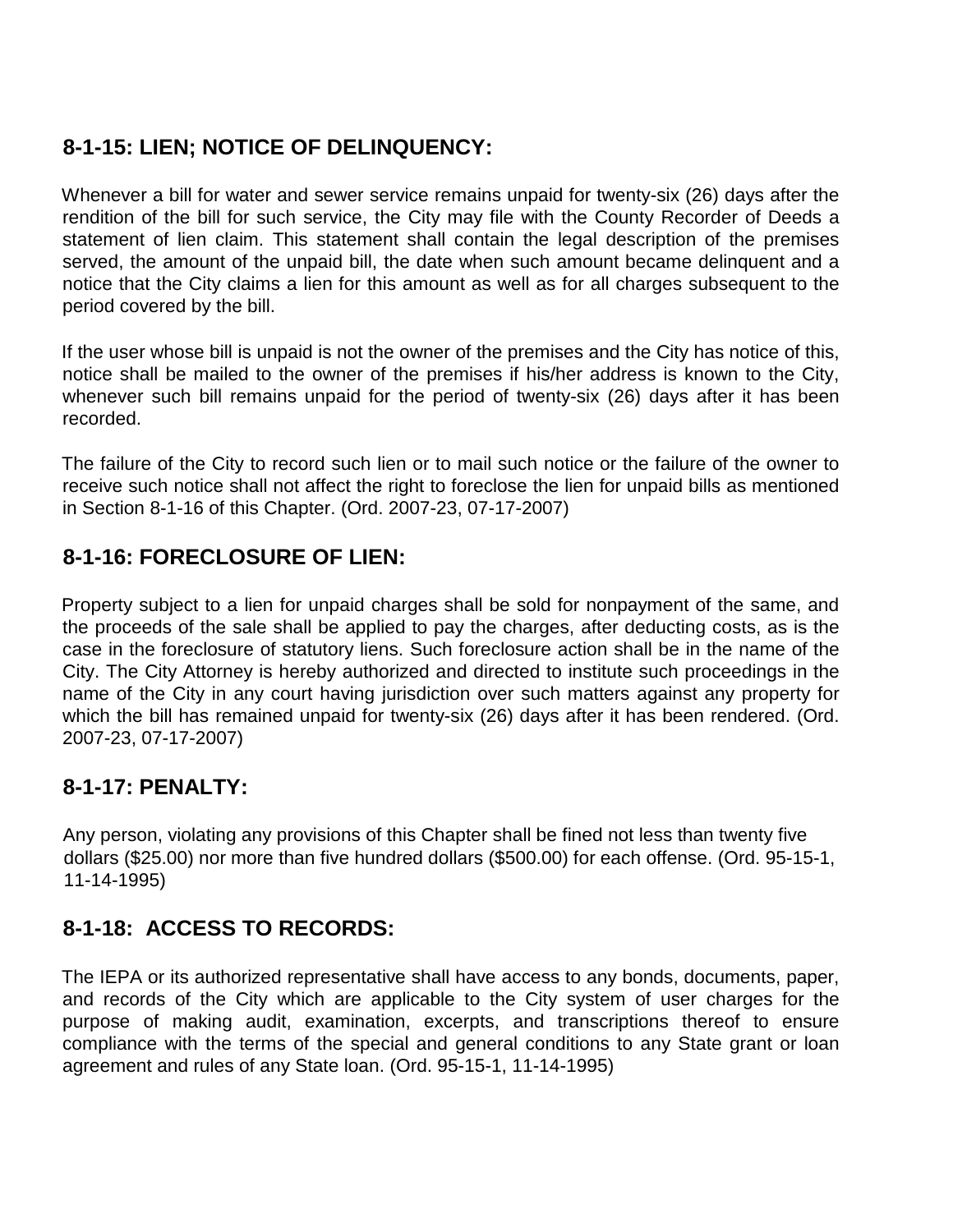#### **8-1-19: PERMIT REQUIRED:**

No person, shall install or repair any sanitary sewer or make any water main connection without first obtaining a written permit for such work from the City. (Ord. 95-15-1, 11-141995)

## **8-1-20: APPLICATIONS; CONNECTIONS:**

Any person, desiring to make any connection with said combined system or use water therefrom shall first make application to said City upon a blank form or forms furnished by said Department. Said application shall contain an agreement on the part of the applicant that all the rules, regulations, conditions and provisions of any ordinance relating to the waterworks system or wastewater facilities will be complied with; that all water rates, sewer rates, assessments and rents and all fines and penalties assessed, charged or imposed against said applicant upon the property described in said application will be paid. When all of the provisions of the ordinances of the City have been complied with, a permit shall then be issued by the City authorizing the connection to be made and specifying the size thereof.

No service pipe shall be laid or used to supply water to two (2) or more distinct premises or buildings unless a separate curb stop and buffalo box for each of the premises or buildings shall be placed outside of such premises in the parkway as hereinafter provided and a permit fee shall be obtained for each service. A separate water meter and outside meter reader for each of the premises, as specified by the City, shall also be required. (Ord. 95-15-1, 11-14- 1995)

## **8-1-21: CONNECTION FEES:**

The fees to be charged for a permit to tap or otherwise make a connection with any water or sewer main shall be determined in such manner and in amounts as shall be prescribed by ordinance adopted by the City Council from time to time. Whenever any permit for a connection with the water or sewer mains of the City is issued, only the employees of said City so designated for the work or a contractor properly licensed as designated by the City shall tap the mains of said system where such connection is to be made. (Ord. 95-15-1, 11- 14-1995)

#### **8-1-22: ADMINISTRATION:**

The City is hereby authorized to adopt such rules and regulations as recommended by the City Administrator and Director of Public Works consistent with this Title for connection to the waterworks and wastewater facilities, specifying the type and size of pipes and all other appurtenances and extensions thereto, and amend the same from time to time as may be deemed necessary. All service pipes and connections to the combined system shall comply with the said specifications and rules. Any person not complying with the specifications and rules for connections to the combined system shall be subject to a penalty as hereinafter provided.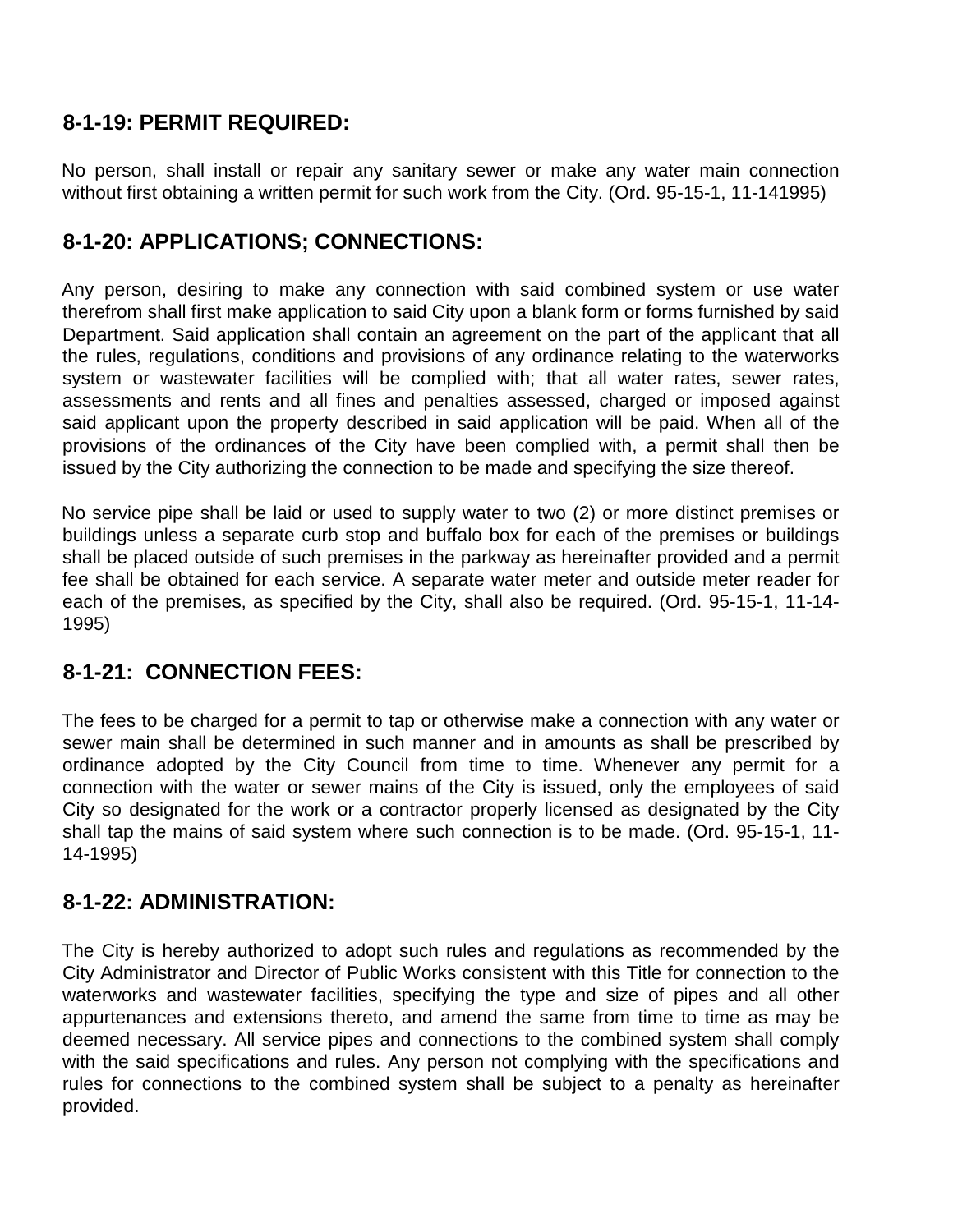The City hereby specifies that the minimum size water line for a single-family dwelling shall be one inch (1 "). The size and type of water service lines for buildings other than single-family dwellings shall be specified by the City when a tap to the water main is requested.

The City does hereby specify that all water mains, storm sewers, sanitary sewers and utility services installed along, upon or under any of the streets in the City or in any new subdivision or within the City, shall be installed as follows:

- A. All water mains and storm sewers shall be installed on the same side of the street.
- B. Utility services and sanitary sewers shall be installed on the opposite side of the street from the water mains and storm sewer mains.
- C. No utility services are to be installed on the same side of the street as the water main installation. (Ord. 95-15-1, 11-14-1995)

## **8-1-23: OPENING IN STREETS; PROTECTION:**

All openings made in streets and sidewalks shall be protected at all times by sufficient barriers, on which signal lights or flares shall be placed and maintained after dark. The owner of the premises for which the work is being done shall notify the Water and Sewer Department when the street is fully obstructed by the opening. A security deposit in the amount of five hundred dollars (\$500.00) is required for <sup>l</sup>each street opening. (Ord. 95-15-1, 11-14-1995)

## **8-1-24: PERFORMANCE BOND:**

No permit for a water or sewer connection, or water and sewer main extension, shall be issued by the City unless the person applying therefor or the contractor shall have filed with the City a performance bond with corporate surety acceptable to the City thereon in the sum of five thousand dollars (\$5,000.00) for a water or sewer connection; and for a sewer or water main extension, a sum equal to one and one-half  $(1<sup>1</sup>/2)$  times the estimated cost of the work to be done. Such performance bond shall be approved by the City, conditioned upon the applicant indemnifying and saving harmless the City for any and all damage to underground utilities or to the water and sewer mains and laterals of the City and from any failure to restore any road, ditch, pavement or portion thereof damaged during the construction of the sewer or water service connection, or the sewer or water main extension, to the condition at the commencement of construction. (Ord. 95-15-1, 11-14-1995)

## **8-1-25: INSURANCE:**

No permit for a water or sewer connection, or water and sewer main extension, shall be issued unless the person applying therefor or the contractor shall have first procured public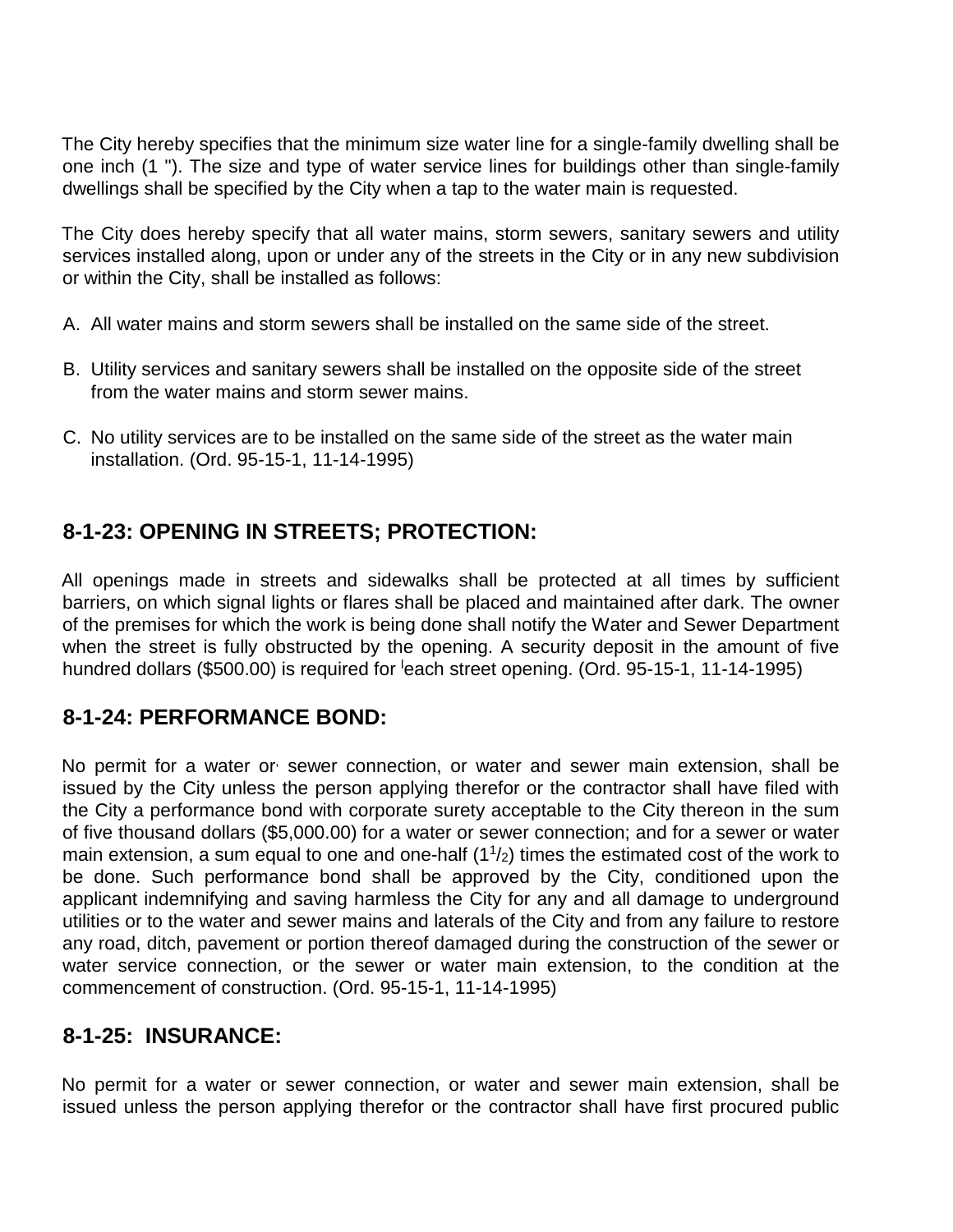liability insurance in an amount of not less than one hundred thousand dollars (\$100,000.00) for injuries, including accidental death, to any one person and subject to the same limit for each person in an amount not less than three hundred thousand dollars (\$300,000.00) on account of one accident, and property damage insurance in an amount not less than fifty thousand dollars (\$50,000.00). The persons to be indemnified and saved harmless in said insurance policy shall be the City of Genoa, DeKalb County, Illinois, and the applicant for the water and/or sewer connection or extension. A certificate of said insurance shall be filed with the City. (Ord. 95-15-1, 11-14-1995)

## **8-1-26: RATES INSIDE CORPORATE LIMITS:**

All consumers, users or properties in the City shall pay such rates for the use and service of the waterworks and wastewater facilities in such manner and amounts as shall be prescribed by ordinance of the City Council from time to time. (Ord. 95-15-1, 11-14-1995)

#### **8-1-27: RATES OUTSIDE CORPORATE LIMITS:**

All users of the waterworks and wastewater facilities of the City occupying premises not within the limits of said City shall be charged rates to be determined by the City Council from time to time. (Ord. 95-15-1, 11-14-1995)

#### **8-1-28: ACCESS TO PREMISES:**

The Director, or his/her designee, shall have reasonable access at reasonable times to the premises, place or buildings served by said waterworks and wastewater facilities and it shall be unlawful for any person or corporation to interfere with, prevent or obstruct said inspector in his work hereunder. Every user of said system shall use the same upon the conditions prescribed in this Title. (Ord. 95-15-1, 11-14-1995)

## **8-1-29: EXTENSION OF PUBLIC WATER MAINS AND SANITARY SEWERS:**

- A. No person shall uncover, make any connection with or opening into, use, alter or disturb any public water main and/or sanitary sewer of the City for the purpose of extending same without first making application to the Director for making said extension and to have the proposed extension approved by the City.
- B. Persons desiring such extension of the water and/or sewer system shall file with the Director four (4) copies of the following documents:
	- 1. Detailed plans and specifications prepared by a registered professional engineer registered in the State of Illinois.
	- 2. IEPA permit applications with such supporting documents as are required by the IEPA, completely filled out and ready for City signature(s).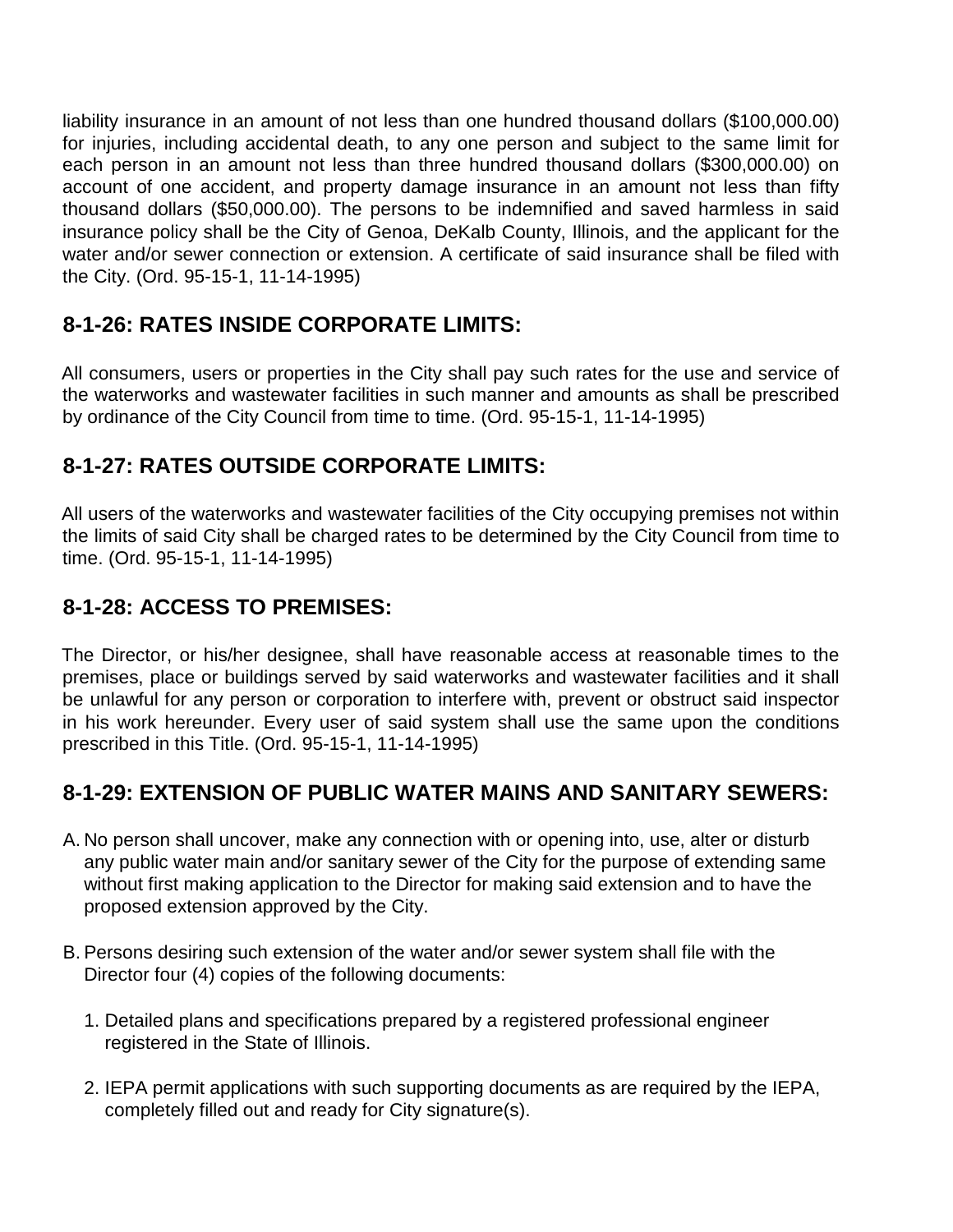- 3. Detailed estimate of cost of the extension.
- C.After approval of the plans and specifications by the City Engineer and receipt of an IEPA permit the person or persons shall submit to the Director the following documents prior to starting the extension:
	- 1. Agreement and bond executed by the permittee wherein he agrees to make and install the improvements in accordance with the plans and specifications specifying a completion date not more than six (6) months after the date of the agreement unless the City Board determines, on the basis of the recommendation of the City Engineer, that a longer time is necessary.

The guarantee for completion of the improvements by the permittee shall be in the principal amount of one hundred fifty percent (150%) of the estimated cost as approved by the City Engineer; and secured by either:

- a. A certificate of deposit with or an escrow account at a federally insured bank or savings and loan association subject to draw by the City to complete the improvements if it is not completed within the prescribed time limit.
- b. A clean, nondeclining, irrevocable letter of credit issued by a federally insured bank or savings and loan association. The letter shall be approved by the City and provide that funds may be drawn only by the City. The bond shall remain in effect for a period of one year after acceptance of the work by the City Engineer as a guarantee of good faith of the permittee to correct defects. At the discretion of the City the bond may be reduced during the maintenance period.
- 2. Copies of all permits, insurance and bonds required for street openings or stream crossings and any other permits required by an agency having jurisdiction.
- 3. Certificates of insurance protecting the City from any liability or damage whatsoever from injury, including death, to any person or property. The amount of the insurance shall be as established by the City.
- D. Person or persons extending water or sewer shall agree as follows:
	- 1. To pay all cost of plan review by the City Engineer. Payment shall be made to the City prior to the City signing the IEPA permit applications.
	- 2. To pay all costs of inspection including resident supervision if deemed necessary by the City Engineer. The estimated cost of inspection, approved by the City Engineer, shall be deposited with the Treasurer prior to the start of work and additional funds added during the work if required. The permittee, however, shall pay only the actual costs of such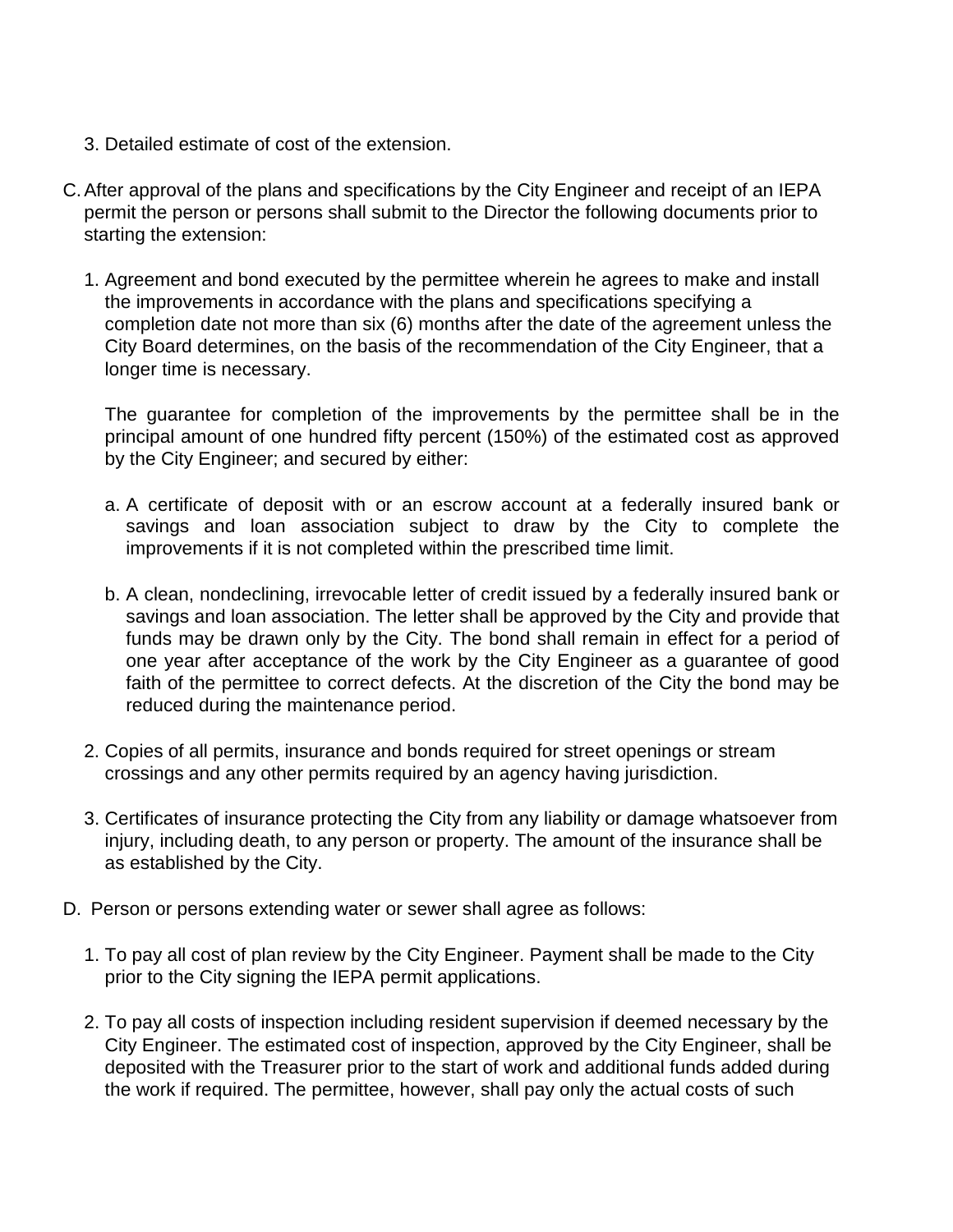services based on standard engineering fees. At the completion of the work any unused portion of the amount deposited shall be returned. No interest shall be paid on deposited funds.

- 3. Materials and construction methods shall be in conformance with specifications established by the City Engineer.
- 4. The engineer designing the extension shall file as-built drawings at the completion of the work to the City.
- E. The performance bond will not be released until the following documents are filed with the City and approved by the City Council:
	- 1. As-built drawings: one reproducible set and two (2) sets of prints;
	- 2. Release of all permits; and
	- 3. Copies of all tests required by the Director or the City Engineer.
	- 4. The guarantee period has expired.
- F. No extension will be allowed to the sanitary sewer system if the City determines that the wastewater facilities have inadequate available capacity. (Ord. 95-15-1-, 11-14-1995)

#### **8-1-30: EMERGENCY RESTRICTIONS:**

- A. Emergency Limitations, Water: Whenever, in the judgment of the Mayor, public exigency may require it, he shall have the right and authority by proclamation, to be published in a newspaper printed within the County, to limit in respect to time, or wholly suspend or prohibit for such length of time as such exigency shall, in his judgment require, the use of water for any nonessential purpose, and no person shall use or draw water in violation of any such proclamation.
- B. Emergency Limitations, Wastewater: In any case of making repairs or alterations or constructing new facilities or for any other reason, the Mayor reserves the right to limit the discharge of wastewater to the wastewater facilities for as long as may be necessary by giving reasonable notice thereof as shall be practicable to the user. No claim shall be made against the City by reason of the above or by any reason of the breakage or failure of any portion of the wastewater facilities.
- C. Shutting Off Water: In case of making repairs or alterations or constructing new facilities or for other reasons, the City reserves the right to shut off the water at once and keep it shut off as long as may be necessary by giving such reasonable notice thereof as shall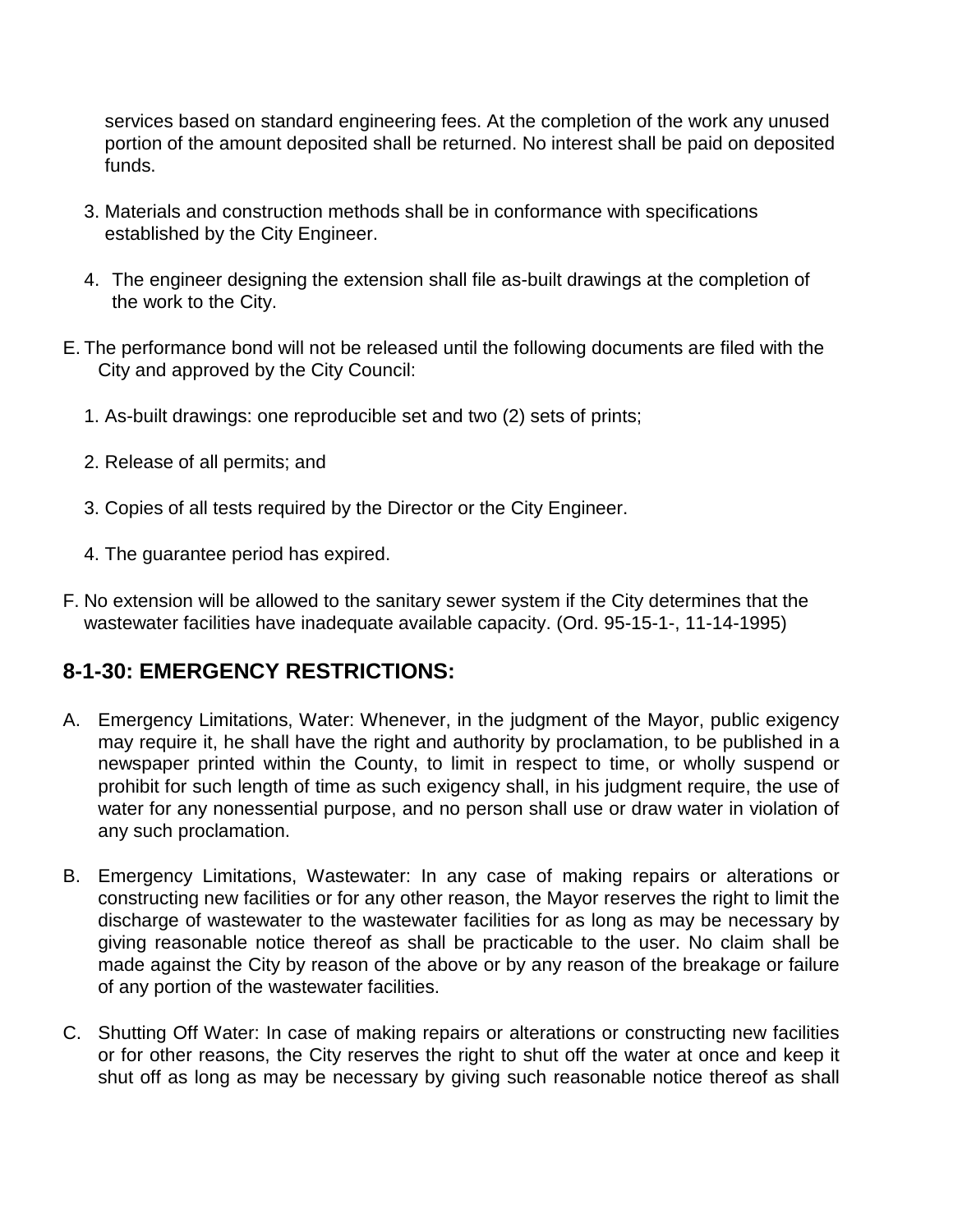be practicable to user. No claim shall be made against the City 'by reason of the above or by reason of the breakage or failure of any pump, or other portion of the water system.

D. Access To Equipment: No person shall in any manner obstruct access to any valve, hydrants, stopcock, manhole, flow  $\land$  measuring equipment or any other equipment necessary to the operation of the water or wastewater facilities which is located in any public street, alley or easement. (Ord. 95-151, 11-14-1995)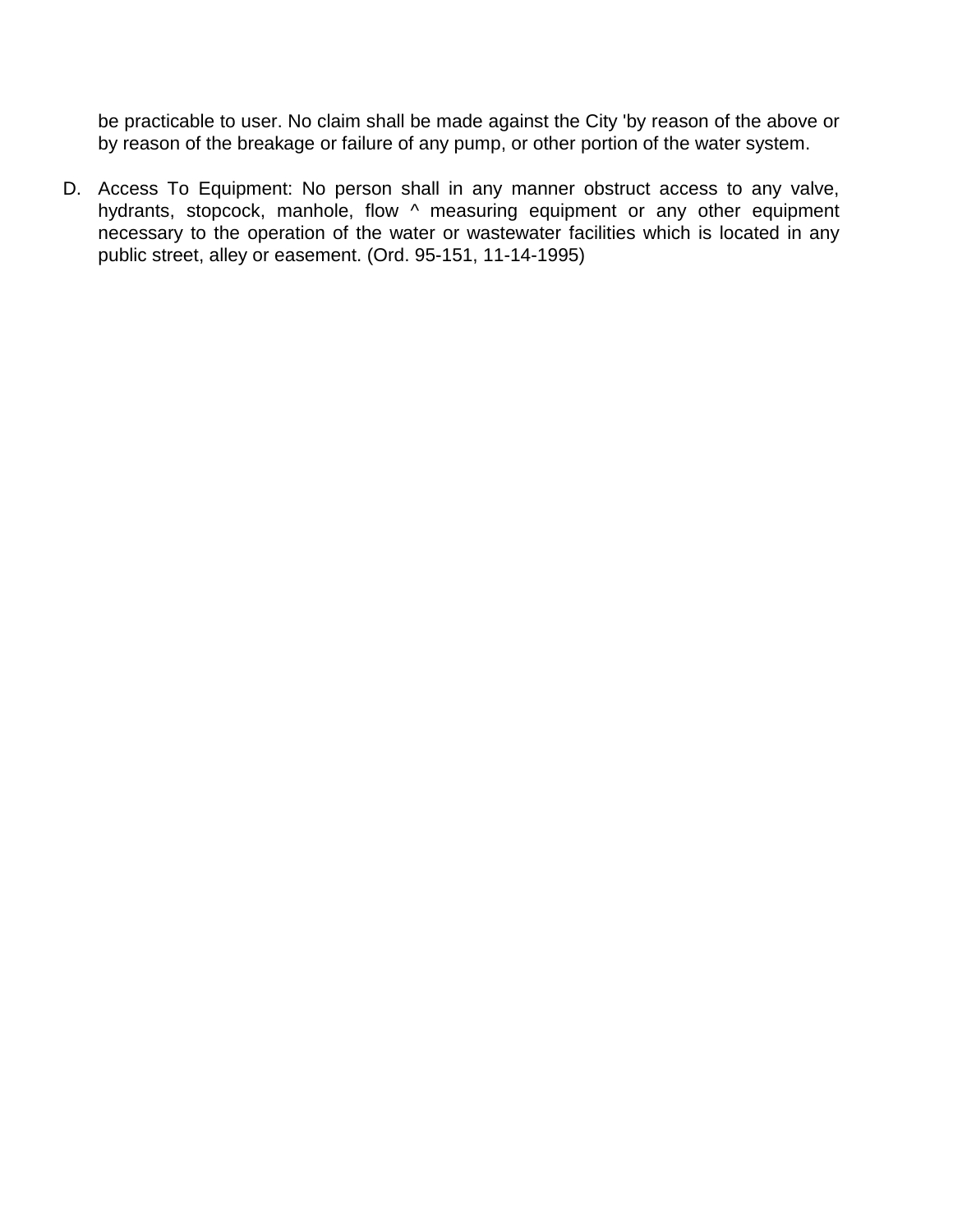# **C H A P T E R 2 DEFINITIONS**

#### **SECTION:**

#### **8-2-1: Definitions**

#### **8-2-1: DEFINITIONS:**

Unless the context specifically indicates otherwise, the meaning of terms used in this Title shall be as follows:

| <b>APPROVING AUTHORITY</b>       | The City Council of the City.                             |
|----------------------------------|-----------------------------------------------------------|
| <b>BOD (Denoting Biochemical</b> | The quantity of oxygen utilized in the biochemical        |
| Oxygen Demand)                   | oxidation of organic matter under standard laboratory     |
|                                  | procedures in five (5) days at twenty degrees (20°C),     |
|                                  | expressed in milligrams per liter.                        |
| <b>BASIC USER CHARGE</b>         | The basic assessment levied on all users of the public    |
|                                  | sewer system.                                             |
| <b>BASIC USER RATE</b>           | The assessment levied on all users of the sewer           |
|                                  | system based upon water consumption metered               |
|                                  | wastewater discharged.                                    |
| <b>BUILDING DRAIN</b>            | That part of the lowest piping of a drainage system       |
|                                  | which receives the discharge from soil, waste, and        |
|                                  | other drainage pipes inside the walls of the building     |
|                                  | and conveys it to the building sewer or other approved    |
|                                  | point of discharge, beginning five feet (5') (1.5 meters) |
|                                  | outside the inner face of the building wall.              |
| <b>BUILDING SEWER</b>            | The extension from the building drain to the point of     |
|                                  | connection of the sewer and appurtenances to the          |
|                                  | wastewater facilities.                                    |
| <b>CITY</b>                      | The City of Genoa, DeKalb County, Illinois.               |
| <b>COMBINED SEWER</b>            | A sewer which is designed and intended to receive         |
|                                  | wastewater, storm, surface and ground water               |
|                                  | drainage.                                                 |
| <b>COMMERCIAL USER</b>           | Shall include transit, lodging, retail and wholesale      |
|                                  | establishments or places engaged in selling               |
|                                  | merchandise, or rendering services.                       |
| <b>COMPATIBLE POLLUTANT</b>      | BOD, suspended solids, fecal coliform bacteria, plus      |
|                                  | any additional pollutants identified in the NPDES         |
|                                  | permit issued to the City.                                |
| <b>CONTROL MANHOLE</b>           | A structure located on a site from which industrial       |
|                                  | wastes are discharged. Where feasible, the manhole        |
|                                  | shall have an interior drop. The purpose of a "control    |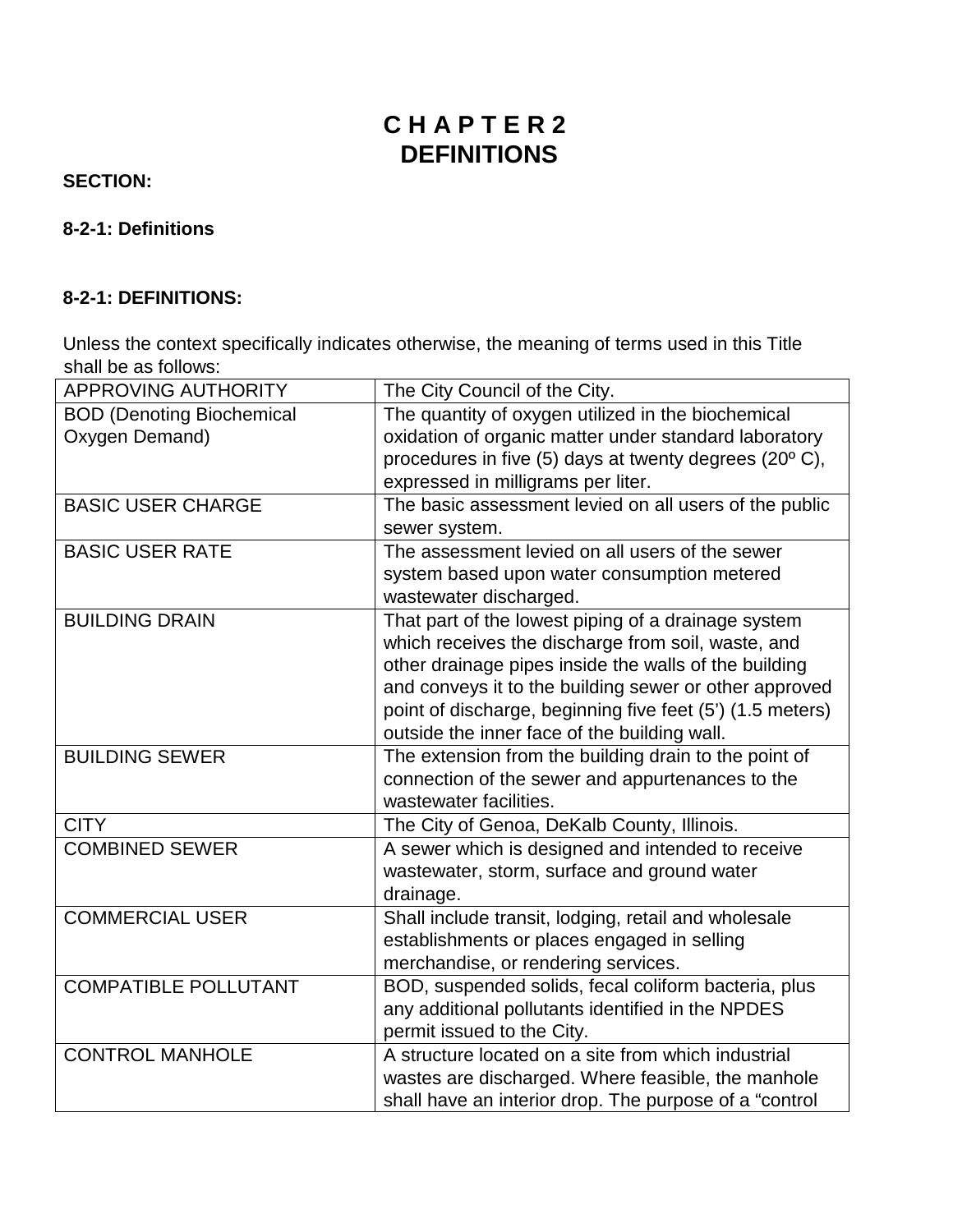|                              | manhole" is to provide access for the City                |
|------------------------------|-----------------------------------------------------------|
|                              | representative to sample and/or measure discharges.       |
| <b>DEBT SERVICE RATE</b>     | The variable debt service rate per user to be paid each   |
|                              | billing period for payment of interest, principal and     |
|                              | other requirements of outstanding bonds of the City       |
|                              | based upon metered water consumption.                     |
| <b>DIRECTOR</b>              | The Director of Public Works of the City or his           |
|                              | authorized deputy, agent or representative.               |
| <b>EASEMENT</b>              | An acquired legal right for the specific use of land      |
|                              | owned by others.                                          |
| <b>EFFLUENT CRITERIA</b>     | Defined in any applicable "NPDES Permit"                  |
| FATS, OILS, AND GREASES      | Waxes, oils, or any other material that is extracted by   |
| (FOG)                        | Freon solvent.                                            |
| <b>FEDERAL ACT</b>           | The Federal Water Pollution Control Act (33 USC 1251      |
|                              | et seq.) as amended by the Federal Water Pollution        |
|                              | Control Act Amendments of 1972 (Public Law 92-500         |
|                              | and Public Law 93-243)                                    |
| <b>FLOATABLE OIL</b>         | Oil, fat or grease in physical state such that it will    |
|                              | separate by gravity from wastewater.                      |
| <b>GARBAGE</b>               | Solid wastes from the domestic and commercial             |
|                              | preparation, cooking, and dispensing of food, and from    |
|                              | the handling, storage and sale of food.                   |
| <b>INCOMPATILE POLLUTANT</b> | Any pollutant that is not a compatible pollutant.         |
| <b>INDUSTRIAL USERS</b>      | Shall include establishments engaged in                   |
|                              | manufacturing activities involving the mechanical or      |
|                              | chemical transformation of materials of substance into    |
|                              | products.                                                 |
| <b>INDUSTRIAL WASTE</b>      | Any solid, liquid or gaseous substance discharged,        |
|                              | permitted to flow or escaping from any industrial,        |
|                              | manufacturing, commercial or business establishment       |
|                              | or process or from the development, recovery or           |
|                              | processing of any natural resource as distinct from       |
|                              | sanitary sewage.                                          |
| <b>INFILTRATION</b>          | The water entering a sewer system, including building     |
|                              | drains and sewers, from the ground, through such          |
|                              | means as, but not limited to, defective pipes, pipe       |
|                              | joints, connections, or manhole walls. (Infiltration does |
|                              | not include, and is distinguished from, "inflow".)        |
| <b>INFILTRATION/INFLOW</b>   | The total quantity of water from both infiltration and    |
|                              | inflow without distinguishing without distinguishing the  |
|                              | source.                                                   |
| <b>INFLOW</b>                | The water discharge into a sewer system, including        |
|                              | building drains and sewers, from such sources as, but     |
|                              | not limited to, roof leaders, cellar, yard, and area      |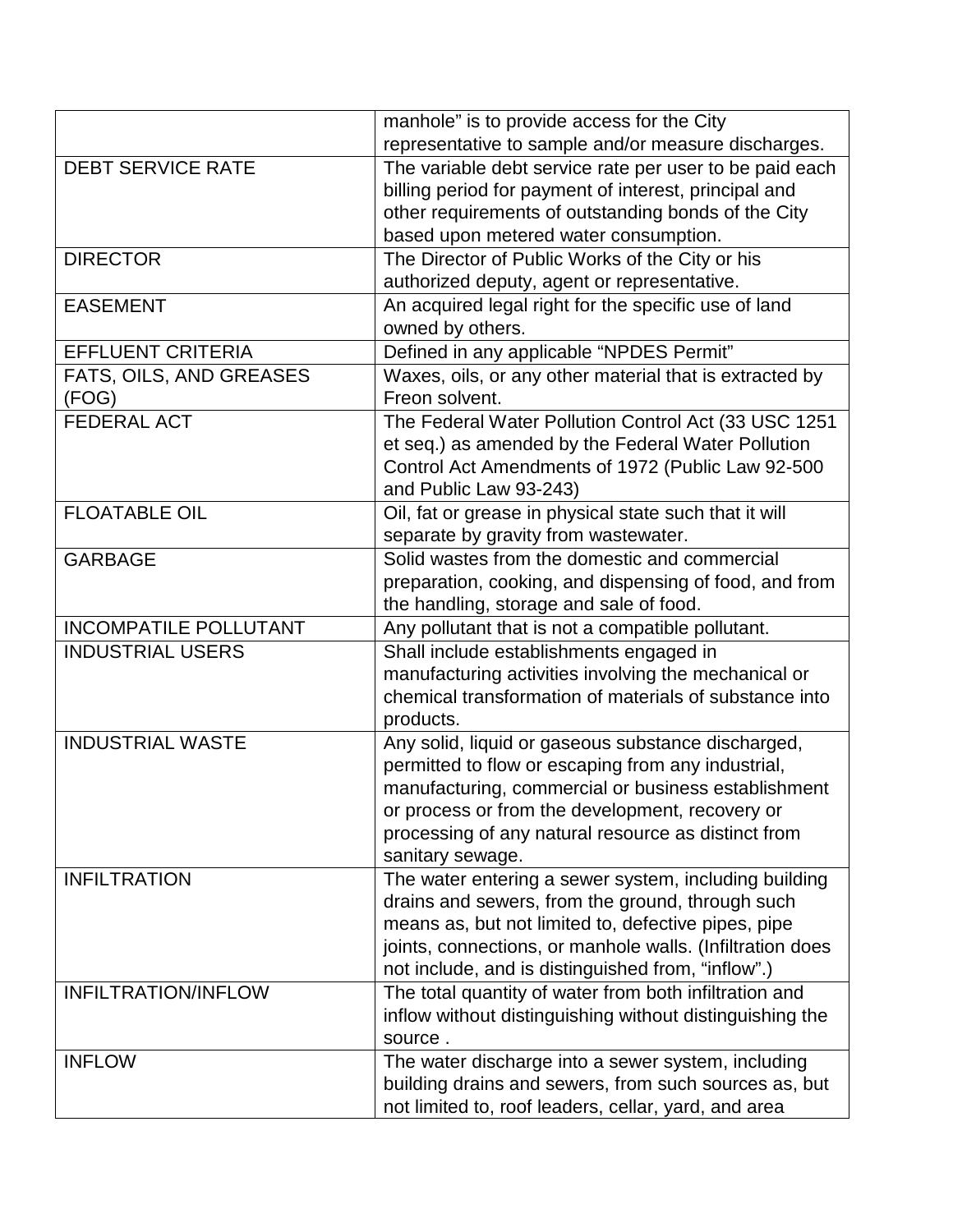|                                  | drains, foundation drains, unpolluted cooling water       |
|----------------------------------|-----------------------------------------------------------|
|                                  | discharges, drains from springs and swampy areas,         |
|                                  | manhole covers, cross-connections from storm              |
|                                  | sewers, and combined sewers, catch basins, storm          |
|                                  | waters, surface runoff, street waters, or drainage.       |
|                                  | (Inflow does not include, and is distinguished from,      |
|                                  | "infiltration".)                                          |
| INSTITUTIONAL/GOVERNMENTAL       | Shall include schools, churches, penal institutions, and  |
| <b>USER</b>                      | users associated with Federal, State, and local           |
|                                  | governments.                                              |
| <b>MAJOR CONTRIBUTING</b>        |                                                           |
| <b>INDUSTRY:</b>                 | Any individual user of the publicly owned treatment       |
|                                  | works that: a) has a flow of fifty thousand (50,000)      |
|                                  | gallons or more per average work day; or b) has a flow    |
|                                  | greater than then percent (10%) of the flow carried by    |
|                                  | the Municipal system receiving the waste; or c) has in    |
|                                  | its waste a toxic pollutant in toxic amounts as defined   |
|                                  | in standards issued under section 307(a) of the           |
|                                  | Federal Act; or d) is found by the permit issuant         |
|                                  | authority, in connection with the issuance of the         |
|                                  | NPDES permit to the publicly owned treatment works        |
|                                  | receiving the waste, to have significant impact, either   |
|                                  | singly or in combination with other contributing          |
|                                  | industries, on that treatment works or upon the quality   |
|                                  | of effluent from that treatment works.                    |
| <b>MAY</b>                       | "May" is permissive.                                      |
| MILLIGRAMS PER LITER (MG/1)      | A unit of the concentration of water or wastewater        |
|                                  | constituent. It is 0.001 g of the constituent in 1,000 ml |
|                                  | of water. It has replaced the unit formerly used          |
|                                  | commonly, parts per million, to which it is               |
|                                  | approximately equivalent, in reporting the results of     |
|                                  | water and wastewater analysis.                            |
| <b>NPDES PERMIT</b>              | Any permit or equivalent document or requirements         |
|                                  | issued by the City Administrator, or, where appropriate,  |
|                                  | by the Director after enactment of the Federal Clean      |
|                                  | Water Act to regulate the discharge of pollutants         |
|                                  | pursuant to section 402 of the Federal Act.               |
| <b>NATURAL OUTLET</b>            | Any outlet into a watercourse, pond, ditch, lake, or      |
|                                  | other body of surface or ground water.                    |
| <b>OPERATION AND MAINTENANCE</b> | All costs, direct and indirect (other than debt service)  |
| <b>COSTS</b>                     | necessary to ensure adequate wastewater treatment         |
|                                  | on a continuing basis, conforming with related Federal,   |
|                                  | State and local requirements, and assuring optimal        |
|                                  | long-term facility management (these costs include        |
|                                  | depreciation and replacement).                            |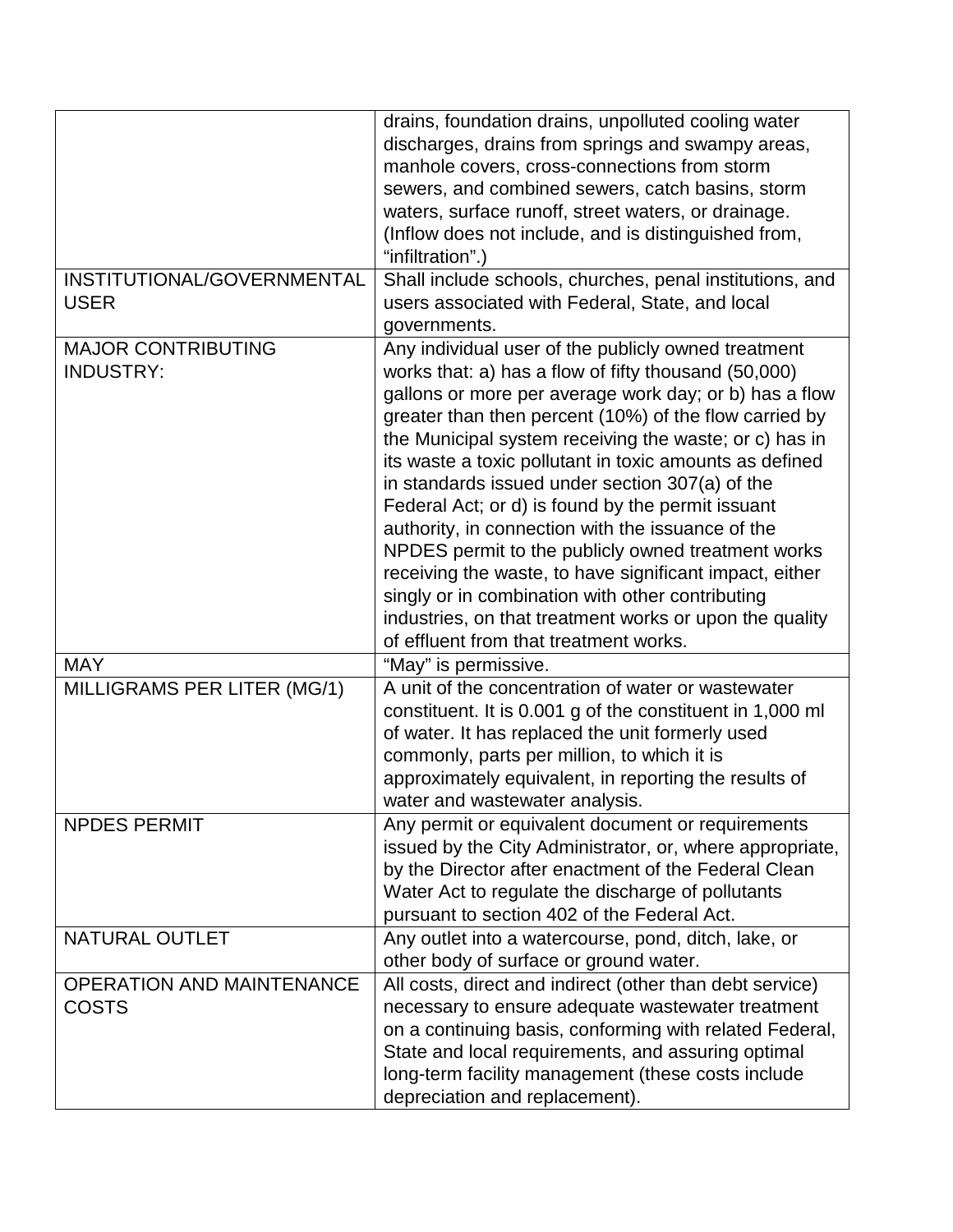| <b>PARKWAY</b>          | A portion of road right of way that extends from the        |
|-------------------------|-------------------------------------------------------------|
|                         | curb or edge of pavement to a homeowners property           |
|                         | line, (which is designated for utility uses and public      |
|                         | improvements, such as public sidewalks and trees).          |
| pH                      | The logarithm (base 10) of the reciprocal of the            |
|                         | hydrogenion concentration expressed by the one of the       |
|                         | Manual of Laboratory Methods.                               |
| ppm                     | Parks per million by weight.                                |
| <b>PERSON</b>           | Any and all persons, natural or artificial, including any   |
|                         | individual, firm, company, municipal, or private            |
|                         | corporation, association, society, institution, enterprise, |
|                         | governmental agency or other entity.                        |
| POPULATION EQUIVALENT   | A term used to evaluate the impact of industrial or         |
|                         | other waste on a treatment works or stream. One             |
|                         | population equivalent is one hundred (100) gallons of       |
|                         | sewage per day, containing 0.17 pounds of BOD and           |
|                         | 0.20 pounds of suspended solids. The impact on a            |
|                         | treatment works is evaluated as the equivalent of the       |
|                         | highest of the three (3) parameters. Impact on a            |
|                         | stream is the higher of the BOD suspended solids            |
|                         | parameters.                                                 |
| <b>PRETREATMENT</b>     | The treatment of wastewater from sources before             |
|                         | introduction into the wastewater treatment works.           |
| PRIVATE PROPERTY        | Private ownership as determined by property                 |
|                         | ownership records.                                          |
| PROPERLY SHREDDED       | The wastes from the preparation, cooking and                |
| <b>GARBAGE</b>          | dispensing of food that have been shredded to such a        |
|                         | degree that all particles will be carried freely under the  |
|                         | flow conditions normally prevailing in public sewers,       |
|                         | with no particle greater than one-half inch (1/2") (1.27    |
|                         | centimeters) in any dimension.                              |
| PRIVATE RIGHT OF WAY    | Dedicated for public streets and alleys.                    |
| <b>REPLACEMENT</b>      | Expenditures for obtaining and installing equipment,        |
|                         | accessories, or appurtenances which are necessary           |
|                         | during the useful life of the treatment works to maintain   |
|                         | the capacity and performance for which works were           |
|                         | designed and constructed. The term "operation and           |
|                         | maintenance" includes replacement.                          |
| <b>RESIDENTIAL USER</b> | All dwelling units such as houses, mobile homes,            |
|                         | apartments, permanent multi-family dwellings.               |
| <b>SANITARY SEWER</b>   | A sewer that conveys sewage or industrial wastes or a       |
|                         | combination of both, and into which storm, surface,         |
|                         | and ground water or polluted industrial wastes are not      |
|                         | intentionally admitted.                                     |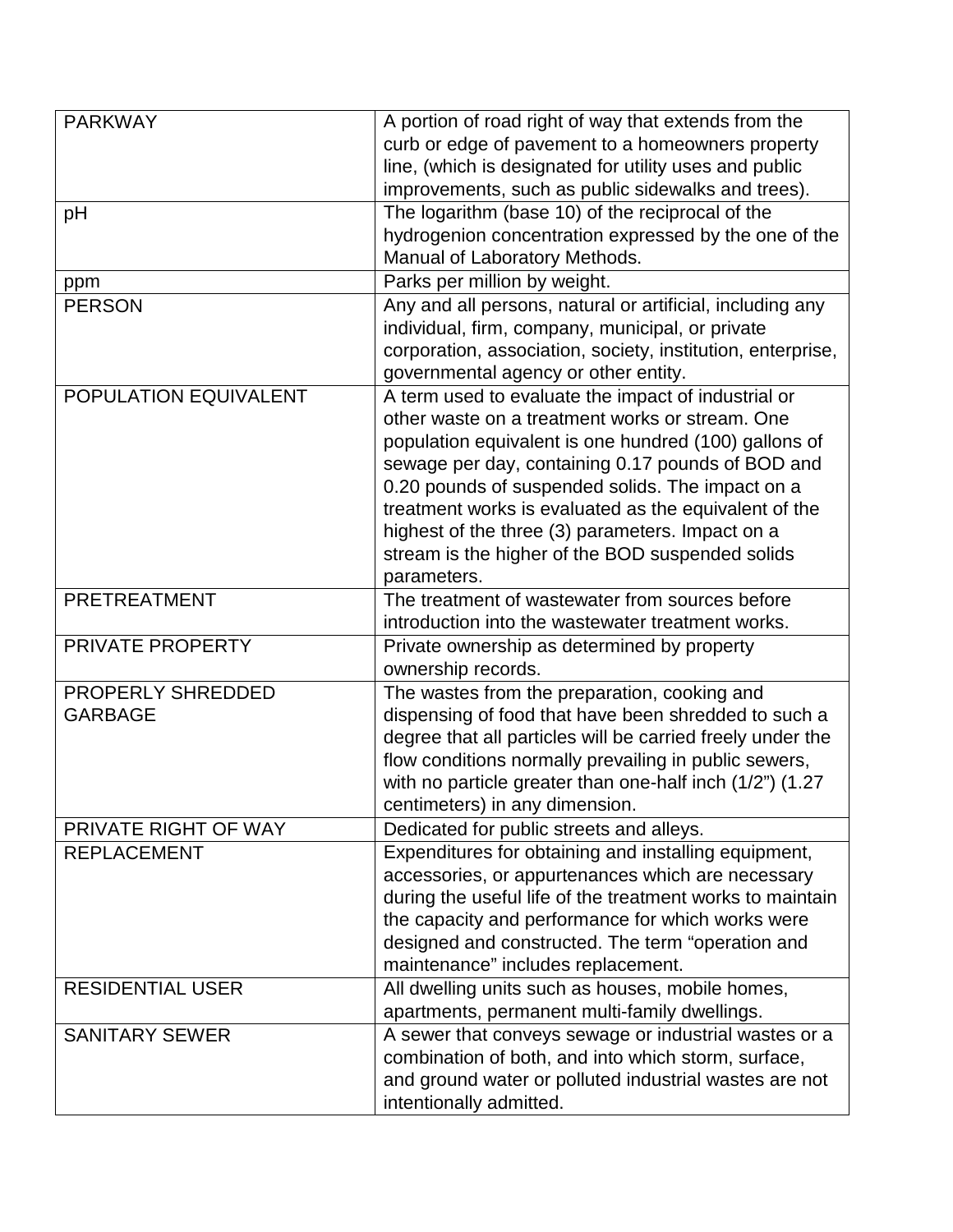| <b>SEWER</b>                 | A pipe or conduit for conveying sewage or any other<br>waste liquids, including storm, surface and ground    |
|------------------------------|--------------------------------------------------------------------------------------------------------------|
|                              | water drainage.                                                                                              |
| <b>SEWERAGE</b>              | The system of sewers and appurtenances for the                                                               |
|                              | collection, transportation and pumping of sewage.                                                            |
| <b>SHALL</b>                 | "SHALL" is mandatory.                                                                                        |
| <b>SLUG</b>                  | Any discharge of water, sewage or industrial waste                                                           |
|                              | which in concentration of any given constituent or in                                                        |
|                              | quantity of flow exceeds for any period of duration                                                          |
|                              | longer than fifteen (15) minutes more than five (5)                                                          |
|                              | times the average twenty four (24) hour concentration                                                        |
|                              | or flows during normal operation.                                                                            |
| <b>STATE ACT</b>             | The Illinois Anti-Pollution Bond Act of 1970.                                                                |
| <b>STATE GRANT</b>           | The State of Illinois participation in the financing of the                                                  |
|                              | construction of treatment works as provided for by the                                                       |
|                              | Illinois Anti-Pollution Bond Act and for making such                                                         |
|                              | grants as filed with the Secretary of State of Illinois.                                                     |
| <b>STORM SEWER</b>           | A sewer that carries storm, surface and ground water                                                         |
|                              | drainage but excludes sewage and industrial wastes                                                           |
|                              | other than unpolluted cooling water.                                                                         |
| <b>STORMWATER RUNOFF</b>     | That portion of the precipitation that is drained into the                                                   |
|                              | sewers.                                                                                                      |
| <b>SURCHARGE</b>             | The assessment in addition to the basic user charge,                                                         |
|                              | the basic user rate and debt service charge which is                                                         |
|                              | levied on those persons whose wastes are greater in                                                          |
|                              | strength than the concentration values established in                                                        |
|                              | this Title.                                                                                                  |
| <b>SUSPENDED SOLIDS (SS)</b> | Solids that either float on the surface of, or are in                                                        |
|                              | suspension in, water, sewage, or industrial waste, and                                                       |
|                              | which are removable by a laboratory filtration device.                                                       |
|                              | Quantitative determination of suspended solids shall                                                         |
|                              | be made in accordance with procedures set forth in the                                                       |
|                              | IEPA Division of Laboratories Manual of Laboratory                                                           |
|                              | Methods.                                                                                                     |
| <b>TITLE</b>                 | This Title 8.                                                                                                |
| <b>USEFUL LIFE</b>           | The estimated period during which the collection                                                             |
|                              | system and/or treatment works will be operated.                                                              |
| <b>USER CHARGE</b>           | A charge levied on users of treatment works for the<br>cost of operation, maintenance and replacement.       |
| <b>WASTEWATER</b>            |                                                                                                              |
|                              | The spent water of a community. From this standpoint<br>of course, it may be a combination of the liquid and |
|                              | water carried wastes from residences, commercial                                                             |
|                              | buildings, industrial plants, and institutions, together                                                     |
|                              | with any ground water, surface water, and storm water                                                        |
|                              |                                                                                                              |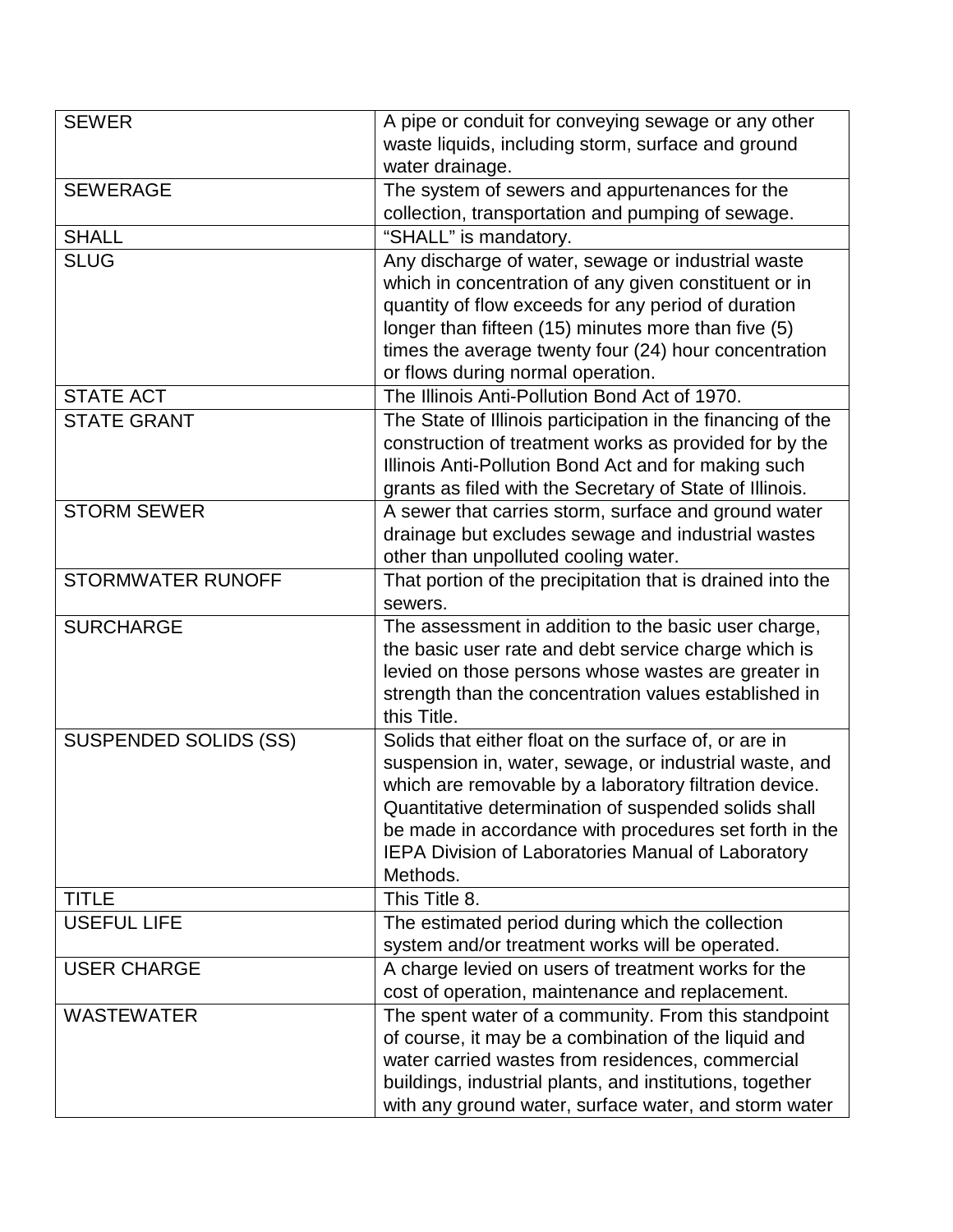|                                | that may be present.                                                                                           |
|--------------------------------|----------------------------------------------------------------------------------------------------------------|
| <b>WASTEWATER FACILITIES</b>   | The structures, equipment, and processes required to                                                           |
|                                | collect, carry away, and treat domestic and industrial                                                         |
|                                | wastes and transport effluent to a watercourse.                                                                |
| <b>UNPOLUTED WATER</b>         | Water quality equal to or better than the effluent criteria                                                    |
|                                | in effect or water that would not be benefited by                                                              |
|                                | discharge to the sanitary sewers and wastewater                                                                |
|                                | treatment facilities provided.                                                                                 |
| <b>WASTEWATER SERVICE</b>      | The charge per monthly period levied on all users of                                                           |
| <b>CHARGE</b>                  | the wastewater facilities. The service charge shall be                                                         |
|                                | computed as outlined in Chapter 6 of this Title and<br>shall consist of the total of the basic user charge and |
|                                | the basic user rate, and if applicable, a debt service                                                         |
|                                | charge, a debt service rate and a surcharge.                                                                   |
| <b>WASTEWATER TREATMENT</b>    | An arrangement of devices and structures for treating                                                          |
| <b>WORKS</b>                   | wastewater, industrial wastes, and sludge. Sometimes                                                           |
|                                | used as synonymous with "waste treatment plant" or                                                             |
|                                | "wastewater treatment plant" or "pollution control plant"                                                      |
| <b>WASTEWATER AND SEWER</b>    | The principal accounting designation for all revenues                                                          |
| <b>FUND</b>                    | received and expenses incurred in the operation of the                                                         |
|                                | waterworks and/or wastewater facilities. These                                                                 |
|                                | revenues and expenses shall be accounted for so that                                                           |
|                                | water systems revenues and expenses shall be                                                                   |
|                                | recorded in the waterworks account of the Water and                                                            |
|                                | Sewer Fund and revenues and expenses of the                                                                    |
|                                | wastewater facilities shall be recorded in the sewer                                                           |
|                                | account of the Water and Sewer Fund.                                                                           |
| <b>WATER QUALITY STANDARDS</b> | Defined in Water Pollution Regulations of Illinois.                                                            |
| <b>WATERCOURSE</b>             | A chemical in which a flow of water occurs, either                                                             |
|                                | continuously or intermittently. (Ord. 95-15-1, 11-14-                                                          |
|                                | 1995)                                                                                                          |

(Ord. 95-15-1, 11-14-1995)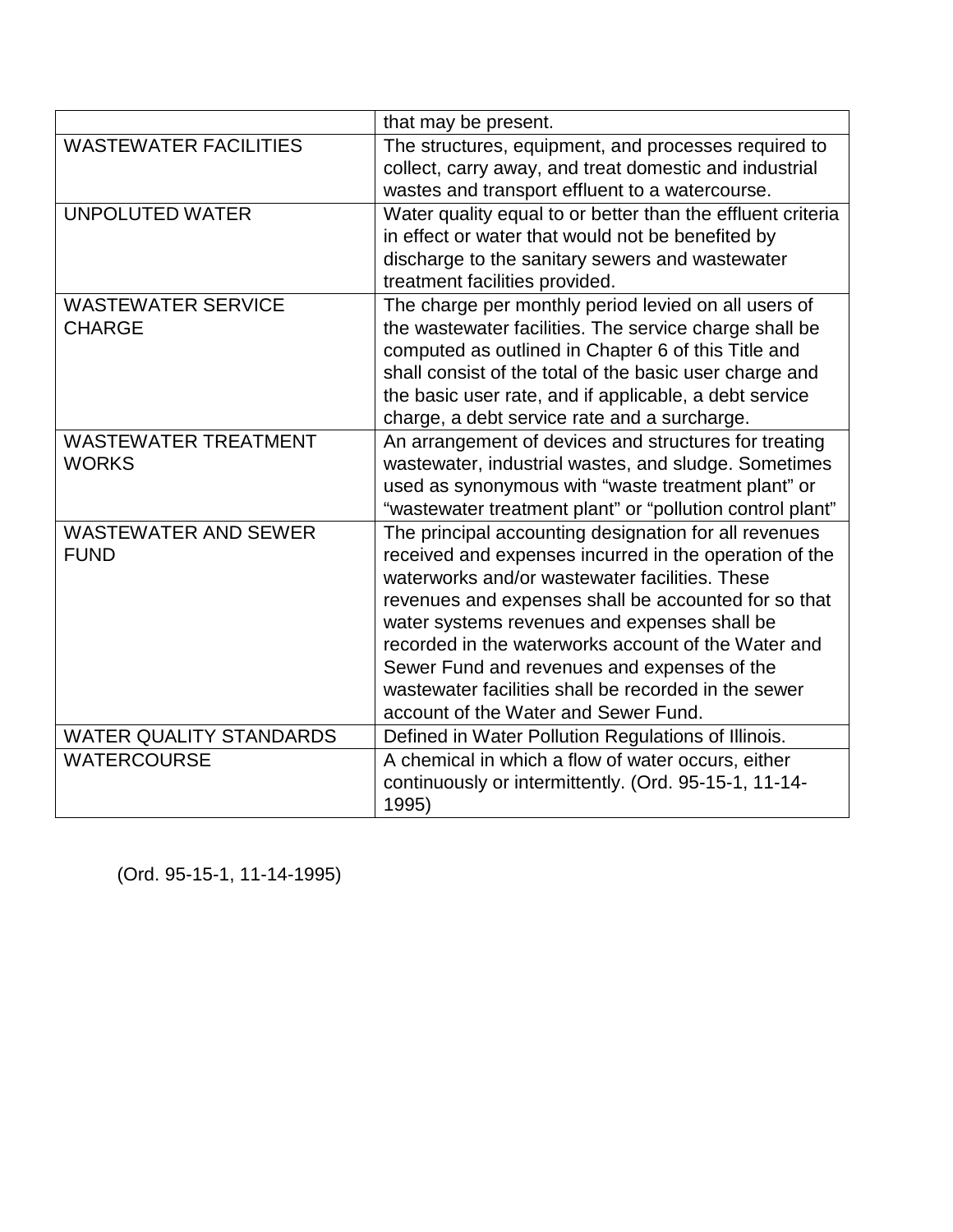## **CHAPTER 3 WATER FACILITIES REGULATIONS**

#### **SECTION:**

- **8-3- 1: Use Of Public Water Facilities Required**
- **8-3- 2: Prohibition On Purchase Of Water Private**
- **8-3- 3: Water Supply**
- **8-3- 4: General Requirements For Use Of Public Water**
- **8-3- 5: Water Service Pipe Requirements**
- **8-3- 6: Installation Of Water Service Pipes**
- **8-3- 7: Separate Water Services For Each Use**
- **8-3- 8: Inspection And Approval Of Service Pipes**
- **8-3- 9: Meters Required**
- **8-3-10: Meter Installation And Maintenance**
- **8-3-11: Meter Fees**
- **8-3-12: Meter Accuracy And Testing**
- **8-3-13: Right Of Access**
- **8-3-14: Water Supply For 'Sprinkler Or Fire Protection Service**
- **8-3-15: Fire Hydrants**
- **8-3-16: Tapping Water Mains**
- **8-3-17: Inspection Fee**
- **8-3-18: Connection Fee**
- **8-3-19: Performance Bond**
- **8-3-20: Insurance**
- **8-3-21: Restoration Of Streets And Public Ways**
- **8-3-22: Compliance With Existing Laws Nonresident**
- **8-3-23: Usage**
- **8-3-24: Extension Of Public Water Mains And Sanitary Sewers**
- **8-3-25: Emergency Restrictions**
- **8-3-26: Penalties**
- **8-3-27: Private Water Supplies**
- **8-3-28: Cross-Connections Not Permitted; Penalties**
- **8-3-29: Protection Of Public Water Supply**

#### **8-3-1: USE OF PUBLIC WATER FACILITIES REQUIRED:**

The owner of all houses, buildings, or properties constructed after the effective date hereof situated within the City and abutting on any street, alley or right of way in which there is now located or may in the future be located a public water main of the City, is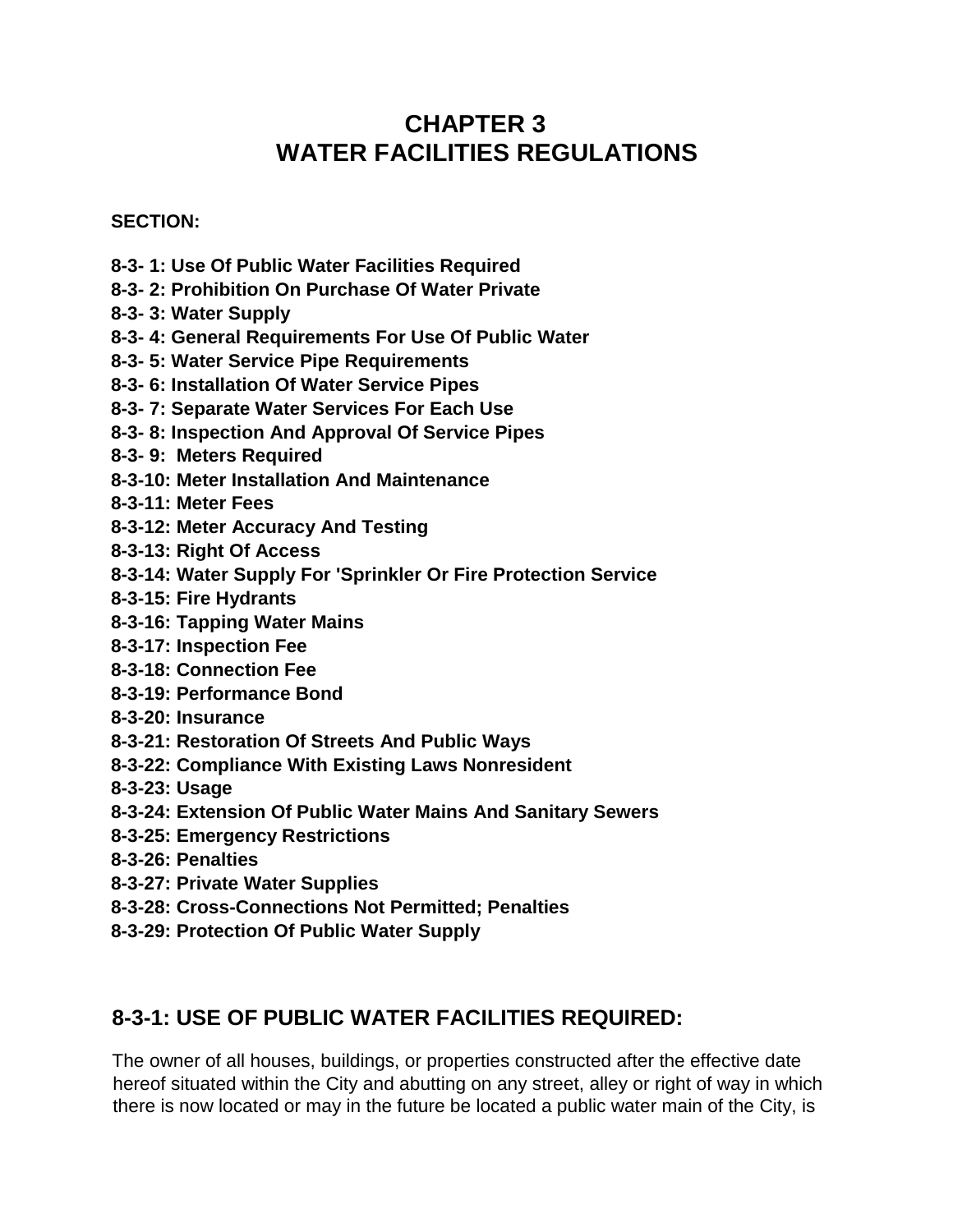hereby required to make a connection to the water facilities of the City in accordance with the provisions of this Chapter; provided, that the water main is within three hundred feet (300') of the nearest property line or within ninety (90) days after official notice that a water main is available. (Ord. 95-15-1, 11-14-1995)

## **8-3-2: PROHIBITION ON PURCHASE OF WATER:**

No person, having its residence or place of business within the corporate limits of the City, shall be permitted to buy water from any other municipal corporation or other public utility for such residence or place of business located in the City whenever the waterworks system of said City is within three hundred feet (300') of its property.

Any person violating this Section shall be fined not less than ten dollars (\$10.00) nor more than five hundred dollars (\$500.00) and each day of violation shall be deemed as a separate violation of this Section. (Ord. 95-15-1, 11-14-1995)

## **8-3-3: PRIVATE WATER SUPPLY:**

A. Definitions:

"Person" is any individual, partnership, co-partnership, firm, company, limited liability company, corporation, association, joint stock company, trust, estate, political subdivision, or any other legal entity, or their legal representatives, agents or assigns.

"Potable water" is any water used for human or domestic consumption, including, but not limited to, water used for drinking, bathing, swimming, washing dishes, or preparing foods. (Ord 2013-22, 12-03-13)

- B. Except at points of withdrawal operated by the City of Genoa, the use or attempt to use as a potable water supply groundwater from within the corporate limits of the City of Genoa by the installation or drilling of wells or by any other method is hereby prohibited. (Ord 2013-22, 12-03-13)
- C. Industrial Users: Whenever an industrial user requires water for industrial purposes, and the City determines that the public water facilities have inadequate capacity to provide the volume or rate flow required by said industry, the user may be required to install a private water supply complying with the provisions of this Section; provided, however, that the private water supply not be used for any purpose except for industrial purposes.
- D. Permit Requirements: Before commencement of construction of a private water supply, the owner shall first obtain a written permit signed by the Public Works Director or the Building Inspector for the City. The application for such permit shall be made on a form furnished by the City which the applicant shall supplement by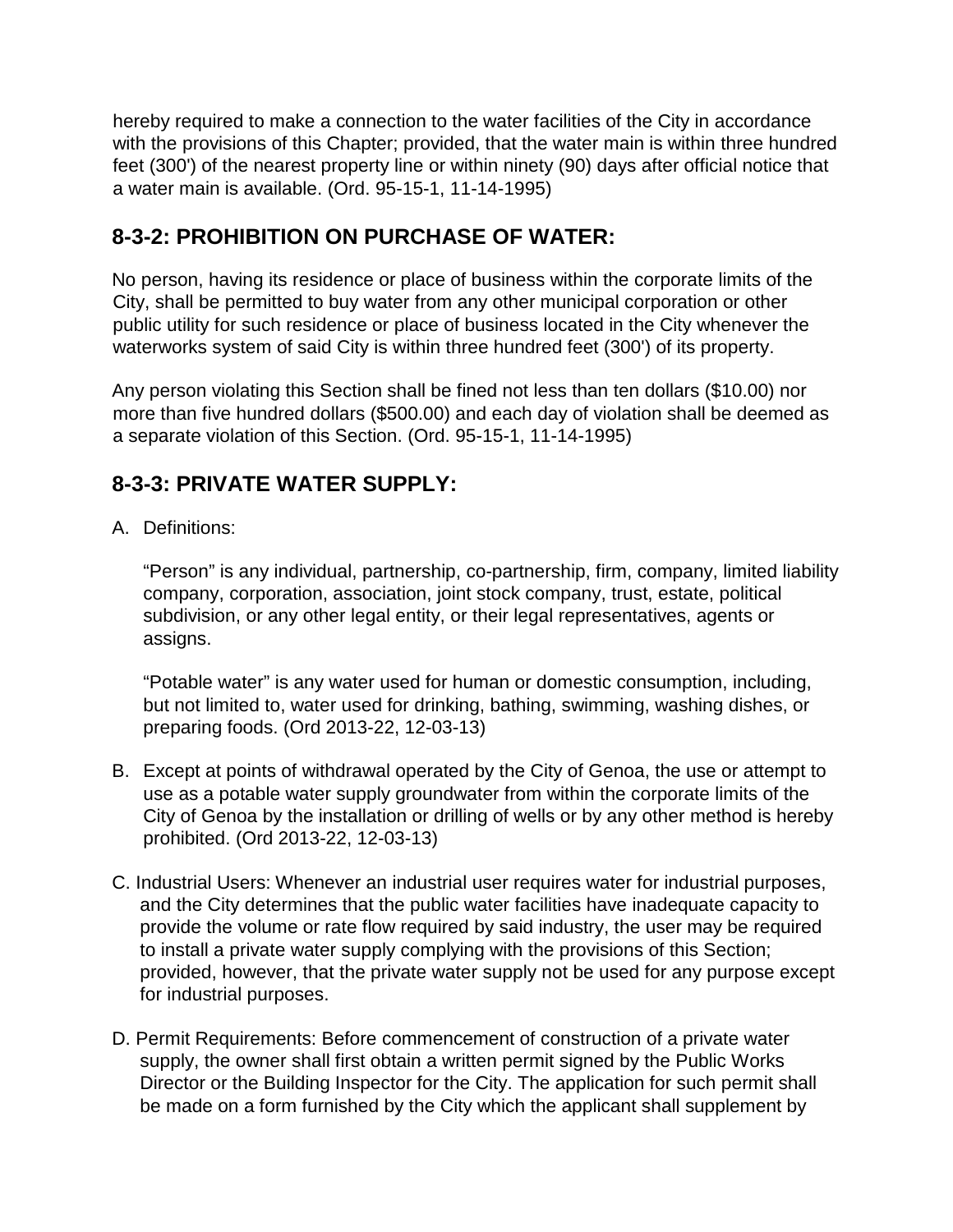any plans, specifications and other information as are deemed necessary by the Public Works Director or the Building Inspector for the City. A permit and inspection fee of ten dollars (\$10.00) shall be paid to the City at the time the application is filed.

- E. Meter Required: Whenever a private water supply is provided and used, the owner shall install a water meter to measure the water pumped as required in Section 8-3-9 of this Chapter.
- F. Cross-connection of a private water supply with the public system shall be prohibited.
- G. Availability Of Public Water Supply: When a public water supply is available, as provided in Section 8-3-1 of this Chapter, a water connection shall be made to the public water system of the City. The water connection shall include the extension of the public water to the farthest property line and the installation of a water service pipe, all in accordance with the provisions of this Chapter. Where the extension of the public water system of the City directly benefits other properties, the City may enact a recapture ordinance in accordance with the provisions of the Illinois Compiled Statutes. (Ord. 95-15-1, 11-14-1995)
- H. Penalties: Any person violating the provisions of this ordinance shall be subject to a fine of up to \$500.00 per day for each day the violation exists, for each violation (Ord 2013-22, 12-03-13).

## **8-3-4: GENERAL REQUIREMENTS FOR USE OF PUBLIC WATER:**

- A No person shall make a connection to the public water facilities without first making application to the City for the privilege of making said connection and to have a written permit approved by the Public Works Director and to pay all applicable fees.
- B. Persons desiring such connection to the water facilities of the City shall, in addition to making application, fully state all purposes for which water is required and answer all questions put to them by the Public Works Director relating to the proposed water consumption. In the case of any fraudulent representation on the part of the user, the payment will be forfeited and the supply of water stopped.
- C.No permit will be issued allowing connection to be made to the public water system until the applicant has completed the following:
	- 1. Pays the tapping fee as prescribed in this Section.
	- 2. Pays the cost of the meter (meter fee)'.
	- 3. Secures a street opening permit in conformance with the provisions of Section 7-1- 5 of this Code.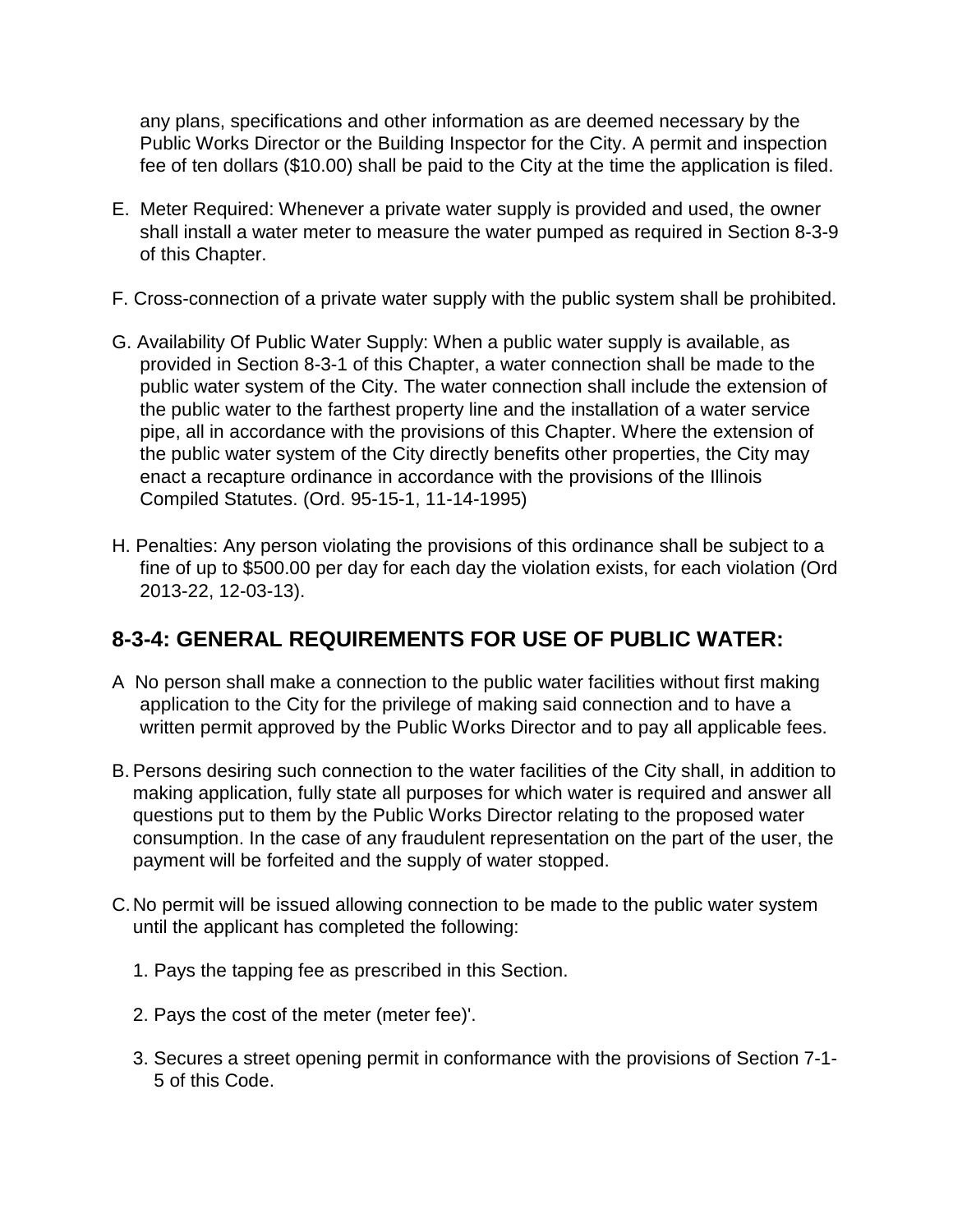- 4. Agrees to pay all costs of the installation of said service.
- 5. Agrees to give the Public Works Director a minimum of twenty four (24) hours' notice prior to the start of the installation of the service and when service shall be ready for inspection; except, that inspections will be made only during regular City working hours.
- 6. Agrees that all materials used and the method of installation shall be in conformance with specifications established by the City.
- 7. Agrees to conform to all rules governing plumbers and to the regulations of the Illinois State Plumbing Code2.
- 8. Agrees to secure and protect the City from any liability or damage whatsoever for injury (including death) to any person or property and fees with the City liability insurance certificates. (Ord. 95-15-1, 11-14-1995)

#### **8-3-5: WATER SERVICE PIPE REQUIREMENTS**

- A. Materials: The water service pipe extends from the City water main to and includes the curb stopcock which shall be located in a public right of way or an easement as directed by the Public Works Director. The pipe, valves and fittings used for the service pipe shall be as specified or as provided by the City. The tap to the water main shall be made in accordance with the provisions set forth in this Chapter.
	- 1. See Section 8-3-11 of this Chapter.
	- 2. See Section 9-1-3 of this Code.
	- 3. See subsection 12-3-2C of this Code.
- B. Cost; Installation; Maintenance: All water service pipes connected to City mains shall be installed by and at the cost of the owner of the property to be served. Such installation shall be under the supervision of the Director or his designee. The City will maintain the water service pipe.
- C.Building Service Pipe: The building service pipe extends from the curb stopcock to the building and shall be installed by the owner of the property at his expense using State licensed plumbers. The building service pipe shall be the same size and same material as the water service pipe and shall be inspected by the Public Works Director.
- D.Maintenance of Building Service Pipe: Persons using water must do so at their own expense. The property owner must keep the building service pipe in good repair, protect it from frost or any other damage and prevent all unnecessary waste of water.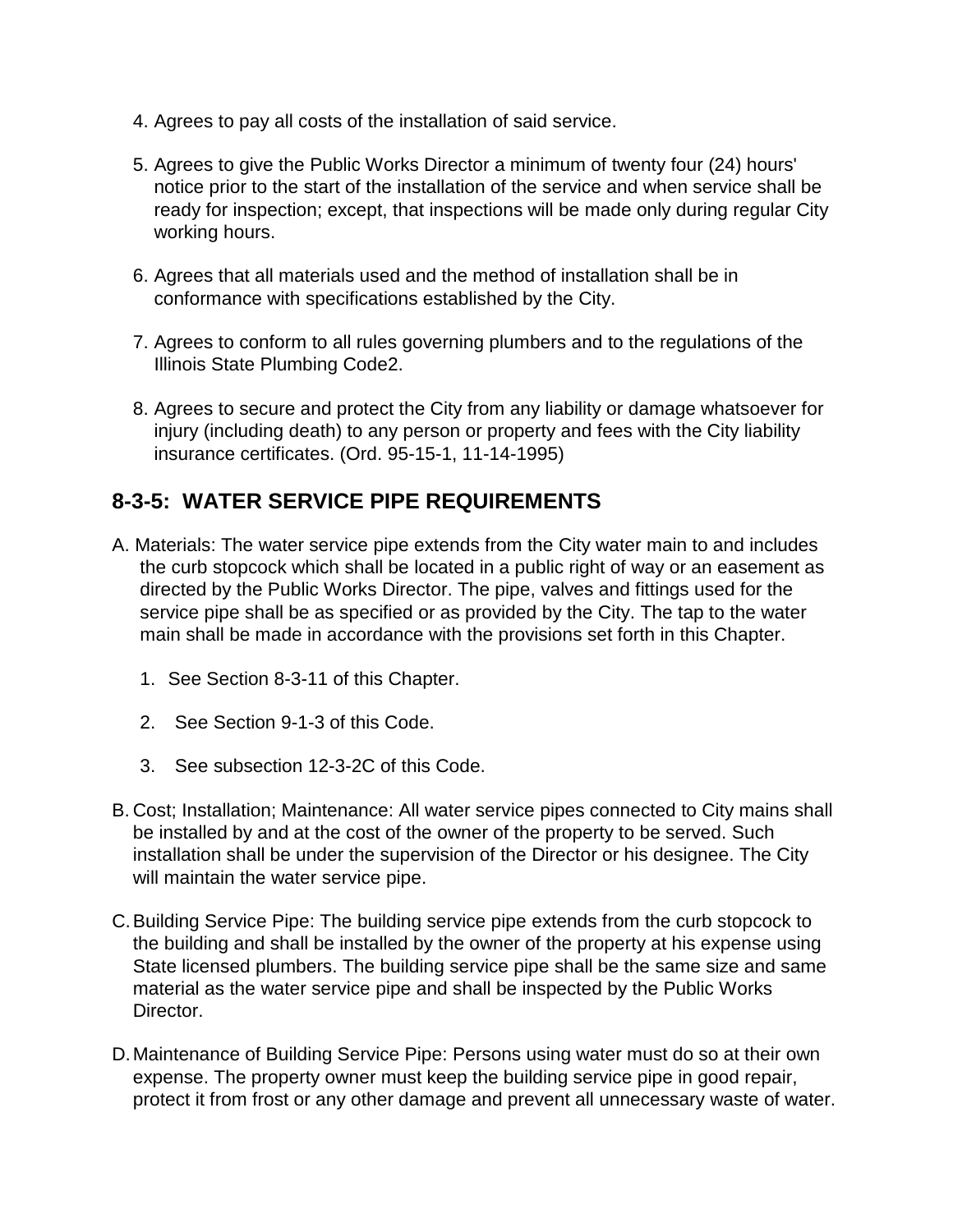It shall be the duty of the property owner to maintain the building service pipe from the curb stopcock to the house. If the property owner fails to properly maintain the building service pipe, the Public Works Director shall have the authority to enter onto the property and provide maintenance and repairs as required by the City or the City's approved contractor. The cost of the maintenance and repairs shall be collected in the same manner and with the same remedies as for collection of charges for water services.

E. The City may bill the owner of the property for the cost of the maintenance and repairs by adding said costs to the water bill for the premises served, provided, however, the City may, at the discretion of the Public Works Director, enter into a reimbursement agreement with the owner of the property. The reimbursement agreement would allow the owner to pay for the maintenance and repair work performed by the City or the City's contractor by making not more than twelve (12) monthly payments due on the same date as the City's charges for water and wastewater services (Ord 2014-29, 12-2-2014).

## **8-3-6: INSTALLATION OF WATER SERVICE PIPES:**

The connection from the main to the curb stop shall be placed at least five and one-half feet (5' 1/2') below the level of the ground and the service pipe shall be placed in such manner as to prevent rupture or breakage from settling of the ground. All service pipes shall be of type K copper tubing and shall be of not less than one-inch (1 ") nominal diameter.

- A. Shut-off boxes or buffalo boxes shall be placed on every service pipe, and shall be located so that they are easily accessible and shall be protected from frost.
- B. Each water service pipe shall be connected with said water main and shall extend horizontally at right angles with said water main to the adjoining property line, and shall there be provided with a bronze. A curb stop of not less than one inch (1") in diameter to be installed within a telescopic shut-off box of the best quality of cast iron or first-grade steel pipe, as specified by the City.
- C.The water main must be tapped at an angle of forty five degrees (45°) with the vertical, and the corporation stop must be turned so that the T handle will be on top.
- D.Excavations for installing service pipes or repairing the same shall be made in compliance with the ordinance provisions relating to making excavations in streets' and shall be adequately guarded with barricades and lights so as to protect the public from hazard. Streets, sidewalks, parkways, and other public property disturbed in the course of the work shall be restored in a manner satisfactory to the City. (Ord. 95-15- 1, 11-14-1995)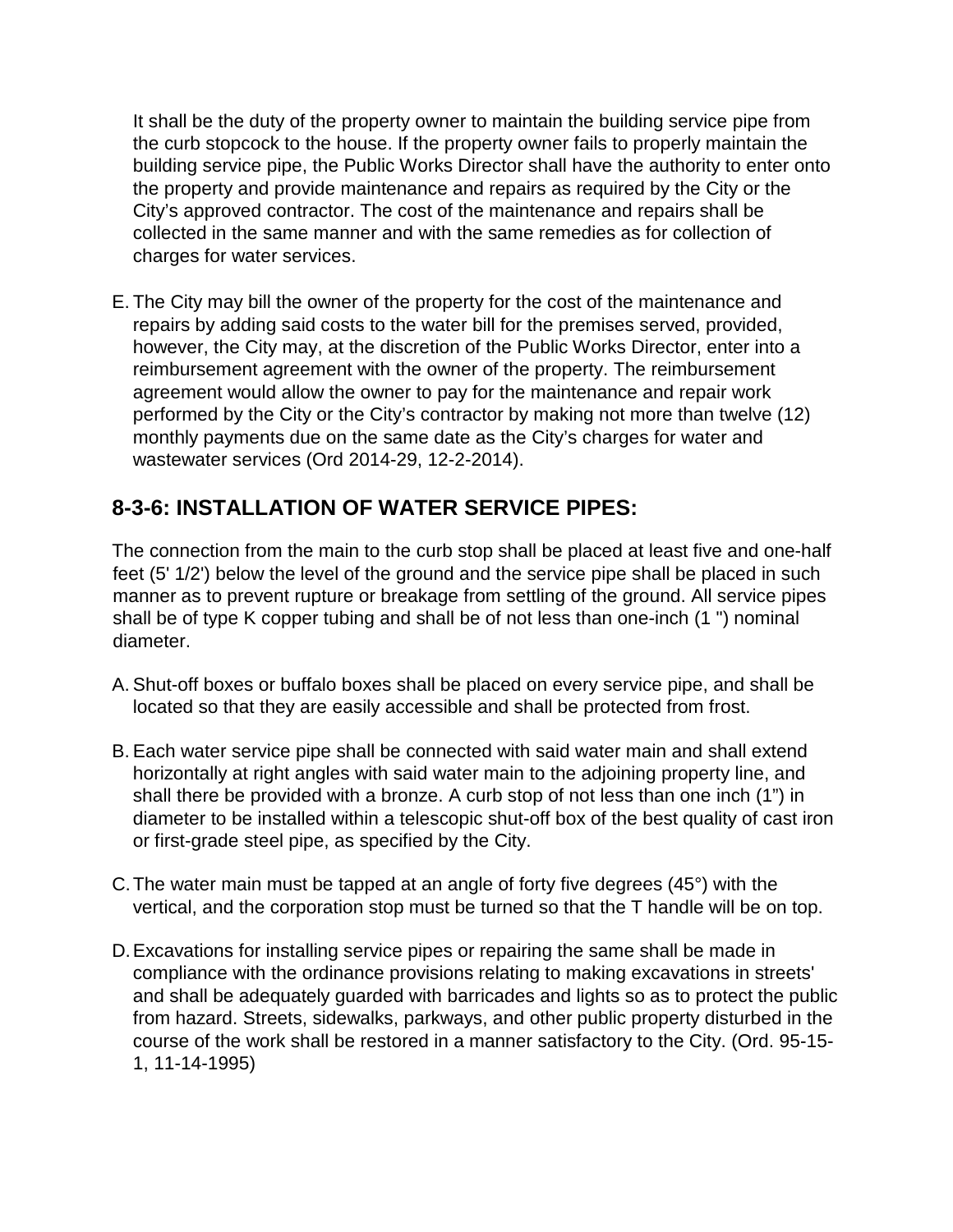## **8-3-7: SEPARATE WATER SERVICES FOR EACH USE:**

A separate water service pipe is required for every building or residence. Where a building contains more than one commercial or industrial user or where the building contains a combination of commercial or industrial and residential uses, there shall be separate services for each use. (Ord. 95-15-1, 11-14-1995)

## **8-3-8: INSPECTION AND APPROVAL OF SERVICE PIPES:**

All service pipes and connections shall be inspected and approved by the Director or other persons under his direction and no such service pipes shall be covered until they have been so inspected. (Ord. 95-15-1, 11-14-1995)

## **8-3-9: METERS REQUIRED:**

All premises using water supplied by the City must be equipped with an adequate water meter furnished by the City. The cost of all such water meters shall be paid by the user at a price determined by-the City from time to time relative to the cost thereof. The water meter shall be and remain for all times the property of the City.

All meters shall conform to design, construction and installation specifications established by the Director and no substitutions will be allowed at any time.

Water meters shall be located at such places and in such manner as the said Director shall direct, within the premises to be served or in boxes or vaults as he shall determine and all such installations shall be made in accordance with the specifications to be prescribed by the said Director and such meter locations must be so situated as to prevent freezing of water flowing through such meters.

One Meter Per Use: In the event a building contains more than one use, a meter is hereby required for each use, unless the building contains only residential dwelling units, and the use of a single meter for the building is approved by the City. (Ord. 95-15- 1, 11-14-1995)

## **8-3-10: METER INSTALLATION AND MAINTENANCE:**

All new water meters shall be required to have outside water meter reading equipment or remote reading capabilities installed with the meter. All meters and remote reading equipment installed shall be furnished by the City and the cost shall be borne by the property owner.

Only officers or employees of the Public Works Department shall be allowed to place, install, repair, or in any manner interfere with the meter. A meter stop or valve shall be placed on each side of the meter.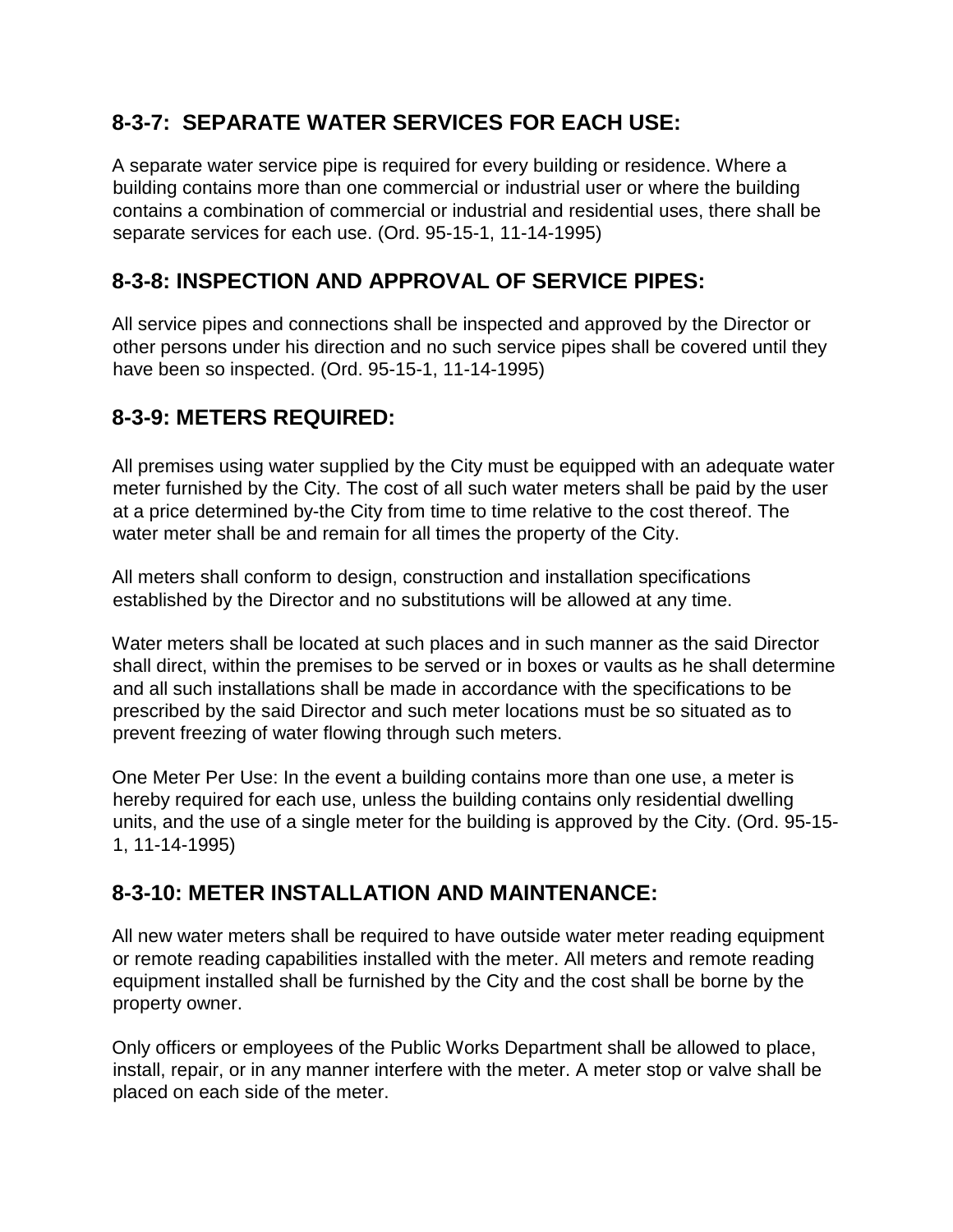All water meters shall be installed by the City, or its designee. A three (3) working day notice shall be given to the City for each water meter installation.

The ordinary cost of keeping each meter in repair shall be paid by the City. The applicant for service or the then owner and/or occupant of the premises served shall be jointly and severally liable for any breakage or damage done to such meter. Such damage may include the theft thereof, freezing, or breakage and the cost of making good for such damage as the bill for same is presented shall be a charge against the premises for which the meter was installed to the extent and with the same effect as rates charged for water service.

It shall be unlawful for any person to injure, deface, mar, destroy or in any manner to interfere with any meter. It shall be the duty of the owner or occupant to promptly notify the said Department of defects in any such meter or of its failure to promptly register the quantity of water passing through the same.

In cases where it is temporarily impractical to set a meter, the use and consumption of water shall be governed by other applicable provisions of this Title. (Ord. 95-15-1, 11-14-1995)

## **8-3-11: METER FEES:**

A meter fee is hereby established and said fees shall be paid at the time application is made to the City for a building permit, connection to the City water main, or for construction and use of any private water supply. Meter fees shall be paid in accordance to Chapter 6 of this Title. (Ord. 95-15-1, 11-14-1995)

## **8-3-12: METER ACCURACY AND TESTING:**

- A. Each meter shall be required to remain accurate within plus or minus three percent  $(\pm 3\%)$ .
- B. Should any user of a meter owned by the City suspect that a meter is not conforming to the measure of accuracy stated in subsection A of this Section, the user shall submit, in writing, to the City, a request for testing of meter accuracy. Accompanying this request, the user shall make a refundable deposit for this service as specified in Section 8-6-5 of this Title. (Ord. 95-15-1, 11-141995)

## **8-3-13: RIGHT OF ACCESS:**

The Director and every person authorized by him and all meter inspectors shall have reasonable access to the premises, place or building where such meters are located for the purpose of reading, examining, testing and repairing the same, and examining and testing consumption, use and flow of water and if reasonable access within 60 days of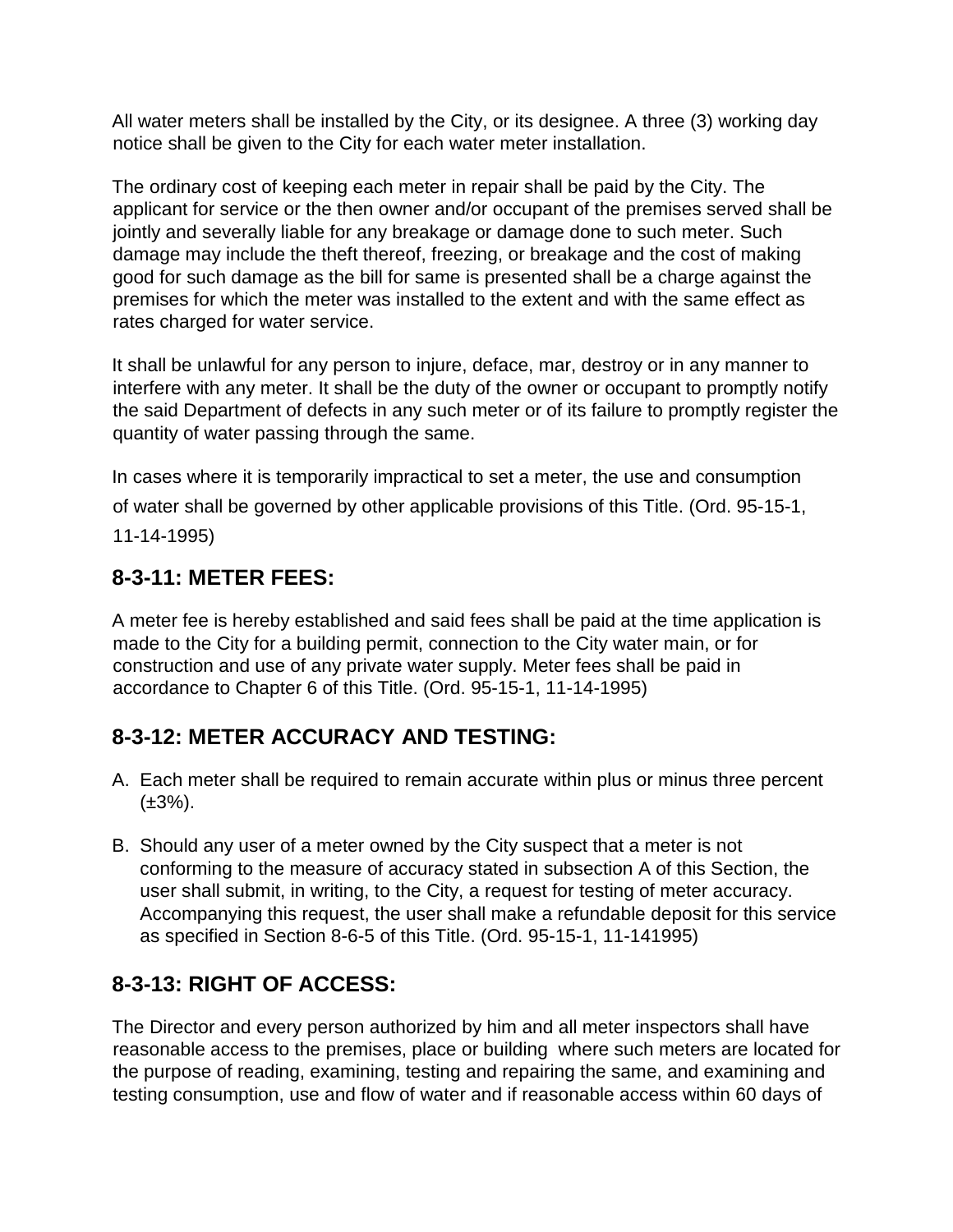the date that the notification was mailed to the premise for said purpose is not provided, water service shall be discontinued, and it shall be unlawful for any person or corporation to interfere with, prevent or obstruct said Director or such other person or inspector in his work hereunder. Every consumer of water shall take the same upon the conditions prescribed in this Title. (Ordinance 95-15-1, 11-14-1995; Ordinance 2018-24, 08-07-2018)

## **8-3-14 : WATER SUPPLY FOR SPRINKLER OR FIRE PROTECTION SERVICE:**

- A. Whenever sprinkler or fire protection services are desired, application must be made for the privilege of installing such service. Complete plans for installation shall be attached to such petition. When said application is approved, a contract shall be entered into with the City for connection from City mains to the property, which connection will be made by and the cost of same to be paid by the user.
- B. City water will not be supplied to any sprinkler or fire protection service, unless all pipes in connection with such system are left exposed for inspection and pressure testing.
- C. A valve shall be installed with a rising stem on each side of the check valve, and each shall have the valve operating handle accessible for operation outside of the building.
- D. No additional sprinkler heads shall be installed or new connections of any kind whatsoever shall be made to a sprinkler or fire protection system, unless a permit for such connection has been granted by the City.
- E. Where a reservoir is maintained on any premises in connection with a sprinkler or fire protection system or for any other special service, the water service shall be connected with such reservoir in such a manner as to exclude all danger of crossconnection, backflow, and back siphonage. The method of connection shall be determined by the Public Works Director, inspected and approved upon installation. (Ord. 95-15-1, 11-14-1995)

## **8-3-15: FIRE HYDRANTS:**

- A. Use Restricted: All hydrants constructed in the City for the purpose of extinguishing fires are hereby declared to be public hydrants. No persons other than members of the G-K Fire Protection District and those authorized by the Public Works Director shall open any such hydrant or attempt to draw water from same or in any manner interfere with or injure any of such hydrants.
- B. Obstruction Prohibited: No person shall obstruct the use of any fire hydrant or place any material in front thereof. Any material forming such obstruction may be removed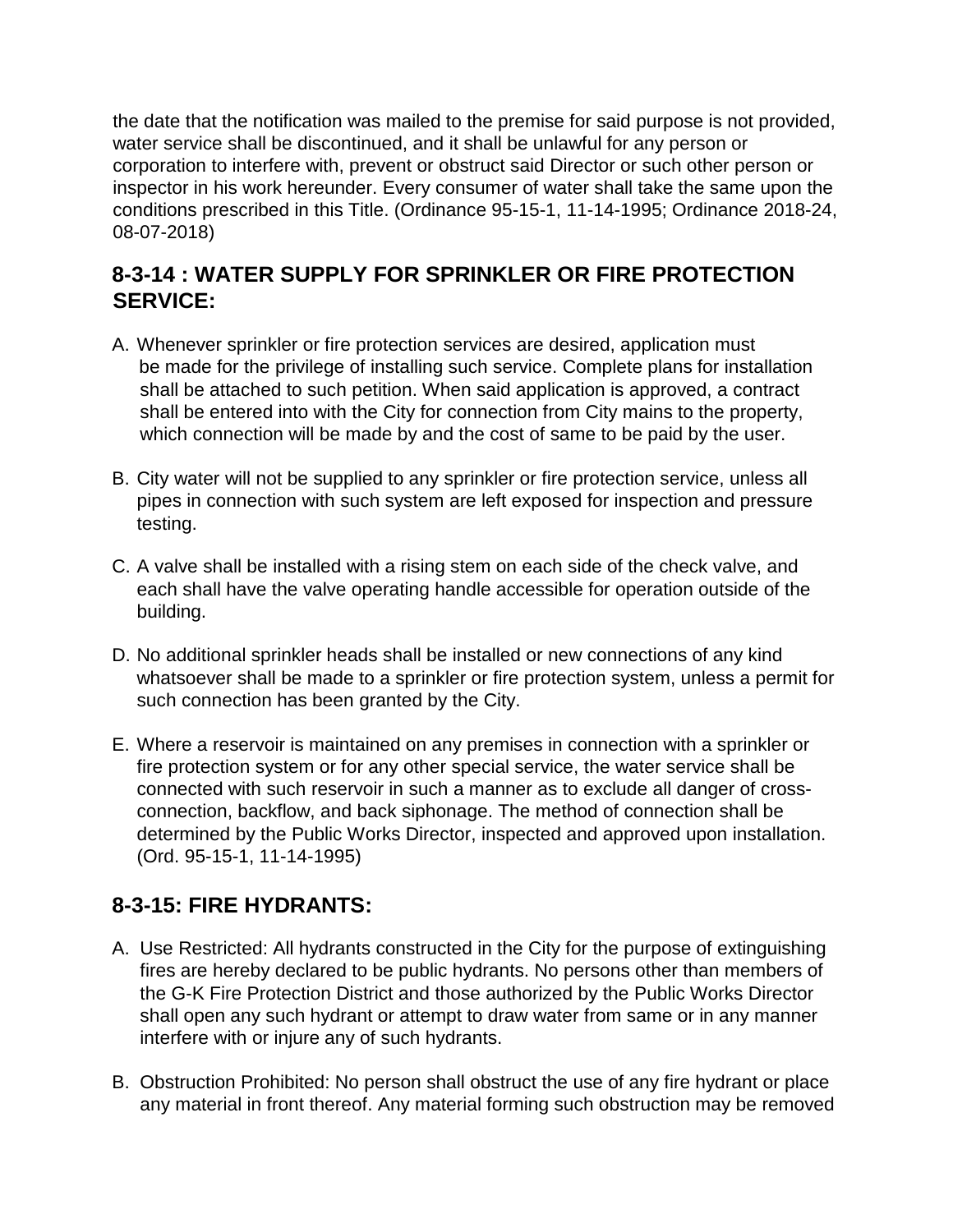by the City or by the G-K Fire Protection District. The cost of removal shall be borne by the owner thereof.

- C. Hydrant Wrenches: No person shall use any water hydrant wrenches without permission of the Public Works Director.
- D. Temporary Use: Any person wishing to make connection to a hydrant as a temporary source of water for construction or other purposes shall upon approval by the Public Works Director make application to the City. The user shall make a deposit of two hundred dollars (\$200.00) for each meter which shall be returned less twenty five dollars (\$25.00) per week or portion thereof for meter rental, one hundred twenty five percent (125%) of the rate defined under Chapter 6 of this Title, and any cost of maintenance and repair to the meter(s). Meters will be supplied as available. No temporary meter shall be installed between November 15 and April 15 or at any other time where there is a danger of freezing. Temporary meters shall be installed on a weekly basis and payment for the use shall be weekly. (Ord. 95-15-1, 11-14- 1995)

#### **8-3-16: TAPPING WATER MAINS:**

Whenever a permit for a connection to the water mains of the City is issued hereunder, only an approved contractor who is a licensed plumber and has filed in the Finance Office a properly executed bond, certificate of liability coverage, and has paid all applicable fees shall tap the main of said system where such water service pipe connection is to be made and shall insert the corporation stop.

All materials, including corporation stops, curb stops, buffalo boxes, meter boxes, or any other appurtenance installed in connection with the waterworks system of the City, shall meet specifications prescribed by the Public Works Director (Ord 2015-19, 10-6- 2015).

No new connection with any water mains of said City shall be less than one inch  $(1")$ .

All connections made to the waterworks system shall be made under the supervision of the Director thereof, and no connection shall be covered until the work has been inspected by the City. (Ord. 95-15-1, 11-14-1995)

#### **8-3-17: INSPECTION FEE:**

An inspection fee shall be paid to the City at the time of building permit application or application for connection to the waterworks system, whichever occurs first, in the amount established in Chapter 6 of this Title. (Ord. 95-15-1, 11-14-1995)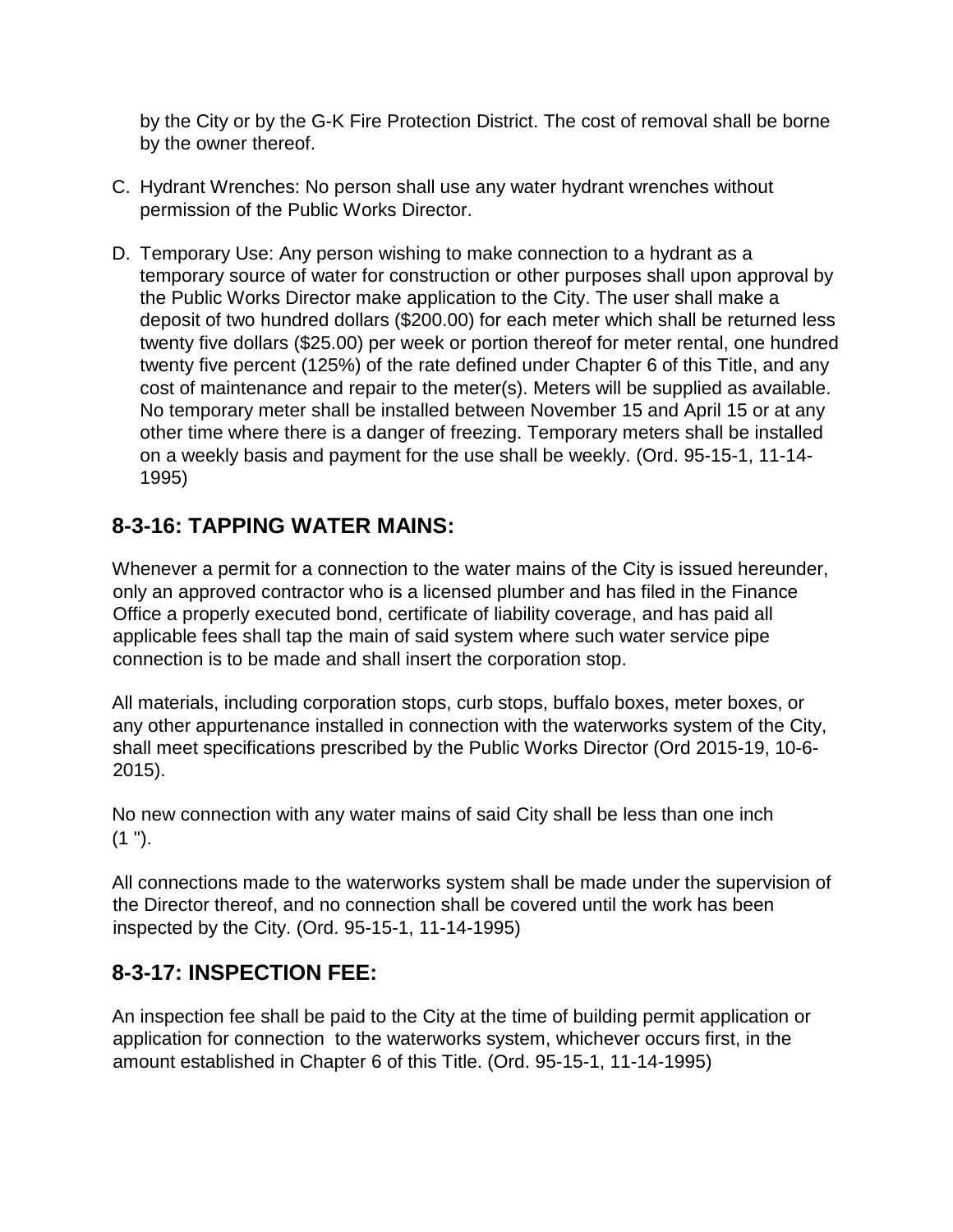## **8-3-18: CONNECTION FEE:**

A fee is hereby established for the privilege of connection to the waterworks system in the amount prescribed in Chapter 6 of this Title. (Ord. 95-15-1, 11-141995)

## **8-3-19: PERFORMANCE BOND:**

No permit for a water connection or a house connection, or a water extension shall be issued by the City unless the person applying therefor, or the contractor shall have filed with the City a performance bond with corporate surety thereon in the sum of five thousand dollars (\$5,000.00) for a water connection or a house connection; and for a water extension, a sum equal to one and one-half (02) times the estimated cost of the work to be done. Such performance bond shall be approved by the Administrator of the City, conditioned upon the applicant indemnifying and saving harmless the City for any and all damage to underground utilities or to the water mains and laterals of the City and from any failure to restore any road, ditch, pavement or portion thereof damaged in as good condition as said applicant or contractor found them. A water connection extension shall be accomplished by boring only beneath the road and sidewalk and any open cutting is not allowed except by special permit of the City. (Ord. 95-15-1, 11-14- 1995)

## **8-3-20: INSURANCE:**

No permit for a water connection extension shall be issued by the City unless the person applying therefor, or the contractor shall have first procured public liability insurance in an amount not less than fifty thousand dollars (\$50,000.00) for injuries, including accidental death, to any one person and subject to the same limit for each person in an amount not less than one hundred thousand dollars (\$100,000.00) on account of one accident, and property damage insurance in an amount not less than fifty thousand dollars (\$50,000.00). The persons to be indemnified and saved harmless in said insurance policy shall be the City and the applicant for water connection or water extension. A certificate of said insurance shall be filed with the City. (Ord. 95-15-1, 11- 14-1995)

## **8-3-21: RESTORATION OF STREETS AND PUBLIC WAYS:**

Excavations for providing connection to the waterworks system repairing the same shall be made in compliance with the ordinance provisions relating to making excavations in streets' and in accordance with all applicable EPA standards and the Illinois Plumbing Code. (Ord. 95-15-1, 11-14-1995)

## **8-3-22: COMPLIANCE WITH EXISTING LAWS:**

A connection with a public water supply system including all materials, supplies, appurtenances and methods of construction and installation shall comply with the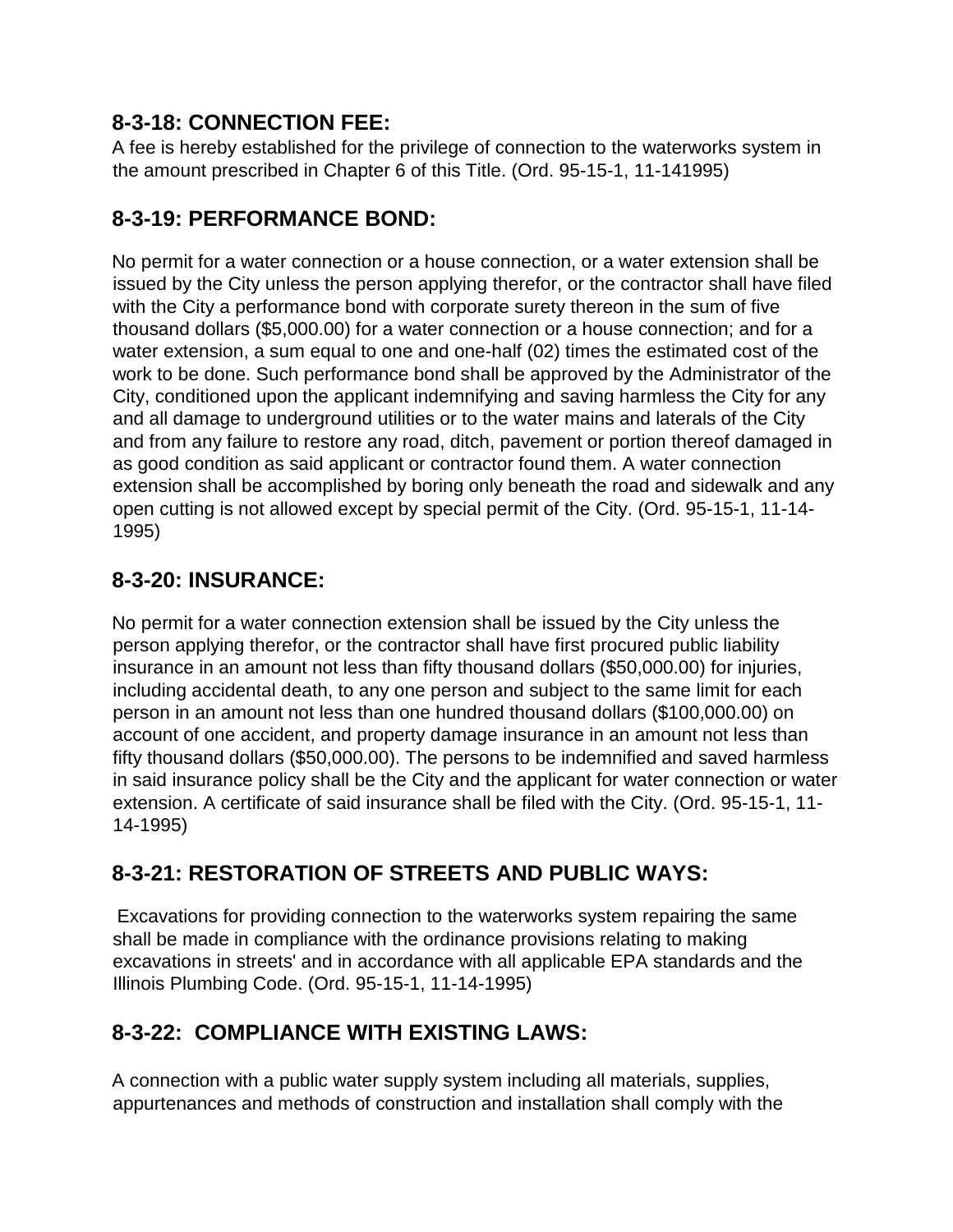existing laws and rules, the Illinois State Plumbing Code' and the provisions of this Code. (Ord. 95-15-1, 11-14-1995)

## **8-3-23: NONRESIDENT USAGE**:

No water service shall be provided to properties outside the corporate limits of the City without the approval of the City Council and any such services, whenever permitted, shall be charged such rates as shall from time to time be established by ordinance of the City.

- A .Any person owning or controlling premises located outside the corporate limits of the City and desiring to install a plumbing system on said premises and connect the same to the water system of the City, may do so by complying with the requirements of this Chapter and by paying connection fees one hundred fifty percent (150%) of the amount applicable within the corporate limits of the City and by paying the water bills in force or which may thereafter be adopted.
- B. If said premises are adjacent to the City, the applicant must agree to extend the public water main across the property to the furthest point from the corporate boundary and then annex to the City. Otherwise the City Council has the right to refuse water service. (Ord. 95-15-1, 11-14-1995)

#### **8-3-24: EXTENSION OF PUBLIC WATER MAINS AND SANITARY SEWERS**:

- A. No person shall uncover, make any connection with or opening into, use, alter or disturb any public water main and/or sanitary sewer of the City for the purpose of extending same without first making application to the Director for making said extension and to have the proposed extension approved by the City.
- B. Persons desiring such extension of the water and/or sewer system shall file with the Director four (4) copies of the following documents:
	- 1. Detailed plans and specifications prepared by a registered professional engineer registered in the State of Illinois.
	- 2. IEPA permit applications with such supporting documents as are required by the IEPA, completely filled out and ready for City signature(s).
	- 3. Detailed estimate of cost of the extension.
- C. After approval of the plans and specifications by the City Engineer and receipt of an IEPA permit, the person or persons shall submit to the Director the following documents prior to starting the extension: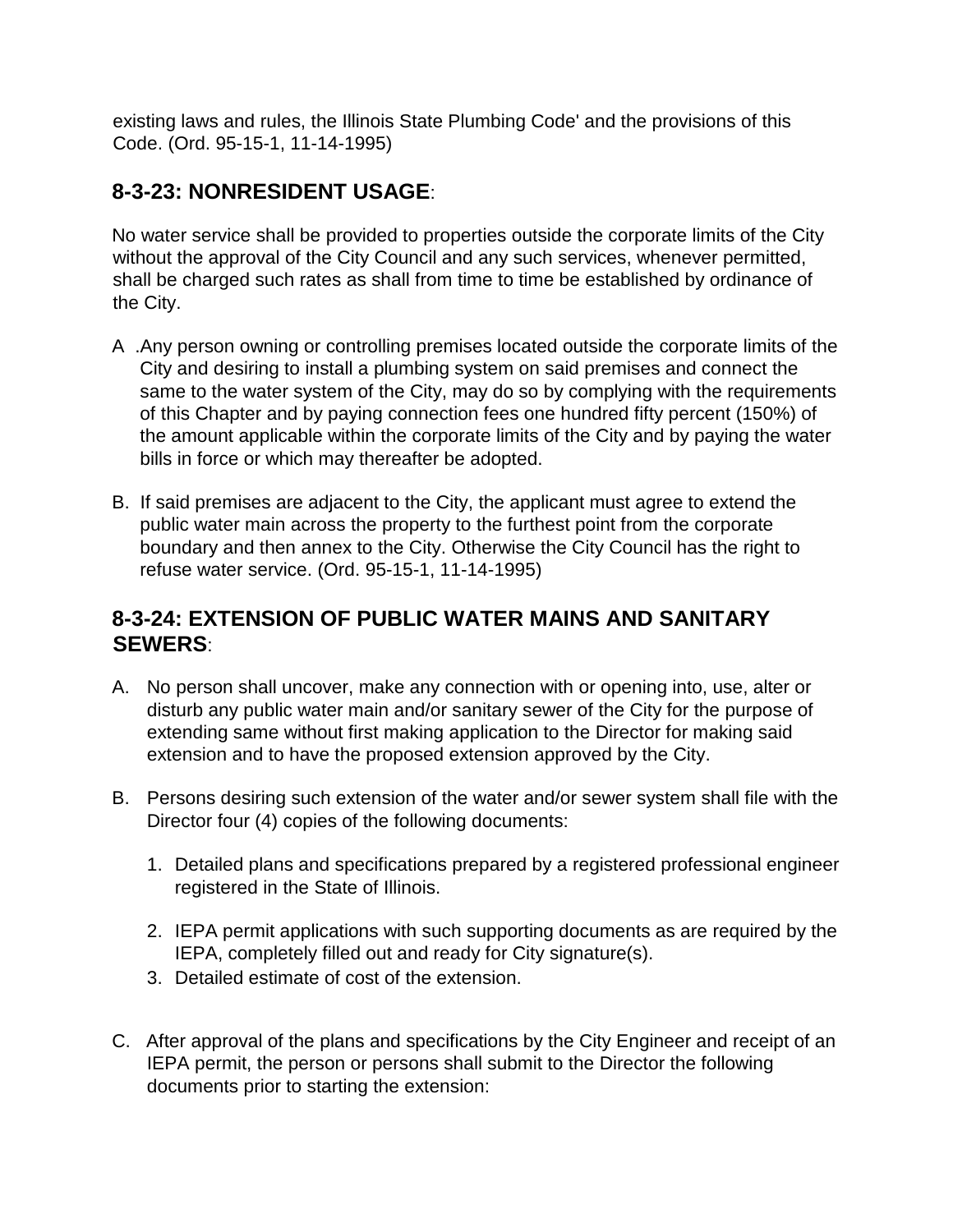1. Agreement and bond executed by the permittee wherein he agrees to make and install the improvements in accordance with the plans and specifications specifying a completion date not more than six (6) months after the date of the agreement unless the City Board determines, on the basis of the recommendation of the City Engineer, that a longer time is necessary.

The guarantee for completion of the improvements by the permittee shall be in the principal amount of one hundred fifty percent (150%) of the estimated cost as approved by the City Engineer; and secured by either:

- a. A certificate of deposit with or an escrow account at a federally insured bank or savings and loan association 'subject to draw by the City to complete the improvements if it is not completed within the prescribed time limit.
- b. A clean, nondeclining, irrevocable letter of credit issued by a federally insured bank or savings and loan association. The letter shall be approved by the City and provide that funds may be drawn only by the City.

The bond shall remain in effect for a period of one year after acceptance of the work by the City Engineer as a guarantee of good faith of the permittee to correct defects. At the discretion of the City the bond may be reduced during the maintenance period.

- 2. Copies of all permits, insurance and bonds required for street openings or stream crossings and any other permits required by an agency having jurisdiction.
- 3. Certificates of insurance protecting the City from any liability or damage whatsoever from injury, including death, to any person or property. The amount of the insurance shall be as established by the City.  $8-3-24$   $8-3-25$
- C. Person or persons extending water or sewer shall agree as follows:
	- 1. To pay all cost of plan review by the City Engineer. Payment shall be made to the City prior to the City signing the IEPA permit applications.
	- 2. To pay all costs of inspection including resident supervision if deemed necessary by the City Engineer. The estimated cost of inspection, approved by the City Engineer, shall be deposited with the Treasurer prior to the start of work and additional funds added during the work if required. The permittee, however, shall pay only the actual costs of such services based on standard engineering fees. At the completion of the work any unused portion of the amount deposited shall be returned. No interest shall be paid on deposited funds.
	- 3. Materials and construction methods shall be in conformance with specifications established by the City Engineer.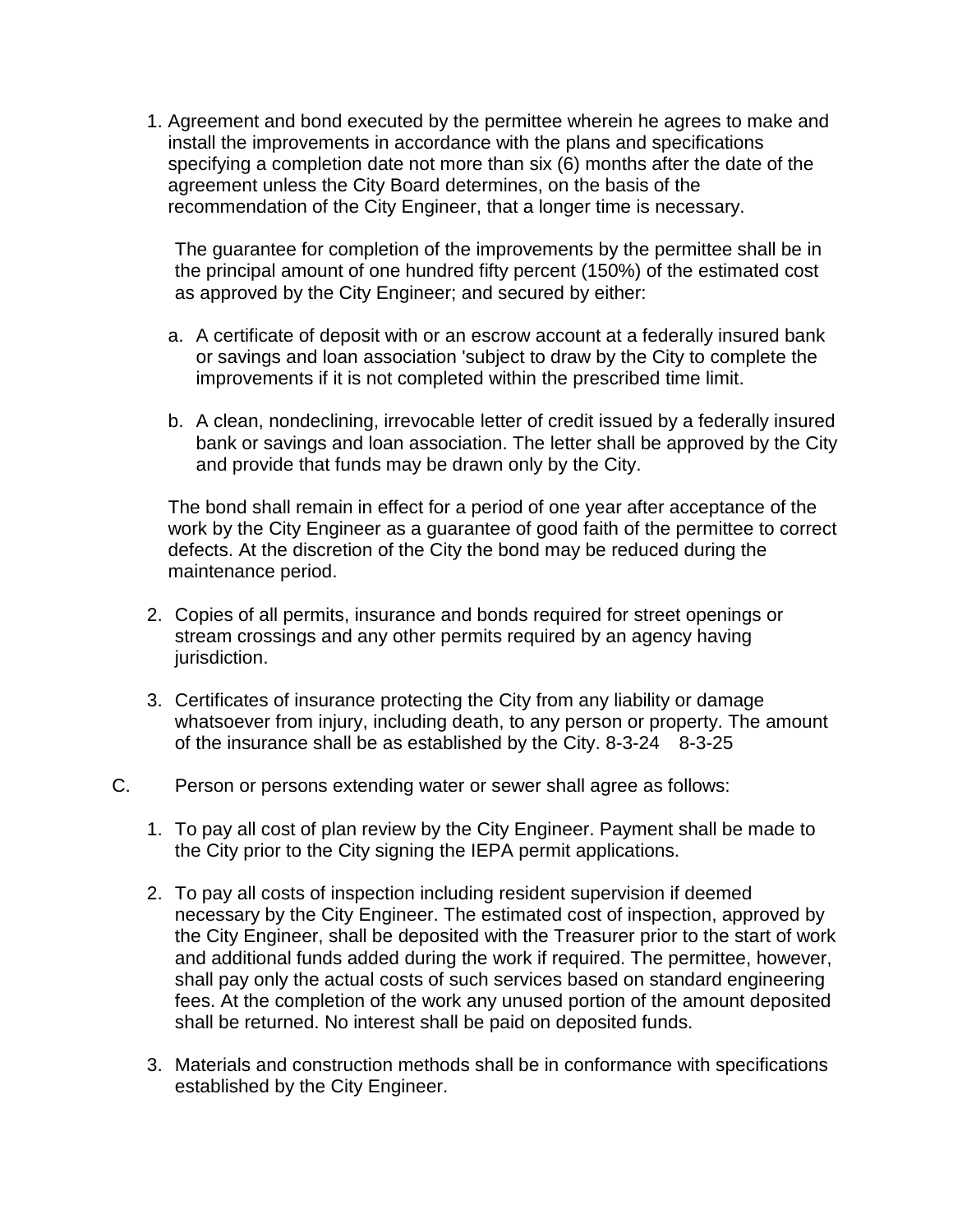- 4. The engineer designing the extension shall file as-built drawings at the completion of the work to the City.
- D.The performance bond , will not be released until the following documents are filed with the City and approved by the City-Council:
	- 1. As-built drawings: one reproducible set and two (2) sets of prints;
	- 2. Release of all permits; and
	- 3. Copies of all tests required by the Director or the City Engineer.
	- 4. The guarantee period has expired.

No extension will be allowed to the sanitary sewer system if the City determines that the wastewater facilities have inadequate available capacity. (Ord. 95-15-1-, 11-14-1995)

## **8-3-25: EMERGENCY RESTRICTIONS**:

- A. Emergency Limitations; Water: Whenever in the judgment of the Mayor public exigency may require it, he shall have the right and authority by proclamation, to be published in a newspaper printed within the County, to limit in respect to time, or wholly suspend or prohibit for such length of time as such exigency shall, in his judgment require, the use of water for any nonessential purpose, and no person shall use or draw water in violation of any such proclamation.
- B. Shutting Off Water: In case of making repairs or alterations or constructing new facilities or for other reasons, the City reserves the right to shut off the water at once and keep it shut off as long as may be necessary by giving such reasonable notice thereof as shall be practicable to users. No claim shall be made against the City by reason of the above or by reason of the breakage or failure of any pump, or other portion of the water system.
- C. Access To Equipment: No person shall in any manner obstruct access to any valve, hydrant, stopcock, manhole, flow-measuring equipment or any other equipment necessary to the operation of the water or wastewater facilities which is located in any public street, alley or easement. (Ord. 95-15-1, 11-14-1995)

#### **8-3-26:PENALTIES**:

No person, whether owner or occupant, in possession or control of any building, structure or premises into which water is supplied through the waterworks system of the City, shall be allowed, without written permission from the City, to supply other persons or families or to supply water from such building or premises to any other building, structure or premises. The supply of water to a building, structure or premises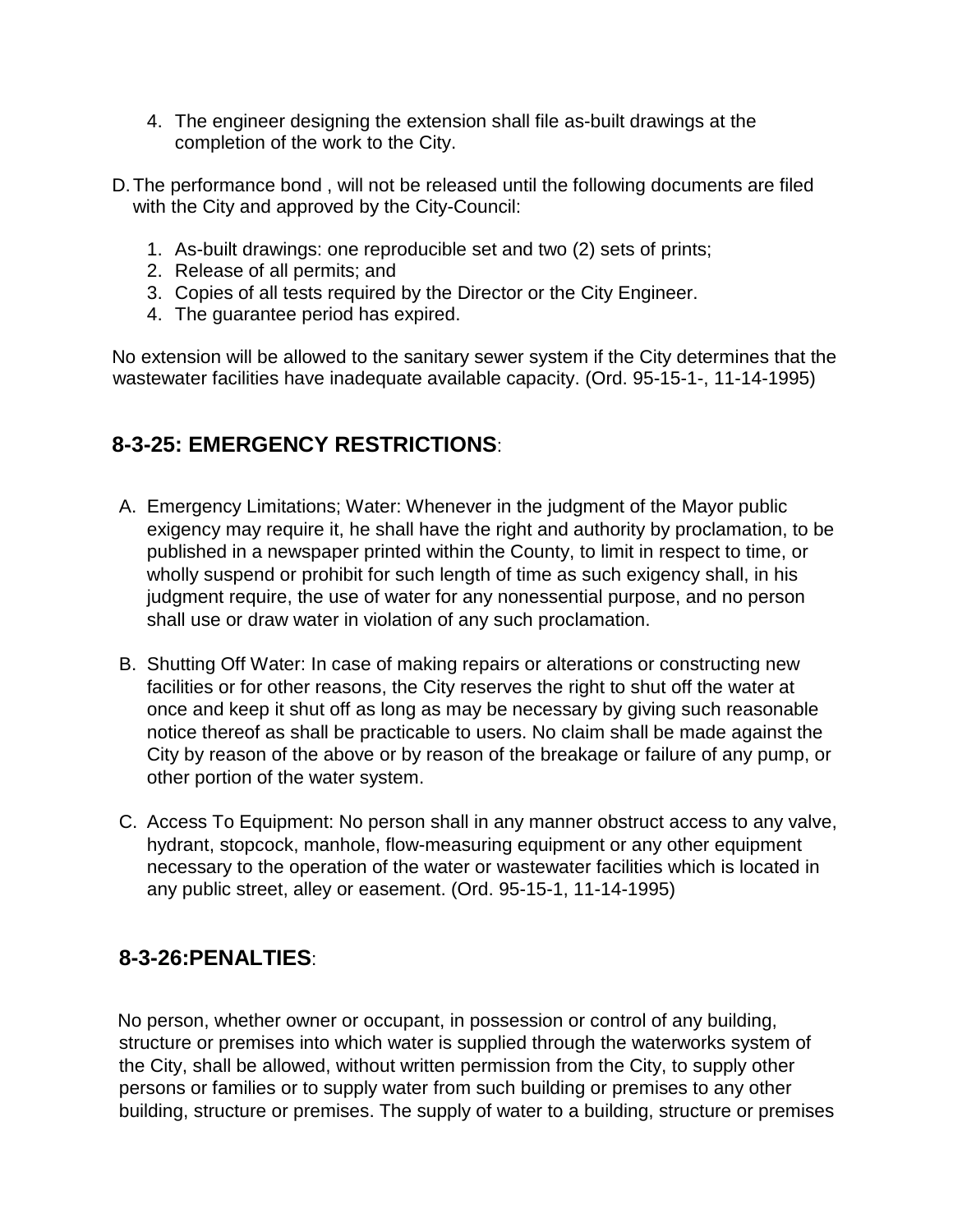of any person who violates any of the foregoing provisions of this Section, shall be shut off and stopped forthwith, and the water shall not again be turned on to such building, structure or premises from which it was cut off until there shall have been paid to said City such sum of money as the City Council shall deem properly due.

If after the water supply has been turned on to any building, structure or premises, it shall be found by any officer or employee of the said City that fraudulent representations have been made by the applicant for such water supply or that water is being used in or upon such building, structure or premises for purposes not set forth in the application made for such water supply or that there is wilful and unreasonable use or waste of water, the Director or such employee of the City as he shall designate shall have the authority and it shall be his duty to cut off and stop the supply of water to such building, structure or premises forthwith, and the water shall not be turned on to such building, structure or premises until the person or persons responsible for such fraudulent representation or for such use of water or wilful or unreasonable waste thereof, shall pay the City such additional sum of money for such water supply or on account of such unreasonable waste of water as the Administrator shall find properly to be due the City. Every person supplied with water from the City waterworks system shall, at his or her own cost and expense, have installed and kept in repair all pipes leading from the curb stop to his or her building, structure or premises as are supplied with water through such service pipe. (Ord. 95-15-1, 11-14-1995)

## **8-3-27: PRIVATE WATER SUPPLIES:**

- A. Whenever any portion of water pumped from a private water supply is discharged to the wastewater facilities of the City, a meter shall be installed to measure the amount of water pumped from the private water supply. Wastewater billed shall be based on the total of the water pumped and the water purchased from the City, unless a flow meter is approved as herein provided. Where flow meters are approved, the meter requirement on private wells may be waived by the City.
- B. All meters installed on private water supplies shall be purchased and owned by the user and shall conform to all of the requirements of this Section.
- C.No person shall remove a private meter for the purpose of having it repaired without first contacting the Public Works Director and having the meter read before it is removed and after it has been replaced. Whenever a meter is removed, a replacement meter shall be installed to provide for continuous metering of the private water supply. If a replacement meter is not available, the wastewater charges for the period for which no meter was in service shall be based on the average use for a previous comparable period as determined by the City. (Ord. 95- 15-1, 11-14-1995)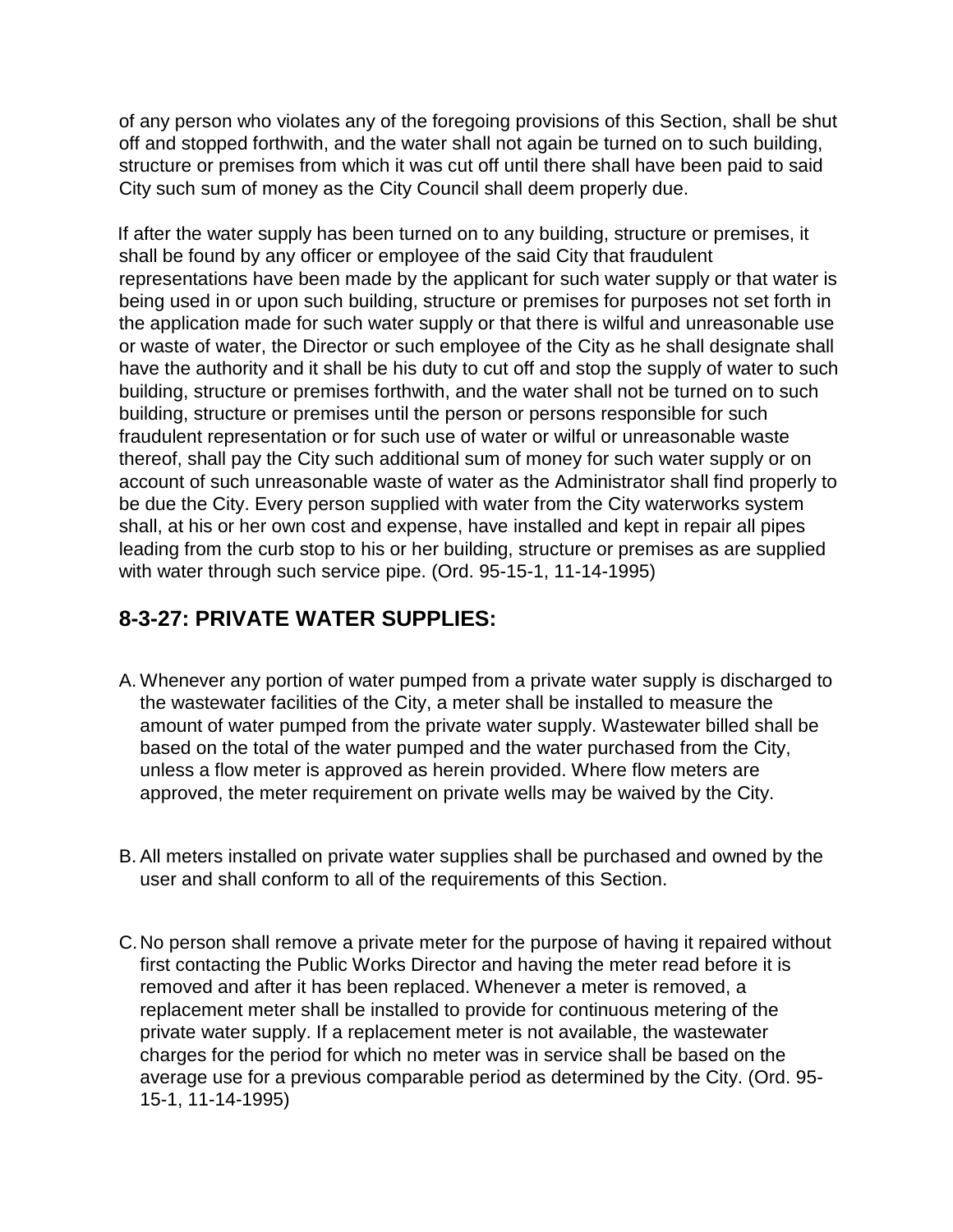## **8-3-28: CROSS-CONNECTIONS NOT PERMITTED; PENALTIES:**

Whenever a system of water supply piping, either inside or outside of any building, receives its supply from any source other than the waterworks system of the City, such system shall be kept entirely separate from and no cross-connections or connections of any kind shall be made with any pipe or system of piping which received its supply from the City waterworks system. Water which has once been used for any purpose whatsoever shall not be returned to the building's water supply system. Any person violating this Section shall be fined not less than ten dollars (\$10.00) nor more than five hundred dollars (\$500.00) and each day of violation shall be deemed as a separate violation of this Chapter. (Ord. 95-15-1, 11-14-1995)

## **8-3-29: PROTECTION OF PUBLIC WATER SUPPLY:**

- A. Secondary Water Systems: All connections from the public water system to secondary water systems shall include a safe air gap or backflow preventer. The method of connection shall be approved by the Public Works Director.
- B. Protection Against Backflow And Back Siphonage: The public water supply shall be protected against backflow and back siphonage by providing and maintaining a safe air gap or backflow preventer. (Ord. 95-15-1, 11-14-1995)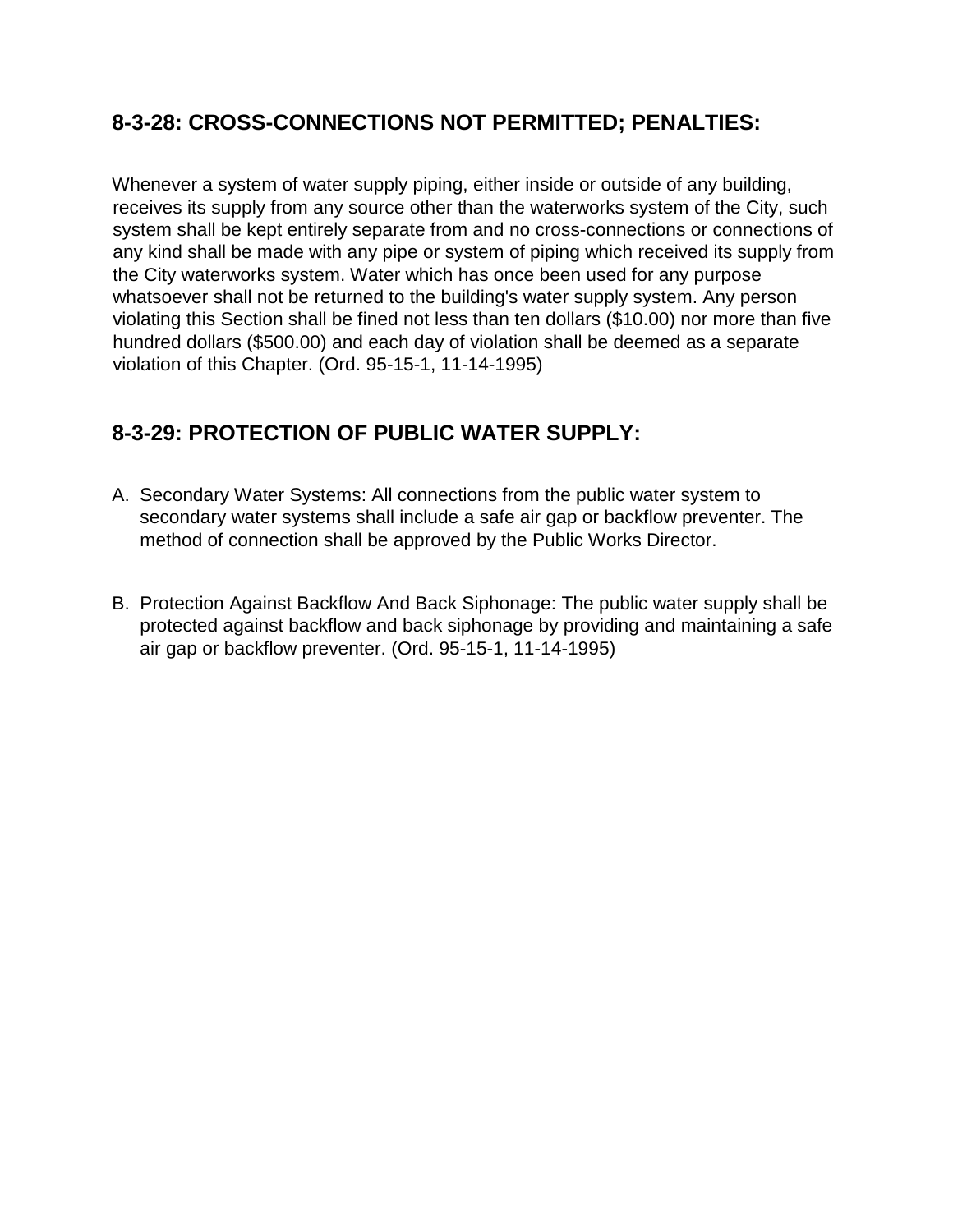## **CHAPTER 4 SEWER FACILITIES REGULATIONS**

#### **SECTION:**

- **8-4-1: Use Of Public Sewer Facilities Required**
- **8-4-2: Unlawful Deposition Of Wastes**
- **8-4-3: Unlawful Discharge Of Wastes**
- **8-4-4: Unlawful Construction Of Sewage Facilities**
- **8-4-5: Private Sewage Disposal**
- **8-4-6: General Requirements For Use Of Public Sewer**
- **8-4-7: Capacity To Accept User**
- **8-4-8: Metering Of Flow Required**
- **8-4-9: Building Sewer Requirements**
- **8-4-10: Installation Of Building Sewers**
- **8-4-11: Separate Building Sewer For Each Use**
- **8-4-12: Performance Bond**
- **8-4-13: Insurance**
- **8-4-14: Discharge Of Storm And Unpolluted Waters Prohibited**
- **8-4-15: Wastes Admissible To The Wastewater Facilities**
- **8-4-16: Wastes Inadmissible To The Wastewater Facilities**
- **8-4-17: Grease, Oil And Sand Interceptors**
- **8-4-18: Pretreatment Of Wastewater**
- **8-4-19: Pretreatment Facilities**
- **8-4-20: Pretreatment Facilities Maintenance**
- **8-4-21: Special Agreement For Service**
- **8-4-22: Protection From Damage**
- **8-4-23: Penalty**

## **8-4-1: USE OF PUBLIC SEWER FACILITIES REQUIRED:**

The owner of all houses, buildings, or properties used for human occupancy, employment, recreation, or other purposes, situated within the City and abutting on any street, alley, or right of way in which there is now located or may in the future be located a City sanitary sewer, is hereby required at his expense to install a plumbing system in accordance to the most recent edition of the Illinois Plumbing Code therein, and to connect such facilities directly with the City sewer main in a manner approved by

the City within ninety (90) days after the official notice to do so, provided that said public sewer is within one hundred feet (100') of the property line. (Ord. 95-15-1, 11-14-1995)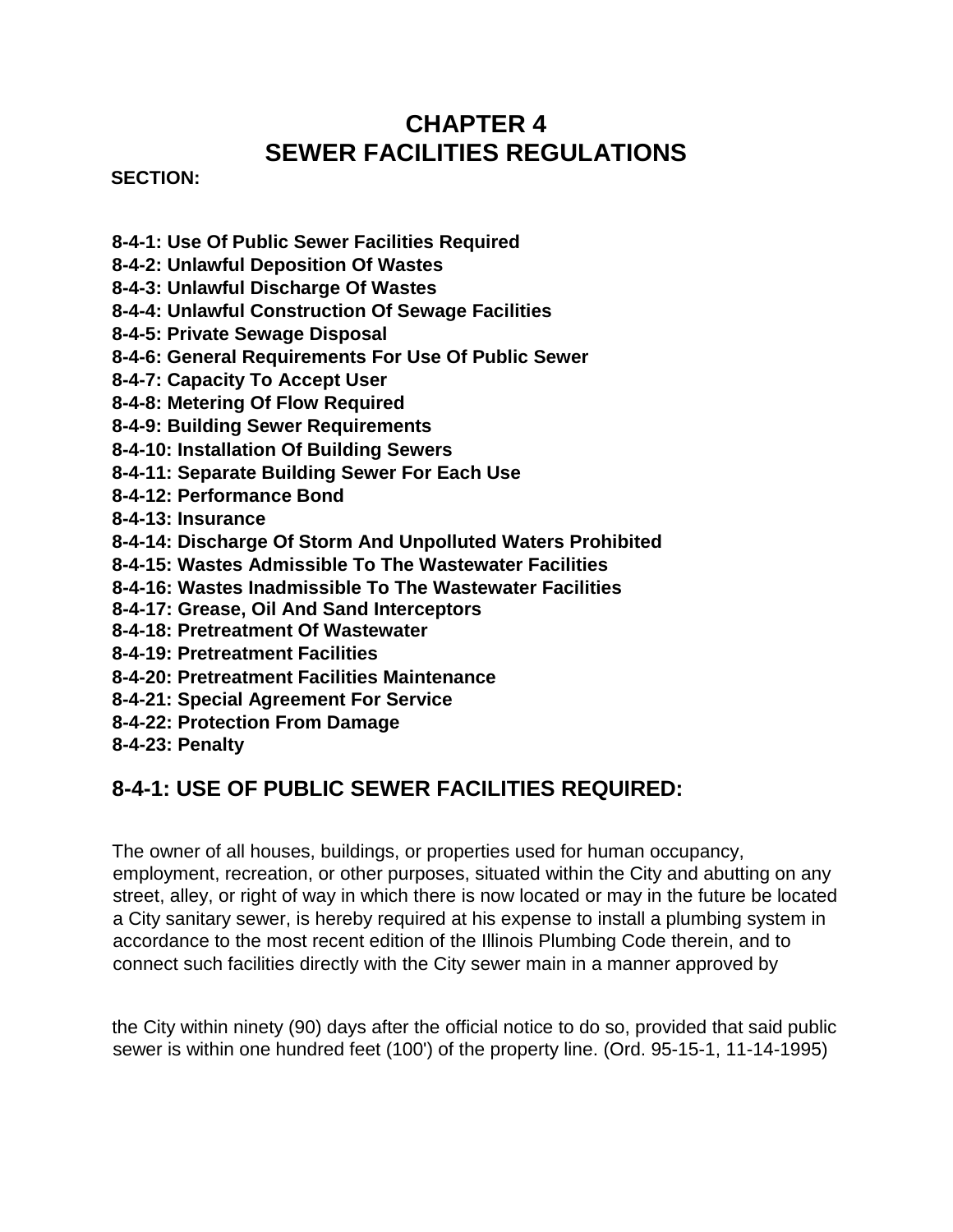## **8-4-2: UNLAWFUL DEPOSITION OF WASTES:**

It shall be unlawful for any person to place, deposit, or permit to be deposited in any unsanitary manner on public or private property within the City or in any area under the jurisdiction of said City, any human or animal excrement, garbage, or other objectionable wastes. (Ord. 95-15-1, 11-14-1995)

## **8-4-3: UNLAWFUL DISCHARGE OF WASTES:**

It shall be unlawful to discharge to any natural outlet, watercourse or storm sewer within the City or in any area under the jurisdiction of said City, any sewage or other polluted waters, except where suitable treatment has been provided in accordance with subsequent provisions of this Title and the IEPA. (Ord. 95-15-1, 11-14-1995)

## **8-4-4: UNLAWFUL CONSTRUCTION OF SEWAGE FACILITIES:**

Except as hereinafter provided, it shall be unlawful to construct any privy, privy vault, septic tank, cesspool, or other facility intended or used for the disposal of sewage. (Ord. 95-15-1, 11-14-1995)

## **8-4-5: PRIVATE SEWAGE DISPOSAL:**

In the event a public sanitary sewer is not available under the provisions of Section 8-41 of this Chapter, the building sewer may be connected to a private sewage disposal system.

- A. Authorization Requirements: Authorization for the use of a private sewage disposal system may be given with the following provisions:
	- 1. A written permit signed by the DeKalb County Health Department is required before construction of a private sewage disposal system may commence. The owner shall obtain a permit furnished by the Health Department and shall make application on said form. The applicant shall furnish plans, specifications and other information as are deemed necessary by DeKalb County Health Department.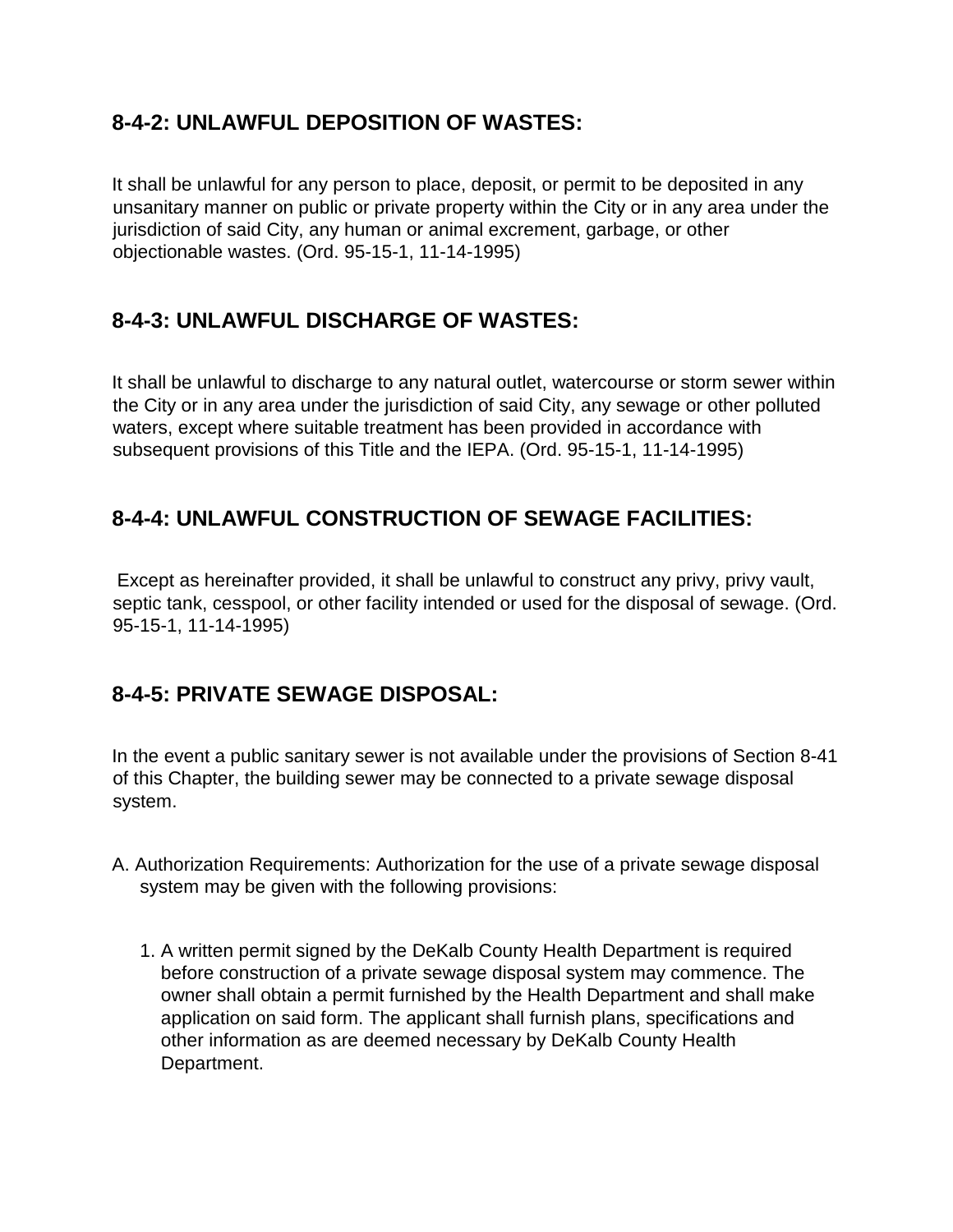- 2. A private sewage disposal system shall not be operated until the installation is completed to the satisfaction of DeKalb County Health Department. They shall be allowed to inspect the work at any stage of construction and, in any event, the applicant for the permit shall notify DeKalb County Health Department when the work is ready for final inspection, and before any underground portions are covered. The inspection shall be made within forty eight (48) hours of the receipt of notice by DeKalb County Health Department.
- 3. The system design, type, capacities, location and layout of a private sewage disposal system shall comply with all recommendations of the Private Sewage Disposal Licensing Act and Code and with the State of Illinois Environmental Protection Agency. No permit shall be issued for any private sewage disposal system employing insufficient subsurface soil absorption facilities until such time as approval is received from the Illinois Environmental Protection Agency.
- 4. Construction and installation of a private sewage disposal system may not begin until authorization has been given in writing by the Public Works Director.
- B. Conditions: The operation and maintenance of a private sewage disposal system shall meet the following conditions:
	- 1. The owner shall operate and maintain the private sewage disposal facilities in a sanitary manner at all times, at no expense t6 the City.
	- 2. At such time as a public sewer becomes available to a property served by a private sewage disposal system, as provided in Section 8-4-1 of this Chapter, the owner shall cease all operations of the private sewage disposal system and make a direct connection to the public sewer owned by the City in compliance with this Title, and any private sewage disposal facilities shall be abandoned under the direct supervision of the Director. The building sewer shall be connected to said sewer within ninety (90) days.
- C. Additional Requirements: No statement contained in this Section shall be constructed to interfere with any additional requirements that may be imposed by the City. (Ord. 95-15-1, 11-14-1995)

### **8-4-6: GENERAL REQUIREMENTS FOR USE OF PUBLIC SEWER:**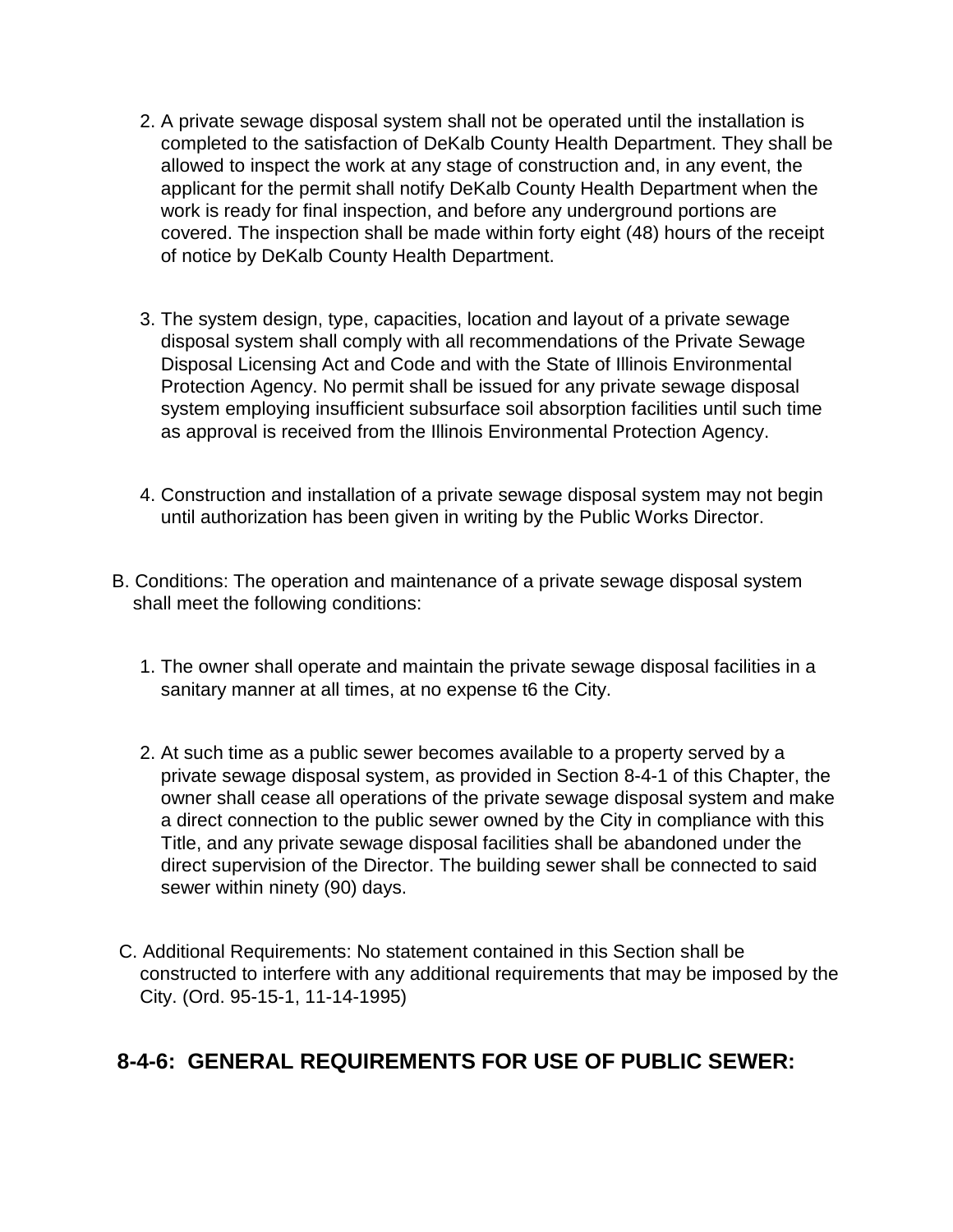- A. All wastewater discharged by any person into the wastewater facilities is unlawful except those discharges in compliance with Federal standards promulgated pursuant to the Federal Act and more stringent State and local standards.
- B. No person shall make any connection to the City sanitary or storm sewer system without having first obtained a permit therefor and paid the fee herein provided.
- C.Application for such permits shall be made to the City and shall be accompanied by a statement as to the purpose of the connection and the premises to be served. Such application shall be referred to the Director and shall be supplemented by any plans, specifications or other information considered pertinent in the judgment of the Director, who shall have charge of all connections to the intercepting sewer and shall approve such connections before the same shall be made.
- D.No permit will be issued allowing connection to be made to the public sewer system until the applicant has completed the following:
	- 1. Pays the connection fee as prescribed in Chapter 6 of this Title.
	- 2. Secures a street opening permit in conformance with the provisions of Section 7- 1-5 of this Code.
	- 3. Agrees to pay all costs of the installation of said service.
	- 4. Agrees to give the Public Works Director a minimum of twenty four (24) hours' notice prior to the start of the installation of the service and when service shall be ready for inspection; except, that inspections will be made only during regular City working hours.
	- 5. Agrees that all materials used and the method of installation shall be in conformance with specifications established by the City.
	- 6. Agrees to conform to all rules governing plumbers and to the regulations of the Illinois State Plumbing Code'.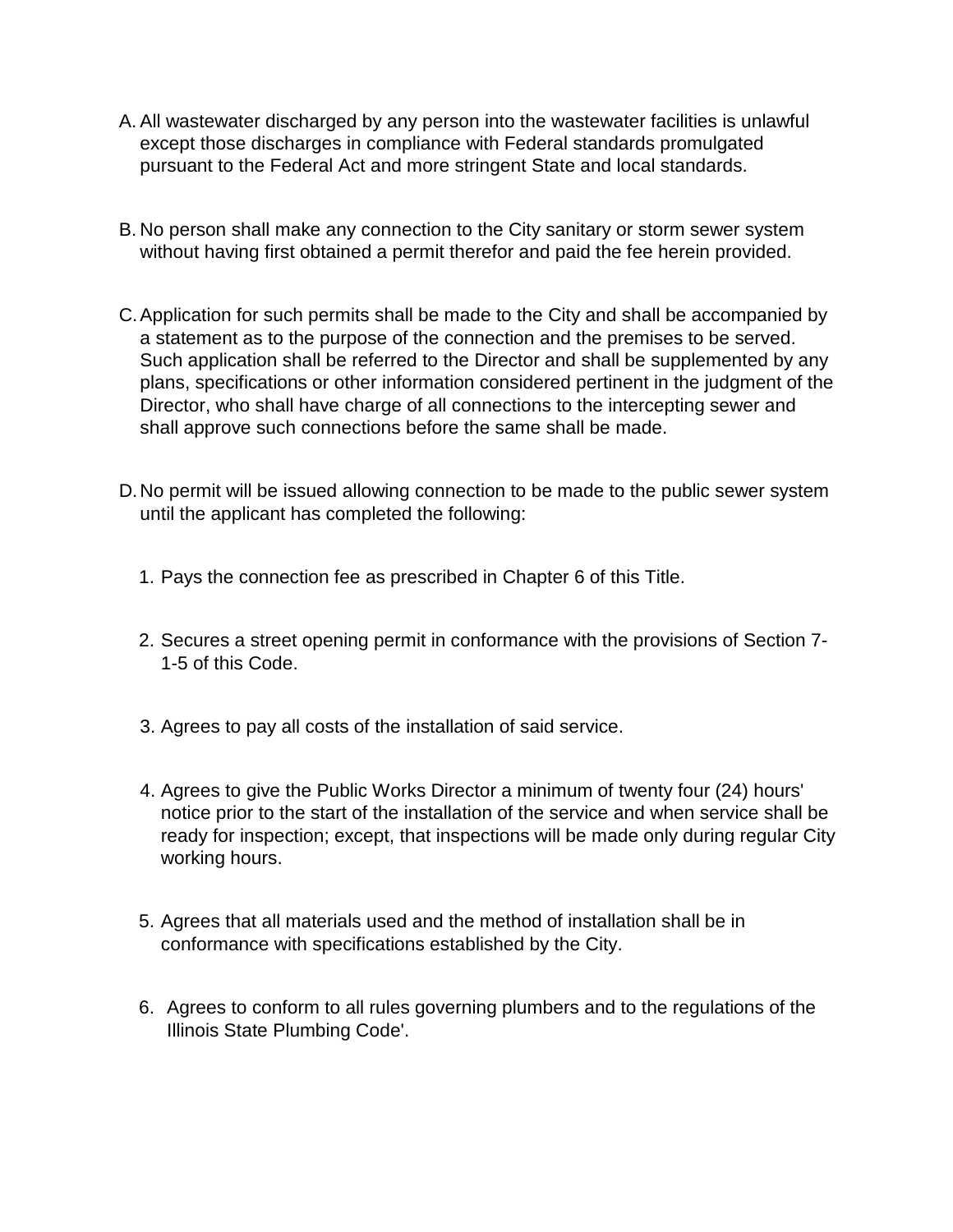- 7. Agrees to secure and protect the City from any liability or damage whatsoever for injury (including death) to any person or property and files with the City liability insurance certificates.
- 8. Secures an IEPA permit if the wastewater:
	- a. Is domestic and the volume to be discharged is more than one thousand five hundred (1,500) gallons per day.
	- b. Is industrial.

9. Secures a building permit if new waste source is new equipment to be installed within an existing building.

E. No connection permit will be required for the removal of stoppage in sewer pipes, or for replacing broken or old sewer lines, provided such sewer lines conform to the regulations contained in this Section. (Ord. 95-15-1, 11-14-1995)

### **8-4-7: CAPACITY TO ACCEPT USER:**

A building sewer permit will only be issued and a sewer connection shall only be allowed if it can be demonstrated that the downstream sewerage facilities, including sanitary sewers, pump station and wastewater treatment facilities, have sufficient reserve capacity to adequately handle the additional anticipated waste load. (Ord. 95- 15-1, 11-14-1995)

#### **8-4-8: METERING OF FLOW REQUIRED:**

All persons discharging wastewater into the City sewer system shall purchase and install a water meter furnished by the City, or an approved flow-measurement device that is capable of accurately measuring and recording flow entering the sanitary sewer. Installation of these devices shall be made under the direction of the Director and the user shall bear the cost thereof. (Ord. 95-15-1, 11-14-1995)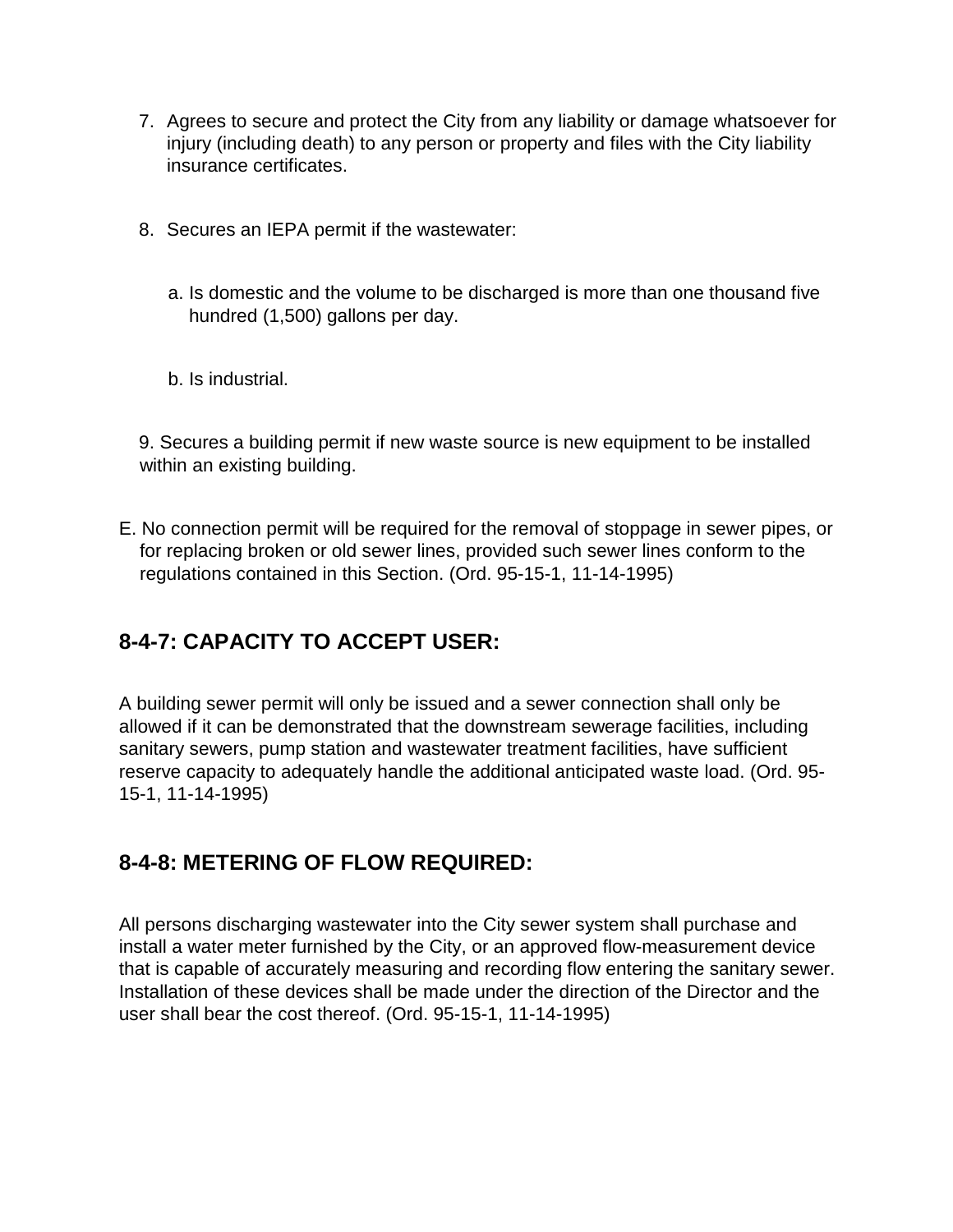#### **8-4-9: BUILDING SEWER REQUIREMENTS:**

- A. The building sewer extends from the City sewer main, including the connection thereto, to a point five feet (5') outside the building foundation wall, including the connection to the building drain. The pipe, connections, fittings, and method of installation shall be as specified or as provided by the City. The tap to the sewer main shall be made in accordance with the provisions set forth in this Chapter.
- B.All costs and expenses incident to the installation and connection and routine maintenance and repairs of the building sewer shall be borne by the owner. The owner shall indemnify the City for any loss or damage that may directly or indirectly be occasioned by the installation of the building sewer and the maintenance of said sewer. It shall be the duty of the property owner to maintain the building sewer pipe from the building to the City's sewer main.
- C. The Public Works Director shall have the authority to enter onto the property and maintain or repair or require the owner to maintain or repair any building sewer, building drain, or other sewer pipe connected to the City sewer main to the premises served thereby. Maintenance or repair work performed by the City or the City's approved contractor on a sewer, drain, or sewer pipe shall be paid for by the owner of the property served, at the materials and hourly labor rate established by the City or the City's contractor. The cost of said repairs shall be collected in the same manner and with the same remedies as for collection of charges for sewer services, provided, however, the City may, at the discretion of the Public Works Director, enter into a reimbursement agreement with the owner of the property. The reimbursement agreement would allow the owner to pay for the maintenance or repair work performed by the City or the City's contractor by making not more than twelve (12) monthly payments due on the same date as the City's charges for water and wastewater services (Ord 2014-30, 12-2-2015).
- D. A person who has had a sewer inspection or repair work performed on a building owned by that person may be eligible to receive financial assistance by entering into a written reimbursement agreement with the City. The reimbursement agreement must be in accordance with City policy, approved by the Public Works Director, and contain provisions requiring the repayment of not less than \$100 per month over a time not to exceed 48 months. (Ord 2016-01, 01-19-2016)

### **8-4-10: INSTALLATION OF BUILDING SEWERS:**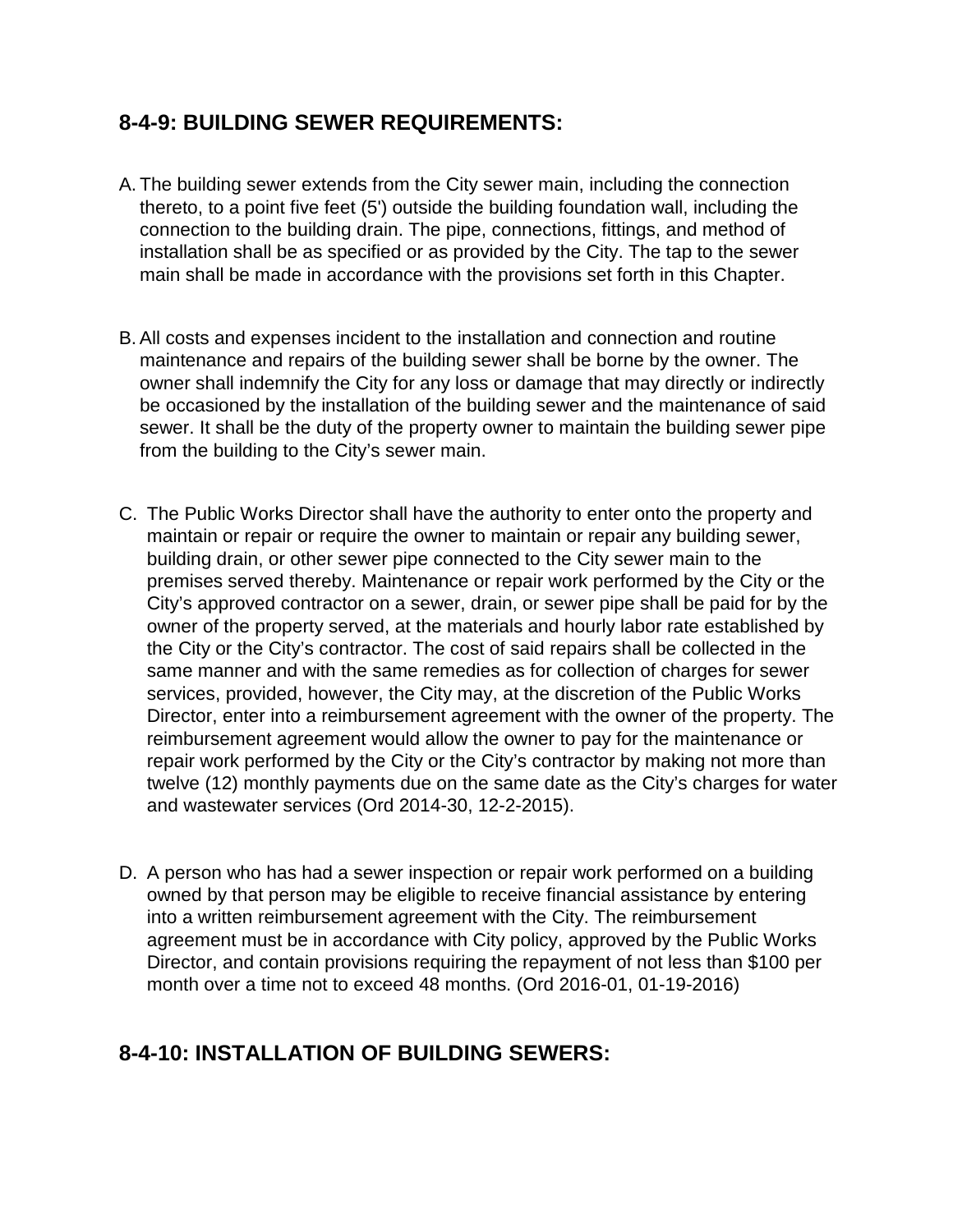- A. The size, slope, alignment, materials of construction of a building sewer, and the methods to be used in excavating, placing of the pipe, jointing, testing, and backfilling of the trench, shall all conform to the requirements of the Building and Plumbing Code, or other applicable rules and regulations of the City. In the absence of code provisions or in amplification thereof, the materials and procedures set forth in appropriate specifications of the American Society of Testing Materials, Water Pollution Control Federation Manual of Practice Number 9, and Standard Specifications for Water and Sewer Main Construction in Illinois shall apply. All such connections shall be made gastight and watertight.
- B.Each connection shall be made at the "Y" designated for that property. Only where the designated "Y" is not located within three feet (T) of the point of measurements furnished by the Director will a tap-in connection be allowed.
- C.The person making the connection shall make an opening in the main sewer similar to -the interior diameter of the "Y" branch and then properly cement and attach a saddle in place. The saddle shall have a suitable curvature to conform to the outside diameter of the public sewer and said appurtenances shall be furnished by the City and the cost thereof borne by the owner or person making the connection.
- D.Whenever possible, the building sewer shall be brought to the building at an elevation below the basement floor. Single-family homes shall have the overhead sewers in basements, when applicable. In all buildings in which any building drain is too low to permit gravity flow to the public sewer, sanitary sewage carried by such building drain shall be lifted by an approved means and discharged to the building sewer.
- E. No person shall make connection of roof downspouts, exterior foundation drains, areaway drains, or other sources of surface runoff, ground water or other unpolluted water to a building sewer or building drain which in turn is connected directly or indirectly to a public sanitary sewer. Said installation is considered a serious offense.
- F. If any person refuses or neglects to disconnect any sewer connected in violation of this Section, the City may disconnect the sewer at the expense of the property owner from whose premises sewer connected in violation hereof extends.
- G.No unauthorized person shall uncover, enter, use, alter, disturb, make any connection with or cause opening into any public sewer or appurtenance thereof without first obtaining a written permit from the Director.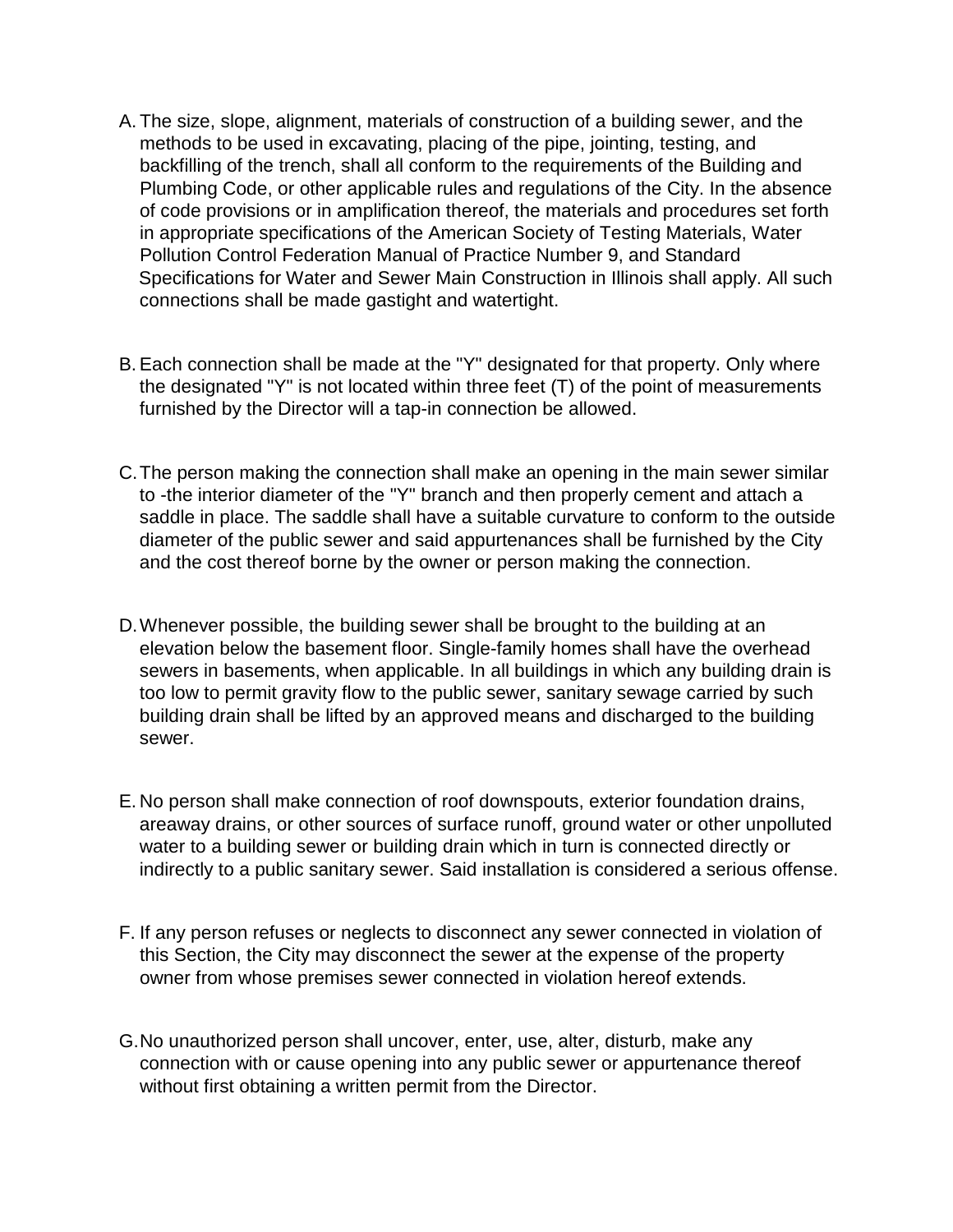- H.The Director shall supervise the tapping and repairing of all sanitary sewers carrying sanitary sewage into the City sewer system, installation of all building sewers, laterals, or other pipes connected to the City sewer system, and shall keep a record of all connections made to such sewers.
- I. All connections to the sewer system of the City shall be made by or under the direct supervision of a qualified sewer builder or drain-layer. No sewer builder or drainlayer shall make or cause any such public sewer connection to be made unless he shall have first met all requirements for the lawful conduct of such trade in the City. Each such master plumber and such sewer builder or drain-layer shall be liable for all damages to the public sewer system caused by the neglect, carelessness, or want of skill of his or their employees or subcontractors. Any plumber or sewer builder or drain-layer convicted of a second violation of this subsection shall forfeit his right to again perform his trade in the City for a period of one year.
- J. All excavations for building sewer installations shall comply with the provisions of this Code relating to excavations in streets (Section 7-1-5 of this Code) and shall be adequately guarded with barricades and lights so as to protect the public from hazard. Streets, sidewalks, parkways, and other public property disturbed in the course of the work shall be restored in a manner satisfactory to the City. (Ord. 9515- 1, 11-14-1995)

### **8-4-11: SEPARATE BUILDING SEWER FOR EACH USE:**

A separate and independent building sewer shall be provided for every building except where one building stands at the rear of another on an interior lot and no private sewer is available or can be constructed to the rear building through an adjoining alley, court, yard, or driveway, the building sewer from the front building may be extended to the rear building and the whole considered as one building sewer. In no case shall any person be permitted to maintain, without the consent of the Director and approval of the City, any sewer connection connecting a building owned by him to the public sewer across or under the property of another.

An existing sewer may be used in connection with new buildings only when they are found, on examination and test, to meet with the approval of the Director. (Ord. 9515-1, 11-14-1995).

### **8-4-12: PERFORMANCE BOND:**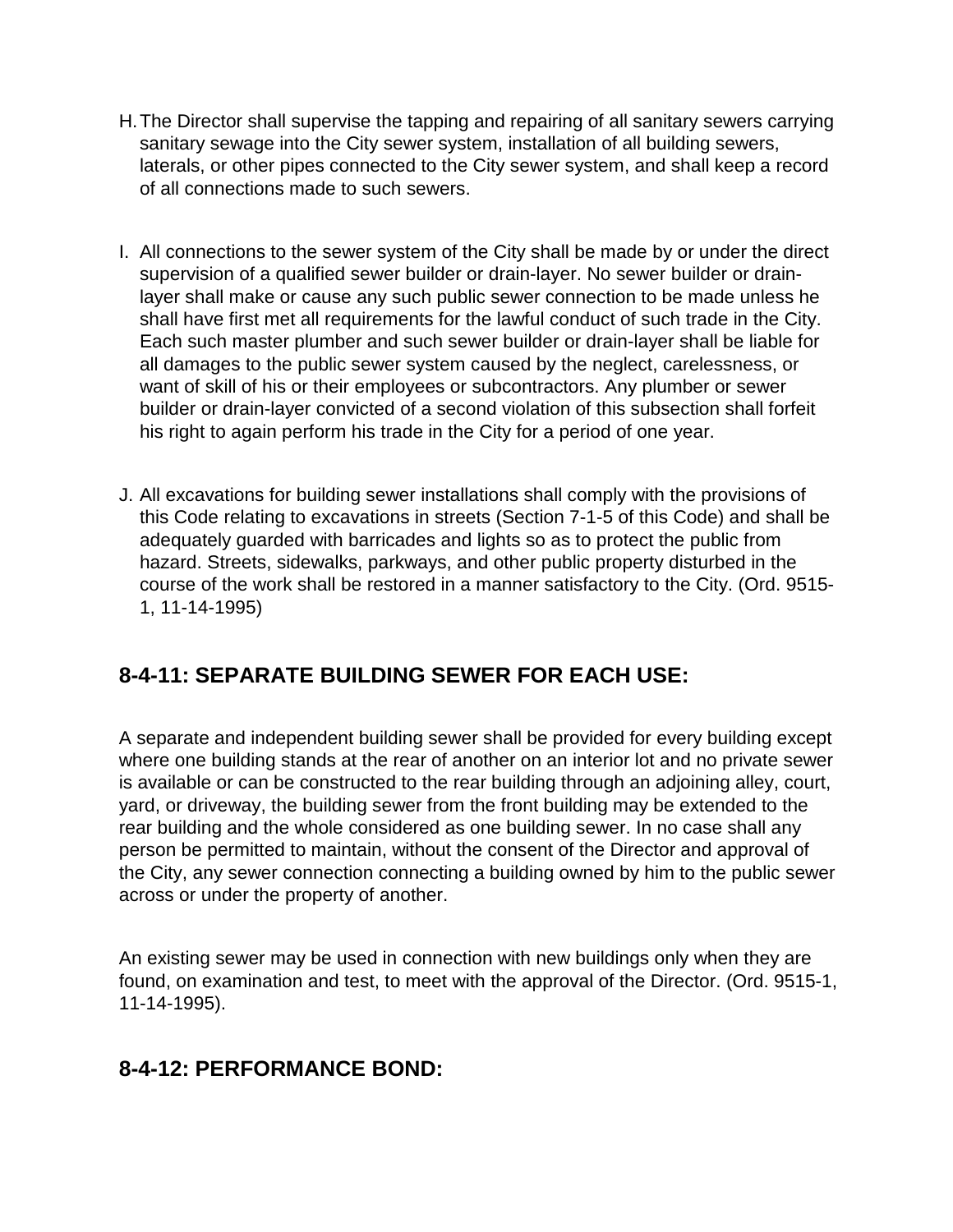No permit for a sewer connection or a house connection, or a sewer extension shall be issued by the City unless the person applying therefor, or the contractor shall have filed with the City a performance bond with corporate surety thereon in the sum of five thousand dollars (\$5,000.00) for a sewer connection or a house connection; and for a sewer extension, a sum equal to one and one-half (02) times the estimated cost of the work to be done. Such performance bond shall be approved by the Administrator of the City, conditioned upon the applicant indemnifying and saving harmless the City for any and all damage to underground utilities or to the water and sewer mains and laterals of the City and from any failure to restore any road, ditch, pavement or portion thereof damaged in as good condition as said applicant or contractor found them. A sewer connection or sewer extension shall be accomplished by boring only beneath the road and sidewalk and any open cutting is not allowed except by special permit of the City. (Ord. 95-15-1, 11-14-1995)

#### **8-4-13: INSURANCE:**

No permit for a sewer connection or sewer extension shall be issued by the City unless the person applying therefor, or the contractor shall have first procured public liability insurance in an amount not less than fifty thousand dollars (\$50,000.00) for injuries, including accidental death, to any one person and subject to the same limit for each person in an amount not less than one hundred thousand dollars (\$100,000.00) on account of one accident, and property damage insurance in an amount not less than fifty thousand dollars (\$50,000.00). The persons to be indemnified and saved harmless in said insurance policy shall be the City and the applicant for sewer connection or sewer expansion. A certificate of said insurance shall be filled with the City. (Ord. 95- 15-1. 11-14-1995)

#### **8-4-14: DISCHARGE OF STORM AND UNPOLLUTED WATERS PROHIBITED:**

No person shall discharge or cause to be discharged any storm water, surface water, ground water, roof runoff, subsurface drainage, uncontaminated cooling water, or unpolluted industrial process waters to any sanitary sewer. This violation is considered a serious offense.

A. Storm water and all other unpolluted drainage shall be discharged to such sewers as are specifically designated as storm sewers, or to a natural outlet approved by the Director. Industrial cooling water or unpolluted process waters may be discharged, on approval of the Director, to a storm sewer or natural outlet. (Ord. 95-15-1, 11-14-1995)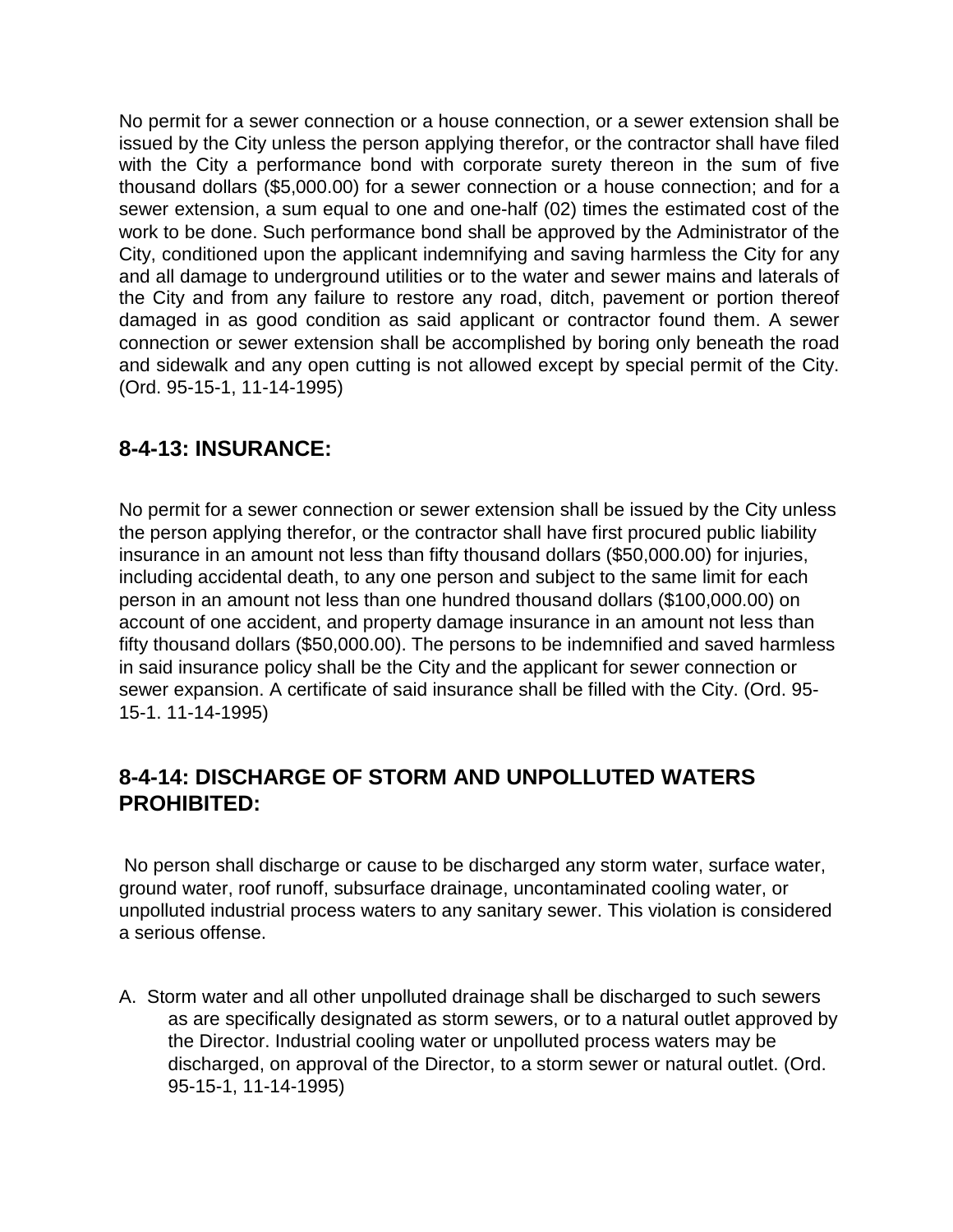## **8-4-15: WASTES ADMISSIBLE TO THE WASTEWATERFACILITIES:**

The following wastes are admissible to the wastewater facilities of the City:

- A. Any compatible pollutant except that the strength, volume and rate of flow of the waste may be regulated.
- B. Any incompatible pollutant which is identified in the NPDES permit received by the City except that the total from all sources may not exceed the amount allowed under the conditions of said permit.
- C.Any incompatible pollutant for which an effluent standard has been established by the IEPA or promulgated by the authority of the Act provided that:
	- 1. The aggregate total from all sources shall not exceed the total allowable to the wastewater treatment facilities based on the average dry weather flow. It is assumed that there will be no removal of the incompatible waste in the treatment facilities.
	- 2. The concentration of the incompatible waste discharged from any source shall not exceed two (2) times the concentration allowed in the wastewater treatment facility effluent.
	- 3. The concentration of the incompatible waste in the wastewater treatment facility shall not exceed the maximum allowed by the IEPA.
	- 4. The concentration of the incompatible waste will not adversely affect the stream standards for the Kishwaukee River.
- D. Noncontact industrial cooling water, with the written approval of the Director.
- E. The City may from time to time establish maximum concentrations of various pollutants discharged into the City sewer, and maximum concentrations in wastewater treatment facility effluent. (Ord. 95-15-1, 11-14-1995)

#### **8-4-16: WASTES INADMISSIBLE TO THE WASTEWATER FACILITIES:**

The following wastes shall not be introduced into the wastewater facilities of the City:

A. Any waters or wastes containing toxic or poisonous solids, liquids, or gases in sufficient quantity, either singly or by interaction with other wastes, to injure or interfere with any sewage treatment process, constitute a hazard to humans or animals, create any hazard in the receiving waters of the sewage treatment plant, or to cause a violation of any effluent standards established by the IEPA or by authority of the Act.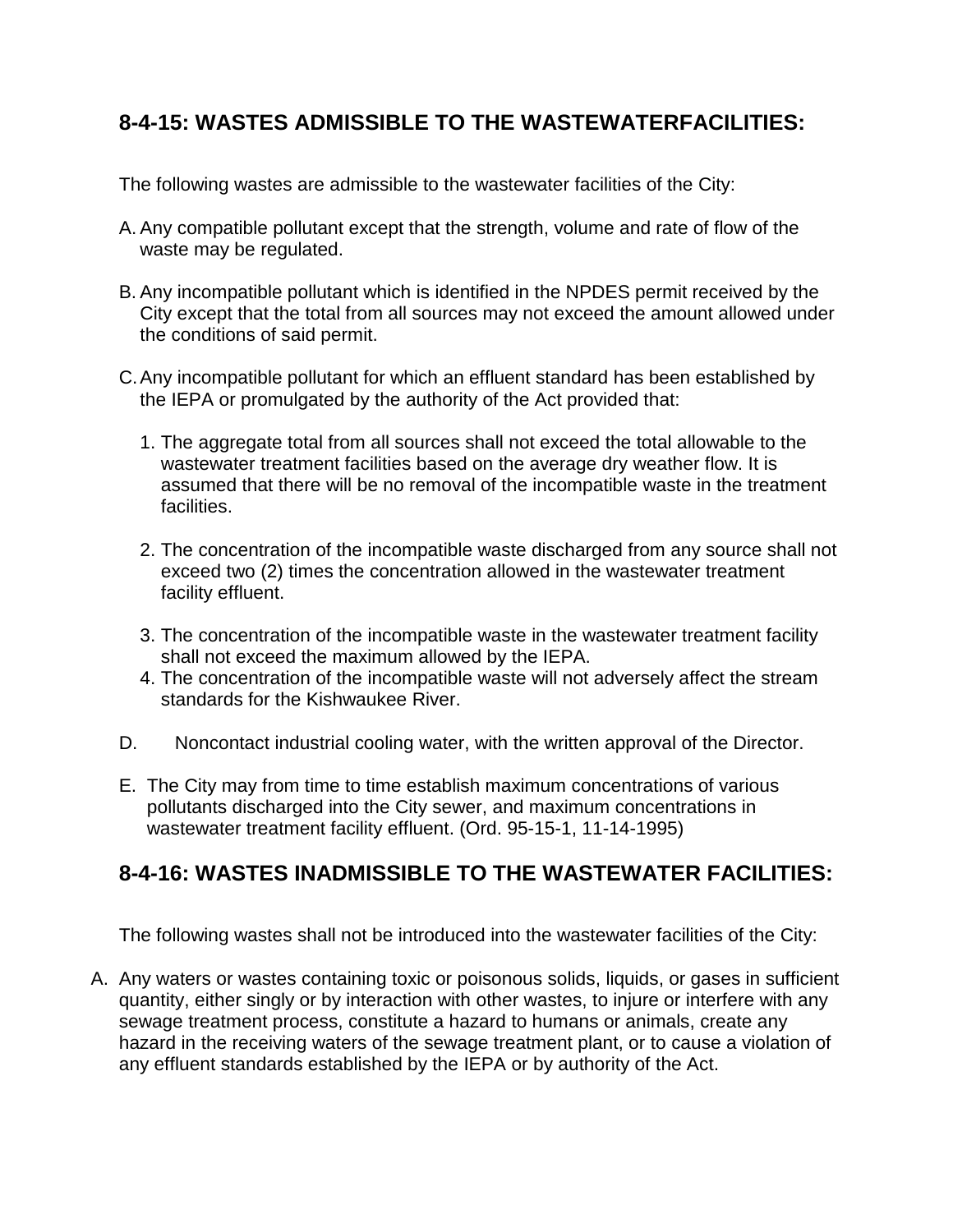- B. Any gasoline, benzene, naphtha, fuel oil, or other flammable or explosive liquid, solid, or gas which may create a fire or explosion.
- C. Any waters or wastes having a pH lower than 5.5 or greater than 9.0, or having any other corrosive property capable of causing damage or hazard to structure, equipment, and personnel of the sewage works.
- D. Solids or viscous substances in quantities or of such size capable of causing obstruction to the flow in sewers, or other interference with the proper operation of the sewage works such as, but not limited to, ashes, cinders, sand, mud, straw, shavings, metal, glass, rags, feathers, tar, plastics, wood, underground garbage, whole blood, paunch manure, hair and fleshings, entrails and paper dishes, cups, milk containers, grease, animal fat, etc., either whole or ground by garbage grinders.
- E. Any cyanide or cyanogen compound, wastes containing phenols, or mercury and mercury compounds unless an IEPA permit has been received by the City.
- F. Storm water, surface water, ground water, roof runoff and subsurface drainage.
- G. Any liquid or vapor having a temperature higher than one hundred fifty degrees Fahrenheit (150°F), sixty five degrees centigrade (65°C).
- H. Any water or waste containing fat, oil, or grease (FOG); wax, or other Freon extractable material, whether emulsified or not, in excess of one hundred (100) mg/l.
- I. Any garbage that has not been properly shredded. The installation and operations of any garbage grinder equipped with a motor of three-fourths horsepower (3/4 HP) or greater, other than those installed for domestic use, shall be subject to the review and approval of the Director.
- J. Any wastes which will cause discoloration such as, but not limited to, dye, paint, or ink.
- K. Wastes at a flow rate and/or pollutant discharge rate which is excessive over relatively short time periods so that there is a treatment process upset and subsequent loss of treatment efficiency. Provided, however, that concentration of any given constituent or in quantity of flow shall not exceed five (5) times the average twenty four (24) hour concentration or flows during normal operation for any period exceeding fifteen (15) minutes.
- L. Any incompatible waste except as admissible in Section 8-4-15 of this Chapter.
- M. Any compatible waste, the strength of which exceeds normal domestic wastewater in any constituent except as permitted by the City. (Ord. 95-15-1, 11-141995)

### **8-4-17: GREASE, OIL AND SAND INTERCEPTORS:**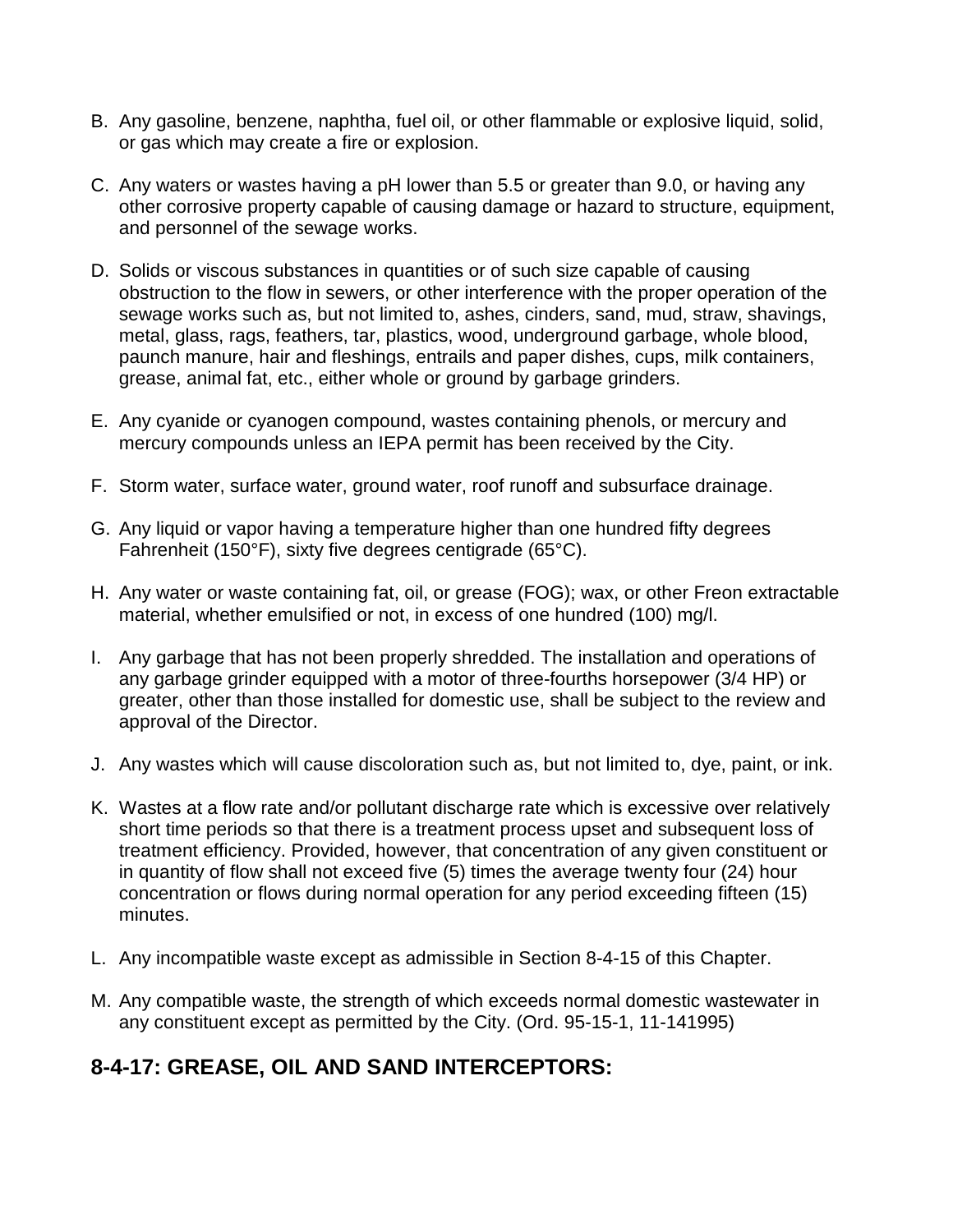Grease, oil, and sand interceptors shall be provided when, in the opinion of the Director and under provisions set forth in the Illinois Plumbing Code, they are necessary to protect the wastewater facilities from excessive fats, oils, and greases, and for the proper handling of liquid wastes which may contain flammable materials, sand, or other harmful ingredients. Said interceptors shall not be required for private living quarters or dwelling units. All interceptors shall be of a type and capacity approved by the Director, and shall be located as to be readily and easily accessible for cleaning and inspection.

- A. A grease interceptor (trap) shall be installed if the content of FOG in the discharge exceeds one hundred (100) mg/l. Each grease trap shall be sized so that it will produce an effluent of one hundred (100) mg/I on a continuous basis, and shall be operated and maintained at no cost to the City. A permit is required for the construction of each grease interceptor.
- B. An oil or sand interceptor shall be installed if required by the Director to prevent the entrance of sand or similar granular material, oil, or other floatable materials into the wastewater facilities of the City. Said interceptor shall be properly operated and maintained at no cost to the City. A permit is required for the construction of each sand or oil interceptor.
- C. Equipment and devices installed under this Section shall not be considered to provide pretreatment to the wastewater, and no special operating permits or operating data shall be required. (Ord. 95-15-1, 11-14-1995)

### **8-4-18: PRETREATMENT OF WASTEWATER:**

- A. If any waters or wastes are discharged, or are proposed to be discharged to the public sewers, which waters contain the substances or possess the characteristics enumerated in Section 8-4-16 of this Chapter, and/or which are in violation of the standards for pretreatment established by the IEPA or USEPA, and any amendments thereto, and which in the judgment of the Director may have a deleterious effect upon the sewage works, processes, equipment, or receiving waters, or which otherwise create a hazard to life or constitute a public nuisance, the Director may:
	- 1. Reject the wastes, and require the violator to cease and desist discharging said materials into the sewer system immediately.
	- 2. Require pretreatment of the wastewater to an acceptable condition for discharge to the wastewater facilities, and also file with the Director all required permits prior to the start of constructing any pretreatment facilities.
	- 3. Require payment of any surcharge to cover the added costs of handling and treating the wastes not covered by the existing sewer charges.
- B. Any user proposing to construct a pretreatment facility shall have the plans and specifications approved in writing by the City Engineer and an IEPA permit prior to receiving a permit by the City.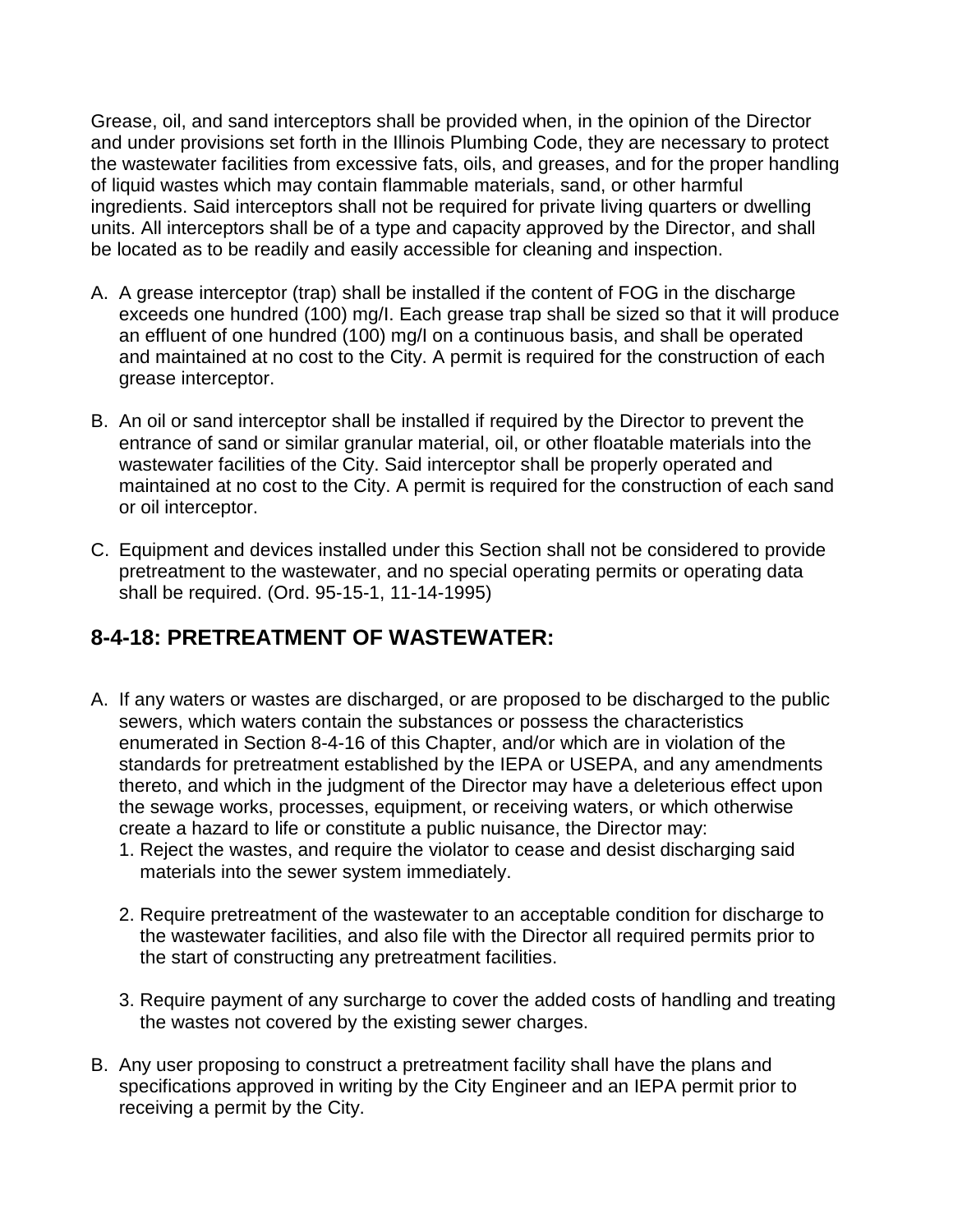C. Any user proposing to operate a pretreatment facility shall comply with all requirements of the IEPA and shall submit such operating data as may be required by the City. (Ord. 95-15-1, 11-14-1995)

## **8-4-19: PRETREATMENT FACILITIES:**

A. Each industrial user shall be required to install a control manhole, and when required by the Director, the owner of any property serviced by an existing building sewer carrying industrial or commercial wastes shall install a suitable control manhole, together with such necessary meters and other appurtenances in the building sewer to facilitate observation, sampling, and measurement of the wastes. Such manhole, when required, shall be accessibly and safely located, and shall be constructed in accordance with plans approved by the Director. The manhole shall be installed by the owner at his expense, and shall be maintained by him so as to be safe and accessible at all times. (Ord. 95-15-1, 11-14-1995)

### **8-4-20: PRETREATMENT FACILITIES MAINTENANCE:**

Where pretreatment facilities are provided for any waters or wastes, they shall be maintained continuously in satisfactory and effective operation by the owner at his expense. (Ord. 95-15-1, 11-14-1995)

# **8-4-21: SPECIAL AGREEMENT FOR SERVICE:**

No statement contained in this Title shall be construed as preventing any special agreement or arrangement between the City and any industrial concern whereby any industrial waste of unusual strength or character may be accepted by the City for treatment, subject to payment therefor, in accordance with this Title, by the industrial concern provided such payments are in accordance with Federal and State guidelines for a user charge system. (Ord. 9515-1, 11-14-1995)

### **8-4-22: PROTECTION FROM DAMAGE:**

No unauthorized person shall maliciously, willfully, or negligently break, damage, destroy, uncover, deface, or tamper with any structure, appurtenance, or equipment which is part of the sewage works. Any person violating this provision shall be subject to immediate arrest under charge of disorderly conduct. (Ord. 95-15-1, 1114-1995)

### **8-4-23: PENALTY:**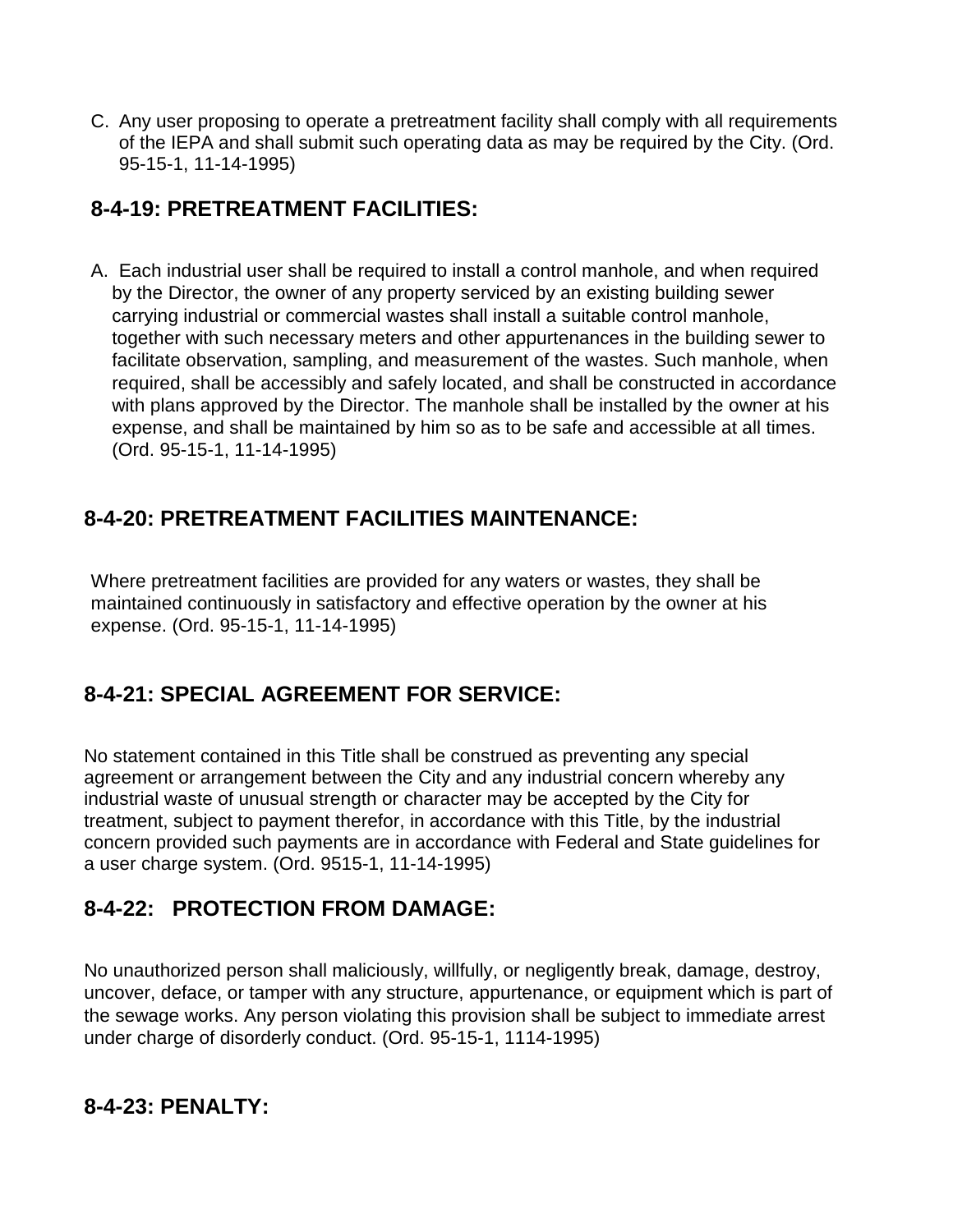Any person who makes any excavation, or does any other work without first securing the permit required by this Title, shall in addition to any other penalty imposed by this Section, pay to the City within twenty four (24) hours of receipt of demand thereof, a sum equal to two hundred percent (200%) of the amount then charged as the sewer connection fee. Such inspector shall thereupon make an inspection as in other cases. Failure to pay the said sum on demand as provided shall constitute a separate violation.

Any person filling in an excavation without having first received the written approval of the City as provided in this Chapter shall, in addition to suffering the fine herein imposed, expose the sewer for inspection by the Director at no cost to the City. In any case where the inspector finds the work on any sewer not done in a satisfactory manner as herein provided, he shall serve written notice on the person to whom the permit is issued, stating wherein such work is deficient, and ordering said person to remedy such defect within twenty four (24) hours. In the event such person fails to comply therewith, the inspector shall cause such defect to be corrected at the expense of the person to whom the permit was issued. The sum of twenty five dollars (\$25.00) as herein provided shall be paid to the City as a fee for the performance of the inspector, and it shall be the duty of the inspector to inspect any sewer connection or sewer pipe within the City. It shall also be the duty of said inspector to inform the Approving Authority of any violation of this Chapter and to assist in the prosecution of offenders. (Ord. 95-15-1, 11-14-1995)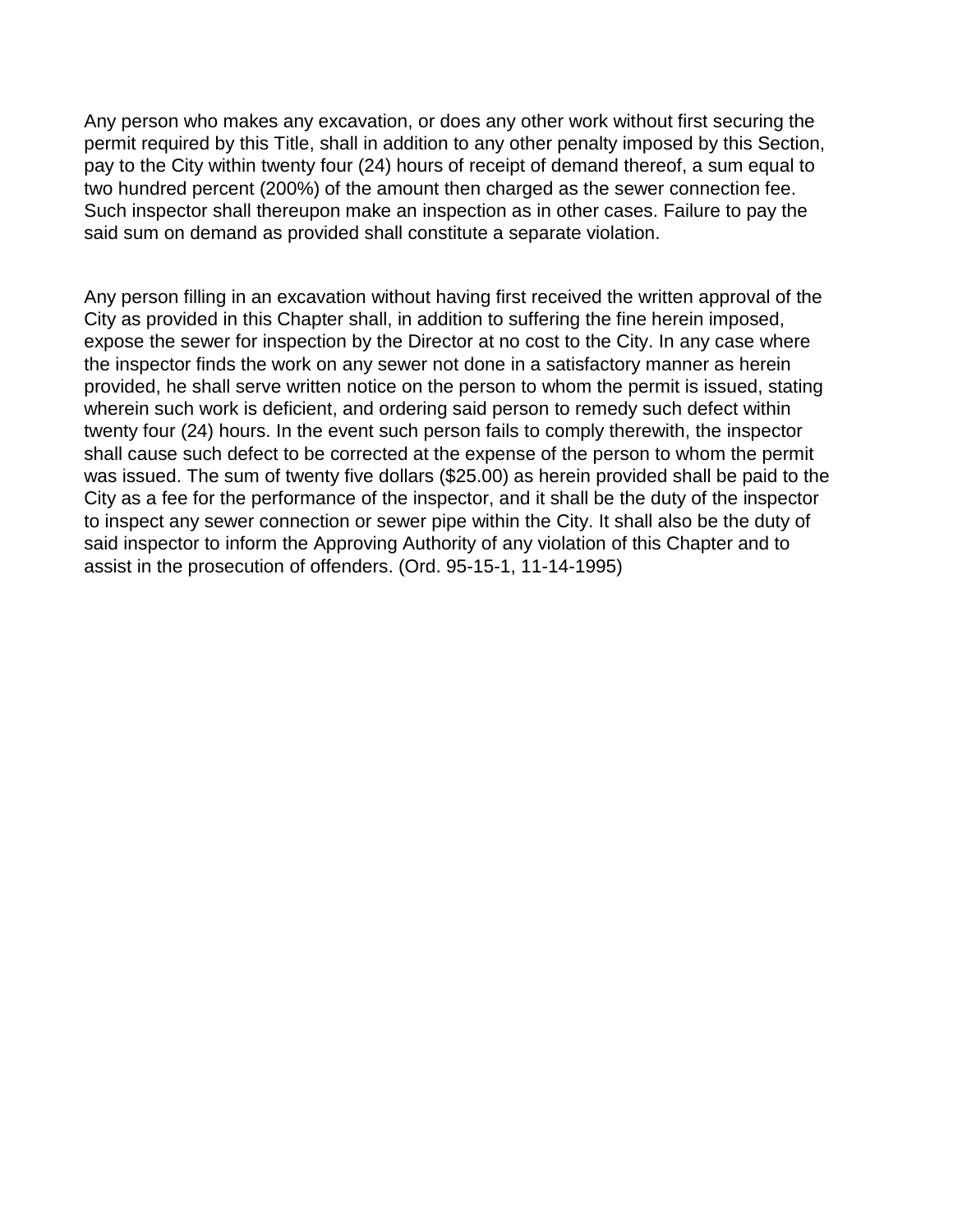# **CHAPTER 5 CROSS-CONNECTION CONTROL**

**SECTION:** 

- **8-5-1: General Policy 8-5-2: Definitions 8-5-3: Water System 8-5-4: Cross-Connection Prohibited 8-5-5: Survey And Investigations 8-5-6: Where Protection Is Required 8-5-7: Type Of Protection Required 8-5-8: Backflow Prevention Devices 8-5-9: Inspection And Maintenance 8-5-10: Booster Pumps 8-5-11: Violations**
- **8-5-12: Backflow Prevention**

#### **8-5-1: GENERAL POLICY:**

- A. Purpose: The purpose of these rules and regulations is:
	- 1. To protect the public water supply system from contaminants or pollution by isolating within the customer's water system contaminants or pollutants which could backflow through the service connection into the public water supply system.
	- 2. To promote the elimination or control of existing cross-connections, actual orpotential, between the public or consumer's potable water system and nonpotable water systems, plumbing fixtures and sources or systems containing substances of unknown or questionable safety.
	- 3. To provide for the maintenance of a continuing program of cross-connection control which will prevent the contamination or pollution of the public and consumer's potable water systems.
- B. Application: These rules and regulations shall apply to all premises served by the public potable water supply system of the City.
- C. Policy: The owner or official custodian shall be responsible for protection of the public water supply system from contamination due to backflow or back-siphonage of contaminants through the customer's water service connection. If, in the judgment of the Public Works Director or his authorized representative, an approved backflow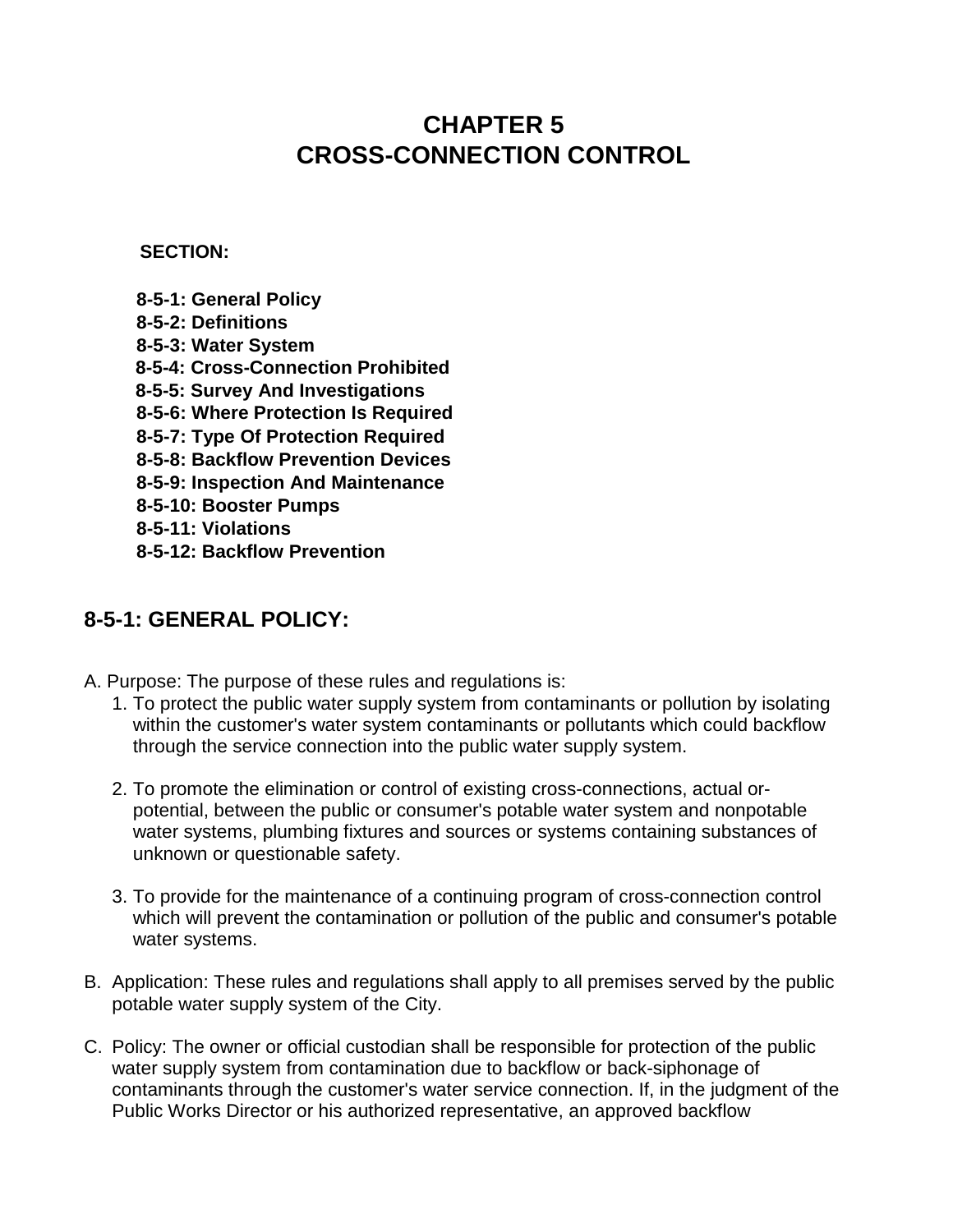prevention device is necessary for the safety of the public water supply system, the Public Works Director shall give notice to the consumer to install such approved backflow prevention device at each service connection to the premises. The consumer shall immediately install such approved device or devices at his own expense. Failure, refusal or inability on the part of the consumer to install such device or devices immediately shall constitute grounds for discontinuing water service to the premises until such device or devices have been installed. The consumer shall retain records of installation, maintenance, testing and repair as required in Section 8-5-9 of this Chapter for a period of at least five (5) years. The Public Works Director may require the consumer to submit a cross-connection inspection report to the Water Department to assist in determining whether or not service line protection will be required. All crossconnection inspections shall be conducted by a cross-connection control device inspector certified by the Illinois Environmental Protection Agency. (Ord. 95-15-1, 11- 14-1995)

### **8-5-2: DEFINITIONS:**

The following definitions shall apply in the interpretation and enforcement of these regulations:

| <b>AGENCY</b>                           | Illinois Environmental Protection Agency.                                                                                                                                                                                                                                                                                                                                                                                                                                                                                       |
|-----------------------------------------|---------------------------------------------------------------------------------------------------------------------------------------------------------------------------------------------------------------------------------------------------------------------------------------------------------------------------------------------------------------------------------------------------------------------------------------------------------------------------------------------------------------------------------|
| <b>APPROVED</b>                         | Backflow prevention devices or methods approved by<br>the Research Foundation for Cross-Connection Control<br>of the University of Southern California, Association of<br><b>State Sanitary Engineers, American Water Works</b><br>Association, American National Standards Institute or<br>certified by the National Sanitation Foundation.                                                                                                                                                                                    |
| <b>AUXILIARY WATER</b><br><b>SYSTEM</b> | Any water source or system on or available to the<br>premises other than the public water supply system<br>and includes the water supplied by the system. These<br>auxiliary waters may include water from another<br>purveyor's public water supply system; or water from a<br>source such as wells, lakes or streams; or process<br>fluids; or used water. These waters may be polluted or<br>contaminated or objectionable or constitute a water<br>source or system over which the water purveyor does<br>not have control. |
| <b>BACKFLOW</b>                         | The flow of water or other liquids, mixtures or<br>substances into the distribution pipes of a potable water<br>system from any source other than the intended source<br>of the potable water supply.                                                                                                                                                                                                                                                                                                                           |
| <b>BACKFLOW</b>                         | Any device, method or type of system. All devices used                                                                                                                                                                                                                                                                                                                                                                                                                                                                          |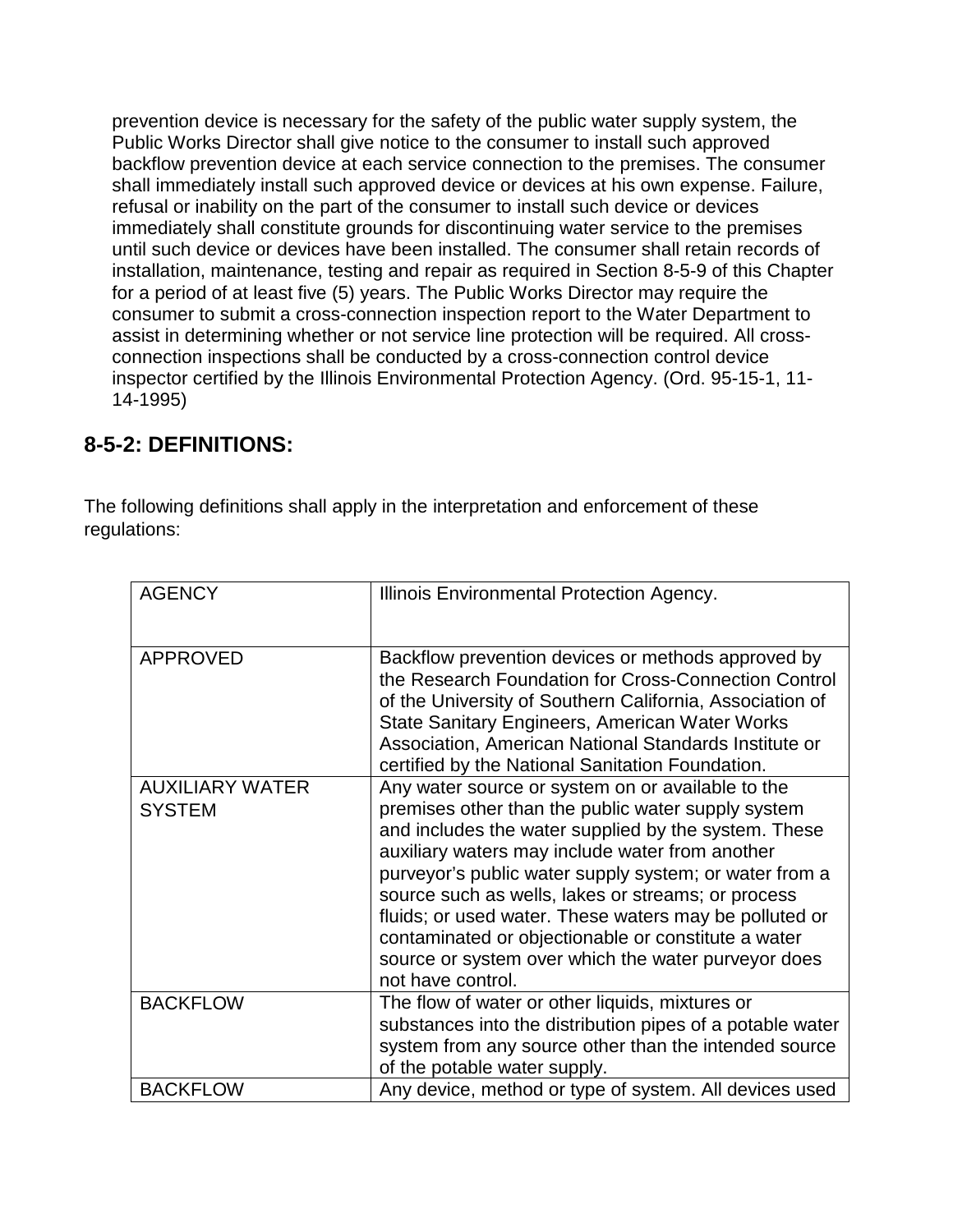| PREVENTION DEVICE                            | for backflow prevention in Illinois Environmental<br>Protection Agency.                                                                                                                                                                                                                                                                                              |
|----------------------------------------------|----------------------------------------------------------------------------------------------------------------------------------------------------------------------------------------------------------------------------------------------------------------------------------------------------------------------------------------------------------------------|
| <b>CCDI</b>                                  | The cross-connection control device inspector<br>approved by the City and the Illinois Environmental<br>Protection Agency.                                                                                                                                                                                                                                           |
| <b>CONSUMER OR</b><br><b>CUSTOMER</b>        | The owner, official custodian or person in control of any<br>premises supplied by or any manner connected to a<br>public water system.                                                                                                                                                                                                                               |
| <b>CONSUMER'S WATER</b><br><b>SYSTEM</b>     | Any water system located on the customer's premises.<br>A building plumbing system is considered to be a<br>consumer's water system.                                                                                                                                                                                                                                 |
| <b>CONTAMINATION</b>                         | An impairment of the quality of the water by entrance of<br>any substance to a degree which could create a health<br>hazard.                                                                                                                                                                                                                                         |
| <b>CROSS-CONNECTION</b>                      | Any physical connection or arrangement between two<br>(2) otherwise separate piping systems, one of which<br>contains potable water and the other a substance of<br>unknown or questionable safety or quality, whereby<br>there may be a flow from one system into the other.                                                                                        |
| <b>DIRECT CROSS-</b><br><b>CONNECTION</b>    | A cross-connection formed when a water system is<br>physically joined to a source of unknown or unsafe<br>substance.                                                                                                                                                                                                                                                 |
| <b>DIRECTOR</b>                              | The Director of Public Works or his authorized<br>representative.                                                                                                                                                                                                                                                                                                    |
| <b>DOUBLE CHECK VALVE</b><br><b>ASSEMBLY</b> | An assembly composed of a single, independently<br>acting check valves approved under ASSE Standard<br>1015. A double check valve assembly must include<br>tight shut-off valves located at each end of the<br>assembly and suitable connections for testing the water<br>tightness of each check valve.                                                             |
| <b>FIXED PROPER AIR GAP</b>                  | The unobstructed vertical distance through the free<br>atmosphere between the water discharge point and the<br>flood level rim of the receptacle.                                                                                                                                                                                                                    |
| <b>HEALTH HAZARD</b>                         | Any condition, device or practice in a water system or<br>its operation resulting from a real or potential danger to<br>the health and well-being of consumers. The word<br>"severe" as used to qualify "health hazard" means a<br>hazard to the health of the user that could be expected<br>to result in death or significant reduction in the quality<br>of life. |
| <b>INDIRECT CROSS-</b>                       | A cross-connection through which an unknown                                                                                                                                                                                                                                                                                                                          |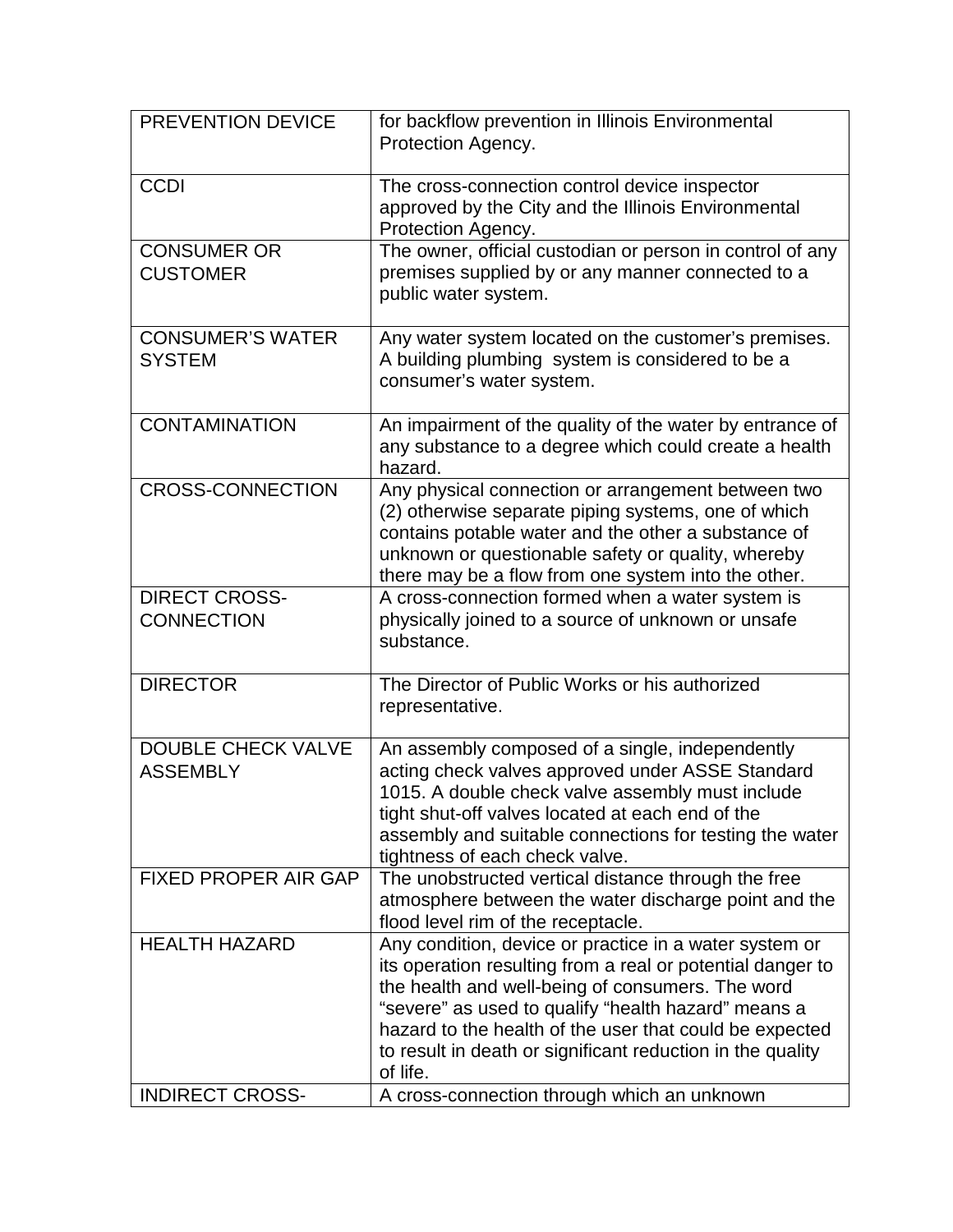| <b>CONNECTION</b>                     | substance can be forced, drawn by vacuum or<br>otherwise introduced into a safe potable water system.                                                                                                                                                                                                                                                                                                                                                                                                                                                                                                                                                                                                                                                                                                                                                                                                                                                                                                                                                         |
|---------------------------------------|---------------------------------------------------------------------------------------------------------------------------------------------------------------------------------------------------------------------------------------------------------------------------------------------------------------------------------------------------------------------------------------------------------------------------------------------------------------------------------------------------------------------------------------------------------------------------------------------------------------------------------------------------------------------------------------------------------------------------------------------------------------------------------------------------------------------------------------------------------------------------------------------------------------------------------------------------------------------------------------------------------------------------------------------------------------|
| <b>INSPECTION</b>                     | A plumbing inspection to examine carefully and<br>critically all materials, fixtures, piping and<br>appurtenances, appliances and installations of a<br>plumbing system for compliance with requirements o<br>the Illinois Plumbing Code, 77 Illinois Administrative<br>Code 690.                                                                                                                                                                                                                                                                                                                                                                                                                                                                                                                                                                                                                                                                                                                                                                             |
| NONPOTABLE WATER                      | Water not safe for drinking, personal or culinary use as<br>determined by the requirements of 35 Illinois<br>Administrative Code 604.                                                                                                                                                                                                                                                                                                                                                                                                                                                                                                                                                                                                                                                                                                                                                                                                                                                                                                                         |
| <b>PLUMBING</b>                       | The actual installation, repair, maintenance, alteration<br>or extension of a plumbing system by any person.<br>Plumbing includes all piping, fixtures, appurtenances<br>and appliances for a supply of water for all purposes,<br>including, without limitation, law sprinkler systems, from<br>the source of a private water supply on the premises or<br>from the main in the street, alley or at the curb to, within<br>and about any building or buildings where a person or<br>persons live, work or assemble. Plumbing includes all<br>piping, from discharge of pumping units to and<br>including pressure tanks in water supply systems.<br>Plumbing includes all piping, fixtures, appurtenances<br>and appliances for a building drain and a sanitary<br>drainage and related ventilation system of any building<br>or buildings where a person or persons live, work or<br>assemble from the point of connection of such building<br>drain to the building sewer or private sewage disposal<br>system five feet (5') beyond the foundation walls. |
| <b>POLLUTION</b>                      | The presence of any foreign substance (organic,<br>inorganic, radiological or biological) in water that tends<br>to degrade its quality so as to constitute a hazard or<br>impair the usefulness of the water.                                                                                                                                                                                                                                                                                                                                                                                                                                                                                                                                                                                                                                                                                                                                                                                                                                                |
| <b>POTABLE WATER</b>                  | Water which meets the requirements of 35 Illinois<br>Administrative Code 605 for drinking, culinary and<br>domestic purposes.                                                                                                                                                                                                                                                                                                                                                                                                                                                                                                                                                                                                                                                                                                                                                                                                                                                                                                                                 |
| POTENTIAL CROSS-<br><b>CONNECTION</b> | A fixture or appurtenance with threaded hose<br>connection, tapered spout or other connection which<br>would facilitate extension of the water supply line<br>beyond its legal termination point.                                                                                                                                                                                                                                                                                                                                                                                                                                                                                                                                                                                                                                                                                                                                                                                                                                                             |
| PROCESS FLUID(S)                      | Any fluid or solution which may be chemically,<br>biologically or otherwise contaminated or polluted in a<br>form or concentration such as would constitute a<br>health, pollutional or system hazard if introduced into<br>the public or a consumer's potable water system. This                                                                                                                                                                                                                                                                                                                                                                                                                                                                                                                                                                                                                                                                                                                                                                             |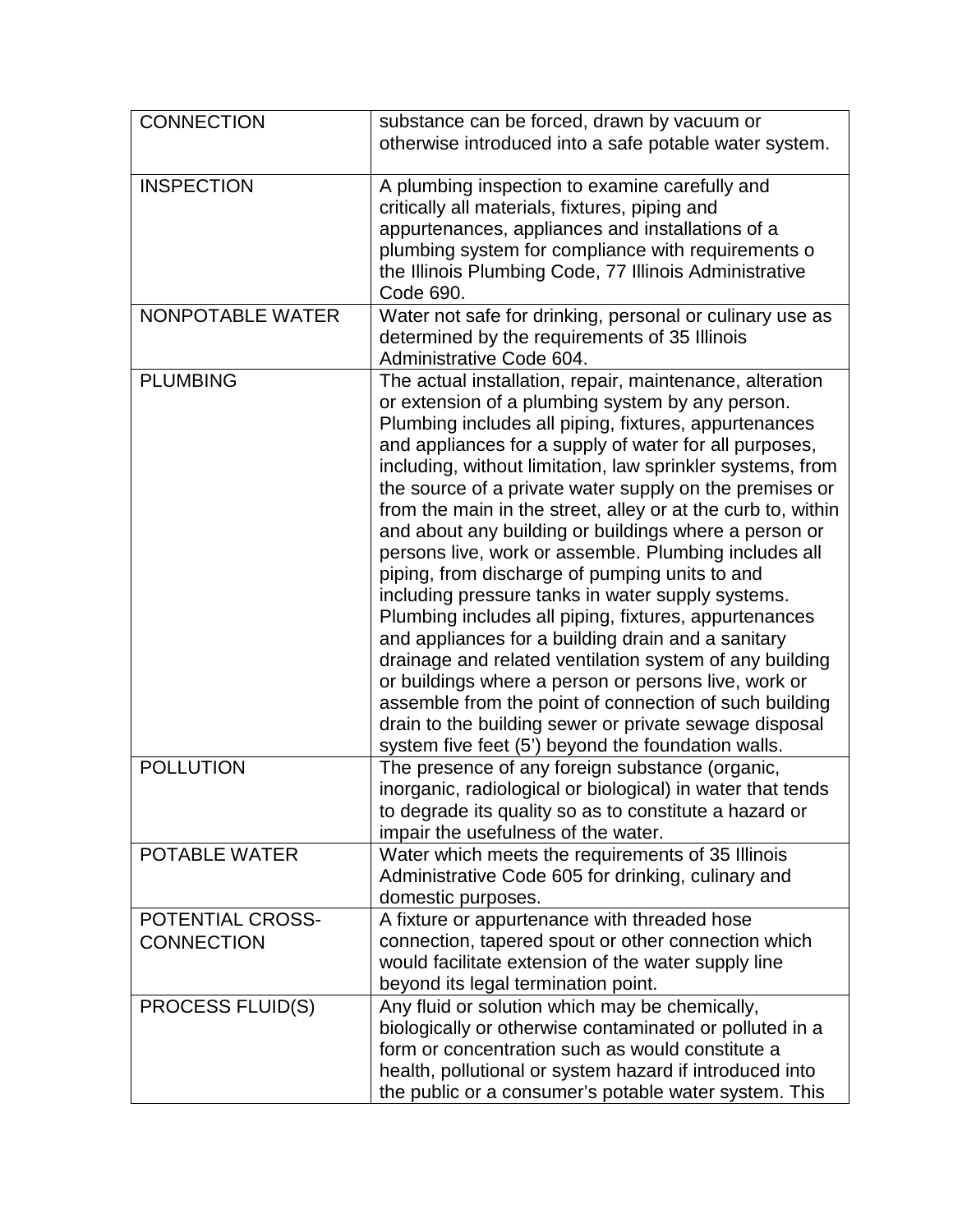|                         | includes, but is not limited to.                          |
|-------------------------|-----------------------------------------------------------|
|                         | A. Polluted or contaminated waters;                       |
|                         | B. Process waters;                                        |
|                         | C. Used waters originating from the public water          |
|                         | supply system which may have deteriorated in              |
|                         | sanitary quality;                                         |
|                         | D. Cooling waters;                                        |
|                         | E. Questionable or contaminated natural waters            |
|                         | taken from wells, lakes, streams or irrigation            |
|                         | systems;                                                  |
|                         | F. Chemicals in solution or suspension;                   |
|                         | G. Oils, gases, acids, alkalis and other liquid and       |
|                         | gaseous, or firefighting purposes.                        |
| PUBLIC WATER SUPPLY     | All mains, pipes and structures through which water is    |
|                         | obtained and distributed to the public, including wells   |
|                         |                                                           |
|                         | and well structures, intakes and cribs, pumping           |
|                         | stations, treatment plants, reservoirs, storage stations, |
|                         | storage tanks and appurtenances, collectively or          |
|                         | severally, actually used or intended for use for the      |
|                         | purpose of furnishing water for drinking or general       |
|                         | domestic use and which serve at least fifteen (15)        |
|                         | service connections or which regularly serve at least     |
|                         | twenty-five (25) persons at least sixty (60) days per     |
|                         | year. A public water supply is either a "community"       |
|                         | water supply" or a "noncommunity water supply"            |
| <b>REDUCED PRESSURE</b> | A device containing maximum of two (2) independently      |
| PRINCIPLE BACKFLOW      | acting check valves together with an automatically        |
| PREVENTION DEVICE       | operated pressure differential relief valve located       |
|                         | between the two (2) check valves and approved under       |
|                         | ASSE Standard 101.3. During normal flow and at the        |
|                         | cessation of normal flow, the pressure between these      |
|                         | two (2) checks shall be less than the supply pressure.    |
|                         | The unit must include tightly closing shut-off valves     |
|                         | located at each end of the device, and each device        |
|                         | shall be fitted with properly located test cocks.         |
| SERVICE CONNECTION      | The opening, including all fittings and appurtenances,    |
|                         | at the water main through which water is supplied to      |
|                         | the user.                                                 |
| <b>SURVEY</b>           | The collection information pertaining to a customer's     |
|                         | piping system regarding the location of all connections   |
|                         | to the public water supply system ad most recent          |
|                         | inspection and testing date of all cross-connection       |
|                         | control devices and methods located within that           |
|                         | customer's piping system. The survey must be in           |
|                         | written form, and should not be an actual plumbing        |
|                         | inspection.                                               |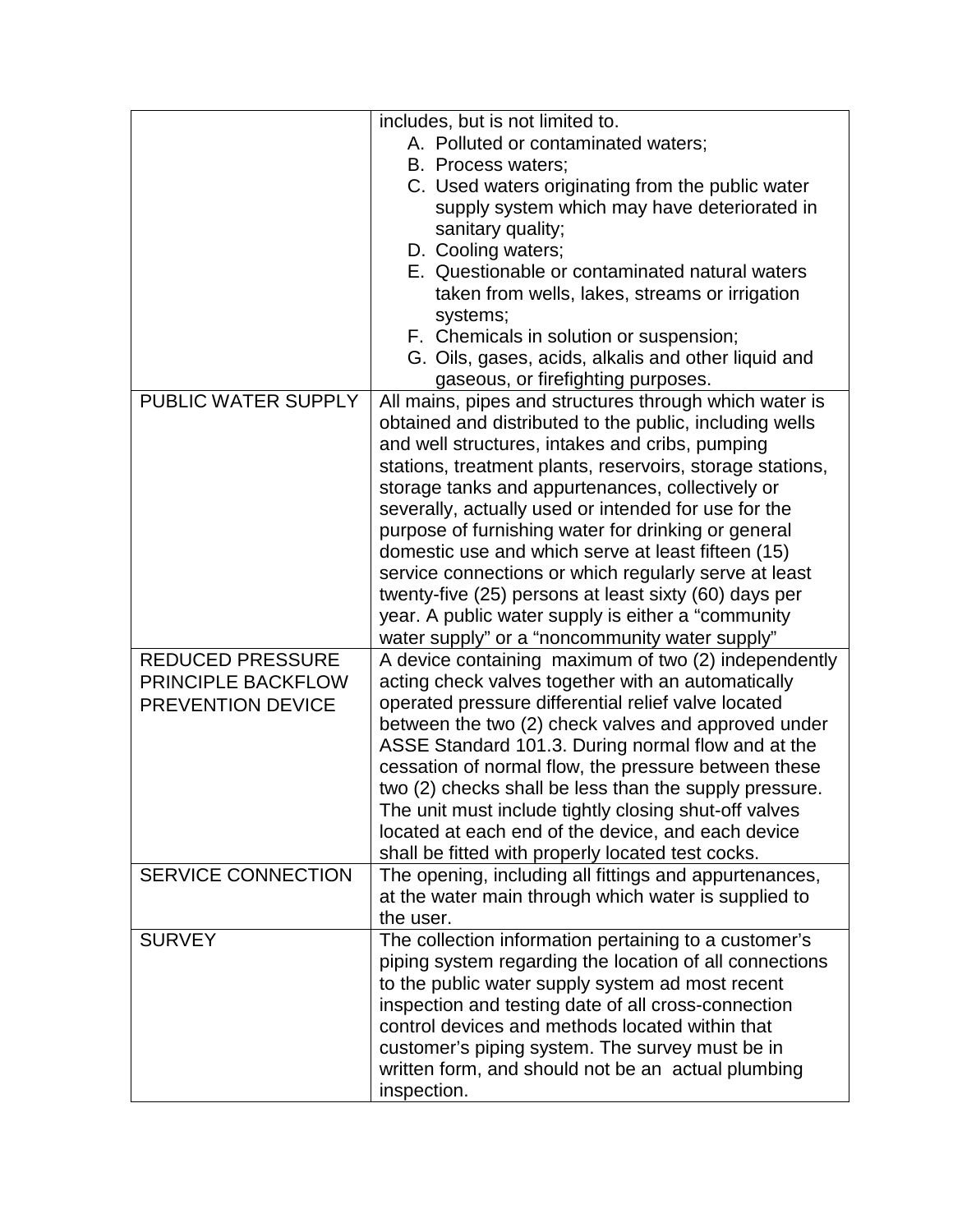| <b>SYSTEM HAZARD</b>  | A condition through which an aesthetically<br>objectionable or degrading material not dangerous to<br>health may enter the public water supply system or a<br>consumer's potable water system.                         |
|-----------------------|------------------------------------------------------------------------------------------------------------------------------------------------------------------------------------------------------------------------|
| <b>USED WATER</b>     | Any water supplied by a public water supply system to<br>a consumer's water system after it has passed through<br>the service connection and is no longer under the<br>control of the water supply official custodian. |
| <b>WATER PURVEYOR</b> | The owner or official custodian of a public water<br>system.                                                                                                                                                           |

(Ord, 95-15-1, 11-14-1995)

#### **8-5-3: WATER SYSTEM:**

- A. The water system shall be considered as made up of two (2) parts: the public water supply and the consumer's water system.
- B. The public water supply system shall consist of the source facilities and the distribution system, and shall include all those facilities of the potable water system under the control of the Public Works Director up to the point where the consumer's water system begins.
	- 1. The source shall include all components of the facilities utilized in the production, treatment, storage and delivery of water to the public water supply distribution system.
	- 2. The public water supply distribution system shall include the network of conduits used to deliver water from the source to the consumer's water system.
- C. The consumer's water system shall include all parts of the facilities beyond the service connection used to convey water from the public water supply distribution system to points of use. (Ord. 95-15-1, 11-14-1995)

### **8-5-4: CROSS-CONNECTION PROHIBITED:**

A. Cross-Connection: Connections between potable water systems and other systems or equipment containing water or other substances of unknown or questionable quality are prohibited except when and where approved crossconnection control devices or methods are installed, tested and maintained to ensure proper operation on a continuing basis.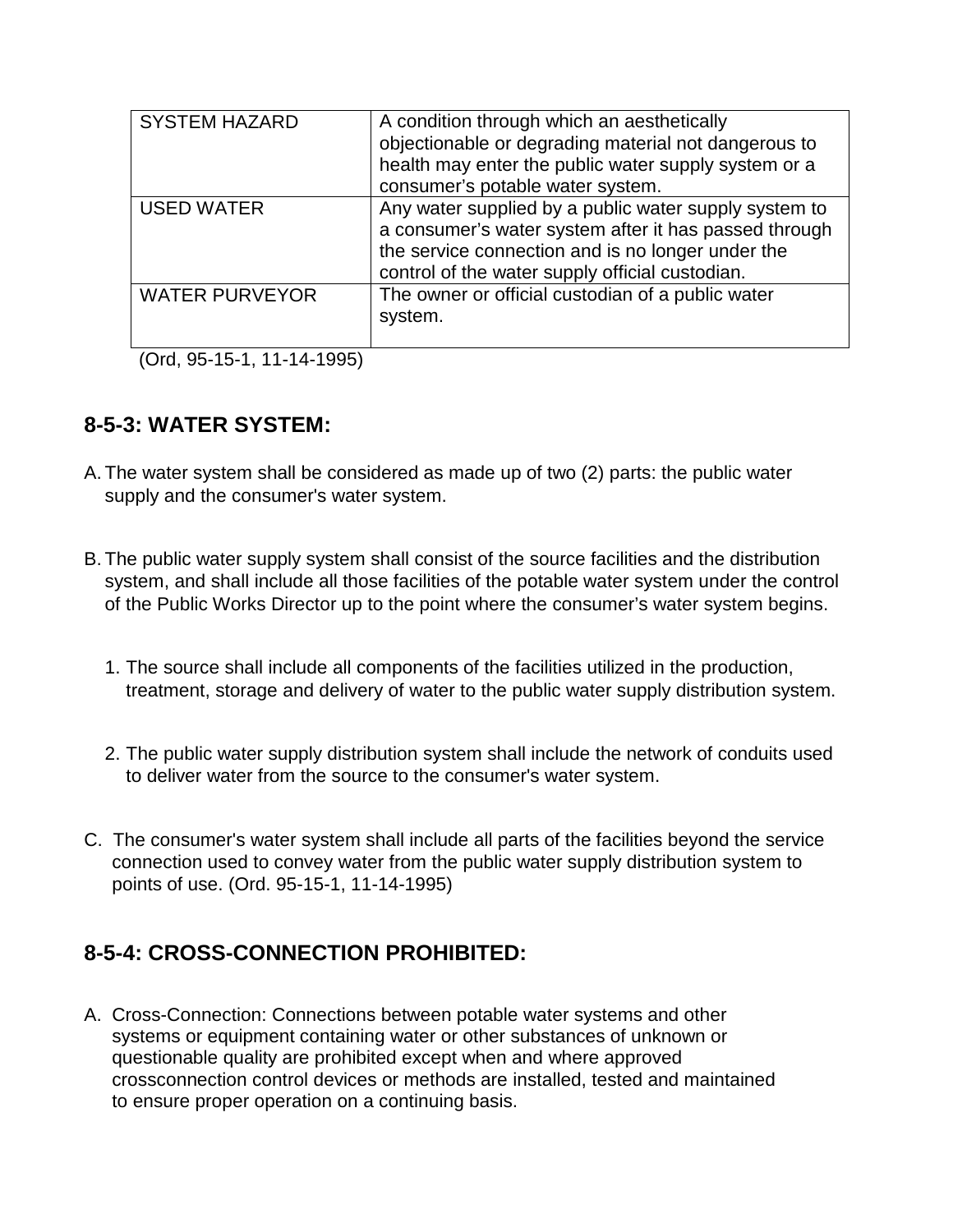- B. Prohibitions:
	- 1. No physical connection shall be permitted between the potable portion of a supply and any other water supply not of equal or better bacteriological and chemical quality as determined by inspection and analysis by the Agency.
	- 2. There shall be no arrangement or connection by which an unsafe substance may enter a supply. (Ord. 95-15-1, 11-14-1995)

## **8-5-5: SURVEY AND INVESTIGATIONS:**

- A. The consumer's premises shall be open at all reasonable times to the CCCDI for the inspection of the presence or absence of cross-connections within the consumer's premises, and testing, repair and maintenance of cross-connection control devices within the consumer's premises.
- B. On request by the Director, the consumer shall furnish information regarding the piping system or systems or water use within the customer's premises. The consumer's premises shall be open at all reasonable times to the Director for the verification of information submitted by the consumer to the public water supply custodian regarding cross-connection inspection results.
- C. It shall be the responsibility of the water consumer to arrange periodic surveys of water use practices on his premises to determine whether there are actual or potential crossconnections to his water system through which contaminants or pollutants could backflow into his or the public potable water system. All crossconnection control or other plumbing inspections must be conducted in accordance with 225 Illinois Compiled Statutes 320/3(1).
- D. It is the responsibility of the water consumer to prevent backflow into the public water system by ensuring that:
	- 1. Removal Or Control: All cross-connections are removed; or approved crossconnection control devices are installed for control of backflow and backsiphonage.
	- 2. Installation: Cross-connection control devices shall be installed in accordance with the manufacturer's instructions.
	- 3. Inspection: Cross-connection control devices shall be inspected at the time of installation and at least annually by a person approved by the Agency as a CCCDI. The inspection of mechanical devices shall include physical testing in accordance with the manufacturer's instructions.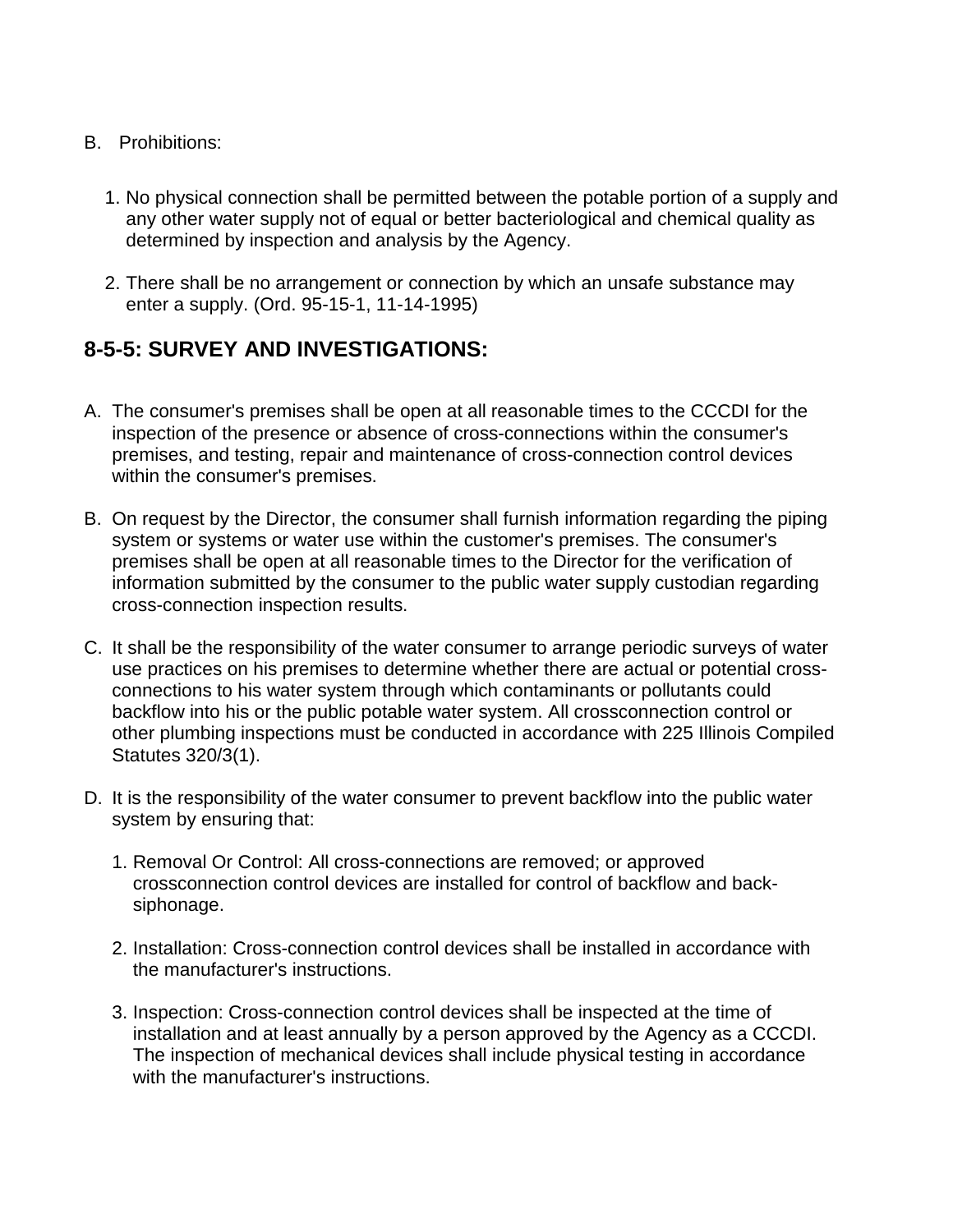- 4. Testing And Records:
	- a. Each device shall be tested at the time of installation and at least annually or more frequently if recommended by the manufacturer.
	- b. Records submitted to the Water Department shall be available for inspection by Agency personnel in accordance with 415 Illinois Compiled Statutes 5/4(e).
	- c. Each device shall have a tag attached listing the date of most recent test, name of CCCDI and type and date of repairs.
	- d. A maintenance log shall be maintained and include:
		- i Date of each test;
		- ii Name and approval number of person performing the test;
		- iii Test results;
		- iv Repairs or servicing required;
		- v Repairs and date completed;
		- vi Service performed and date completed. (Ord. 95-15-1, 11-14-1995)

### **8-5-6: WHERE PROTECTION IS REQUIRED:**

- A. An approved backflow device shall be installed on all connections to the public water supply as described in the Plumbing Code, 77 Illinois Administrative Code 890 and the Agency's regulations, 35 Illinois Administrative Code 680. In addition, an approved backflow prevention device shall be installed on each service line to a consumer's water system serving premises, where in the judgment of the Director, actual or potential hazards to the public water supply exist.
- B. An approved backflow prevention device shall be installed on each service line to a consumer's water system serving premises where the following conditions exist:
	- 1. Premises having an auxiliary water supply, unless such auxiliary supply is accepted as an additional source by the Director and the source is approved by the Agency.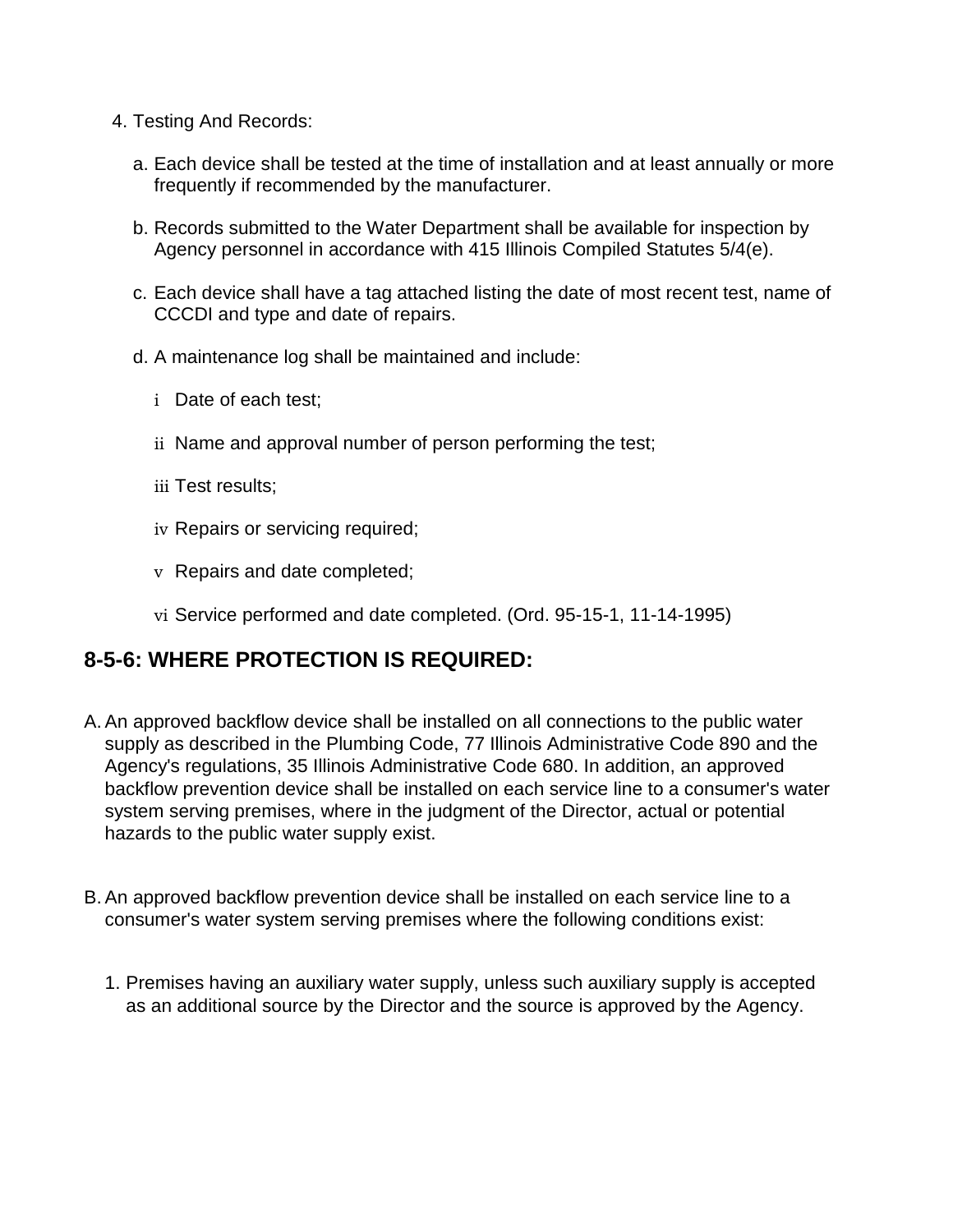- 2. Premises on which any substance is handled which can create an actual premises having sources or systems containing process fluids of waters originating from public water supply system which are no longer under the sanitary control of the Director.
- 3. Premises having internal cross-connections that, in the judgment of the Director and/or the CCCDI, are not correctable or intricate plumbing arrangements which make it impractical to determine whether or not cross-connections exist.
- 4. Premises where, because of security requirements or other prohibitions or restrictions, it is impossible or impractical to make a complete cross-connection survey.
- 5. Premises having a repeated history of cross-connections being established or reestablished.
- C.An approved backflow device shall be installed on all connections to the public water supply as described in the Plumbing Code, 77 Illinois Administrative Code 890 and the Agency's regulations, 35 Illinois Administrative Code 653. In addition, an approved backflow prevention device shall be installed on each service line to a consumer's water system serving, but not necessarily limited to, the following types of facilities unless the Director determines that no actual or potential hazard to the public water supply exists:
	- 1. Hospitals, mortuaries, clinics, nursing homes.
	- 2. Laboratories.
	- 3. Piers, docks, waterfront facilities.
	- 4. Sewage treatment plants, sewage pumping stations or storm water pumping stations.
	- 5. Food or beverage processing plants.
	- 6. Chemical plants.
	- 7. Metal plating industries.
	- 8. Petroleum processing or storage plants.
	- 9. Radioactive material processing plants or nuclear reactors.
	- 10.Car washes.
	- 11.Pesticides, herbicide or extermination plants and trucks.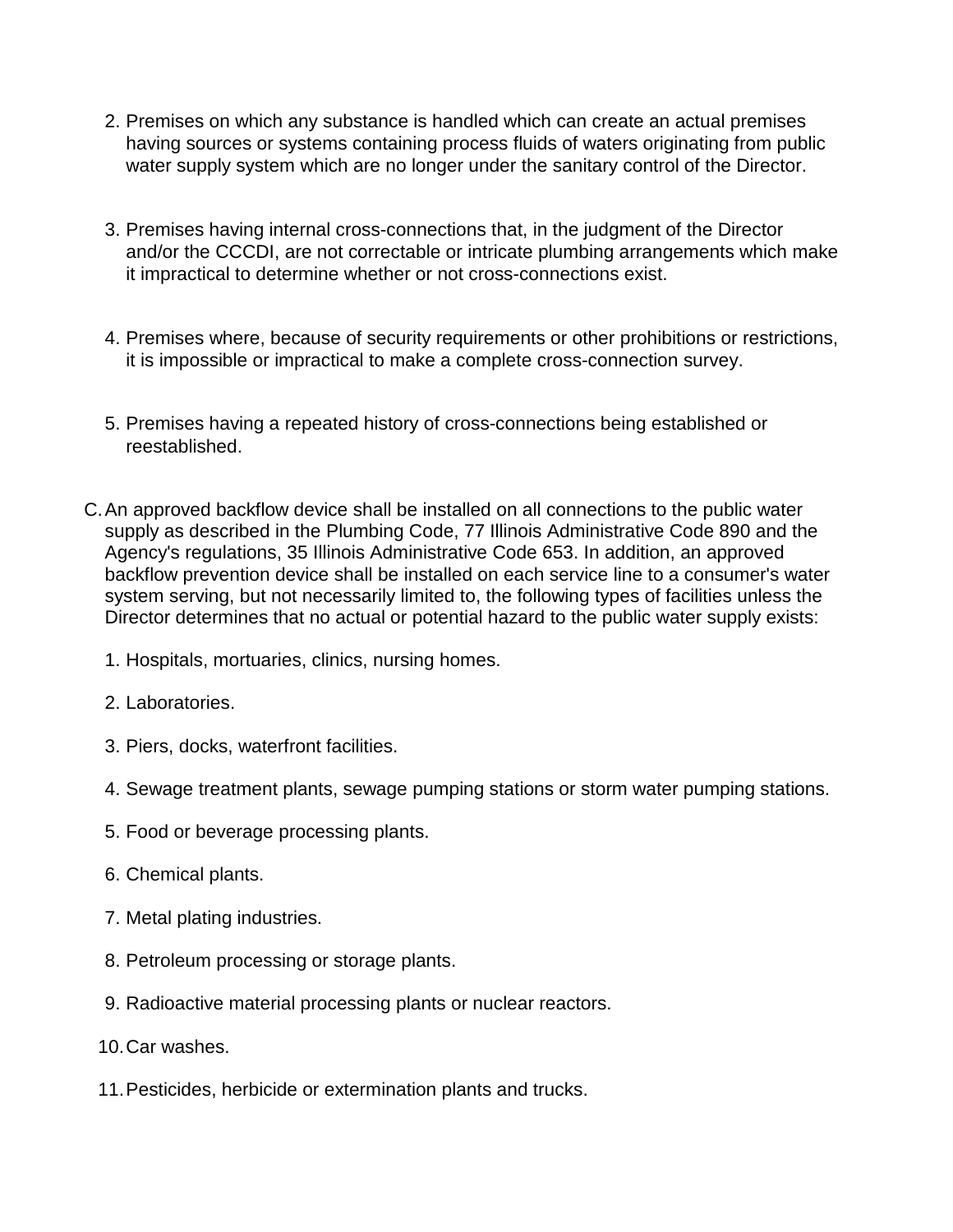12.Farm service and fertilizer plants and trucks. (Ord. 95-15-1, 11-14-1995)

## **8-5-7: TYPE OF PROTECTION REQUIRED:**

- A. The type of protection required under this Section of regulations shall depend on the degree of hazard which exists as follows:
	- 1. An approved fixed proper air gap separation shall be installed where the public water supply system may be contaminated with substances that could cause a severe health hazard.
	- 2. An approved fixed proper air gap separation or an approved reduced pressure principle backflow prevention assembly shall be installed where the public water supply system may be contaminated with a substance that could cause a system or health hazard.
	- 3. An approved fixed proper air gap separation or an approved reduced pressure principle backflow prevention assembly or a double check valve assembly shall be installed where the public water supply system may be polluted with substances that could cause a pollution hazard not dangerous to health.
- B. The type of protection required under this Section of regulations shall be an approved fixed proper air gap separation or an approved reduced pressure principle backflow prevention device.
- C.Where a public water supply or an auxiliary water supply is used for a fire protection system, reduced pressure principle backflow preventers shall be installed on fire safety systems connected to the public water supply when:
	- 1. The fire safety system contains antifreeze, fire retardant or other chemicals;
	- 2. Water is pumped into the system from another source;
	- 3. Water flows by gravity from a nonpotable source; or water can be pumped into the fire safety system from any other source.
	- 4. There is a connection whereby another source can be introduced into the fire safety system.
- D.All other fire safety systems connected to the potable water supply shall be protected by a double check valve assembly on metered service lines and a double detector check valve assembly on unmetered service lines. (Ord. 95-15-1, 11-141995)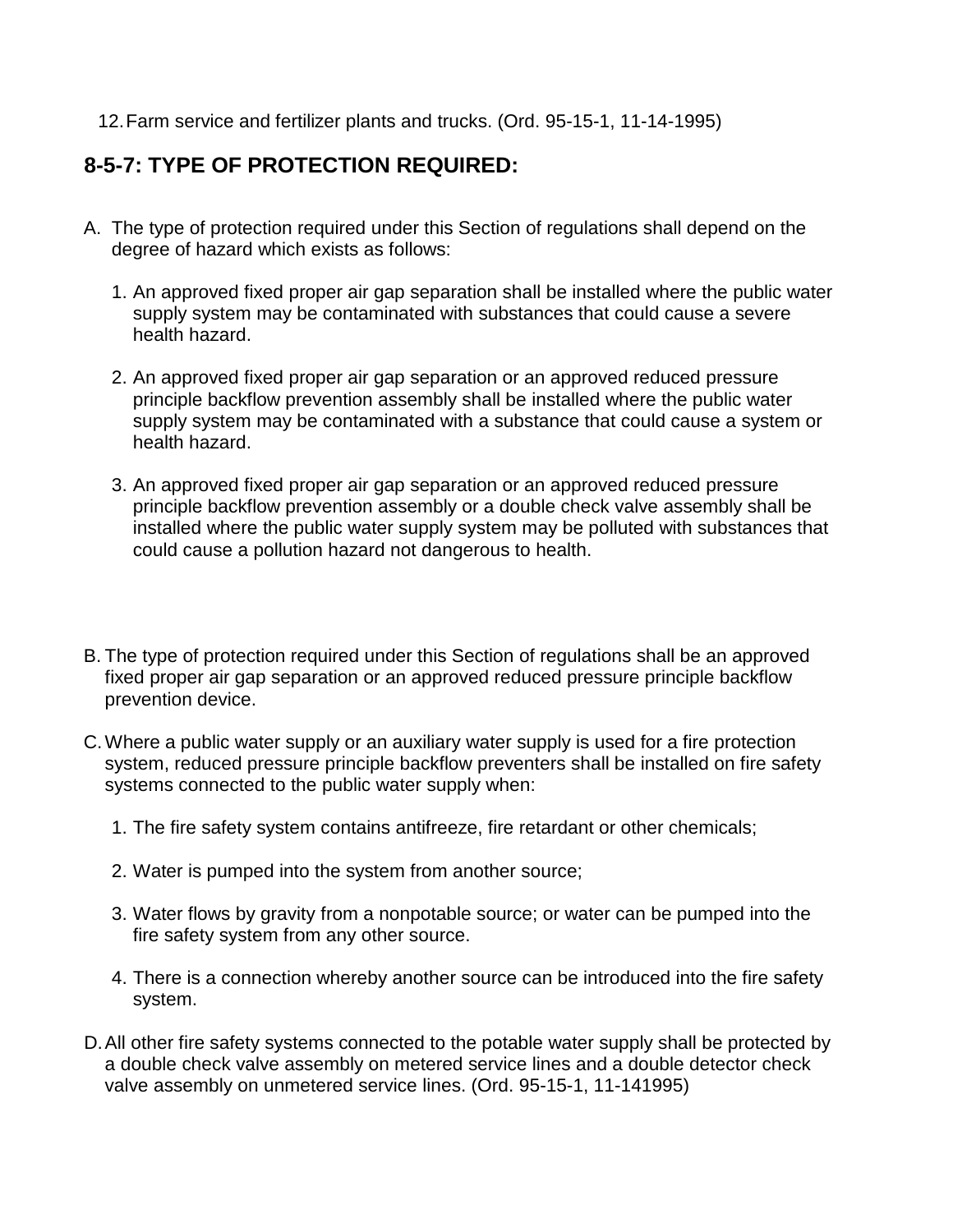## **8-5-8: BACKFLOW PREVENTION DEVICES:**

- A. All backflow prevention devices or methods required by these rules and regulations shall be approved by the Research Foundation for Cross-Connection Control of the University of Southern California, American Water Works Association, American Society of Sanitary Engineering or American National Standards Institute or certified by the National Sanitation Foundation to be in compliance with applicable industry specification.
- B. Installation of approved devices shall be made in accordance with the manufacturer's instructions. Maintenance as recommended by the manufacturing of the device shall be performed. Manufacturer's maintenance manual shall be available on-site. (Ord. 95-15-1, 11-14-1995)

## **8-5-9: INSPECTION AND MAINTENANCE:**

- A. It shall be the duty of the consumer at any premises on which backflow prevention devices required by these regulations are installed to have inspection, tests, maintenance and repairs made in accordance with the following schedule or more often where inspections indicate a need or are specified in manufacturer's instructions.
	- 1. Fixed proper air gap separations shall be inspected to document that a proper vertical distance is maintained between the discharge point of the service line and the flood level rim of the receptacle at the time of installation and at least annually thereafter. Corrections to improper or bypassed air gaps shall be made within twenty four (24) hours.
	- 2. Double check valve assemblies shall be inspected and tested at time of installation and at least annually thereafter, and required service performed within five (5) days.
	- 3. Reduced pressure principle backflow prevention assemblies shall be tested at the time of installation and at least annually or more frequently if recommended by the manufacturer, and required service performed within five (5) days.
- B. Testing shall be performed by a person who has been approved by the Agency as competent to service the device. Proof of approval shall be in writing.
- C. Each device shall have a tag attached listing the date of most recent test or visual inspection, name of tester and type and date of repairs.
- D. A maintenance log shall be maintained and include:
	- 1. Date of each test or visual inspection;
	- 2. Name and approval number of person performing the test or visual inspection;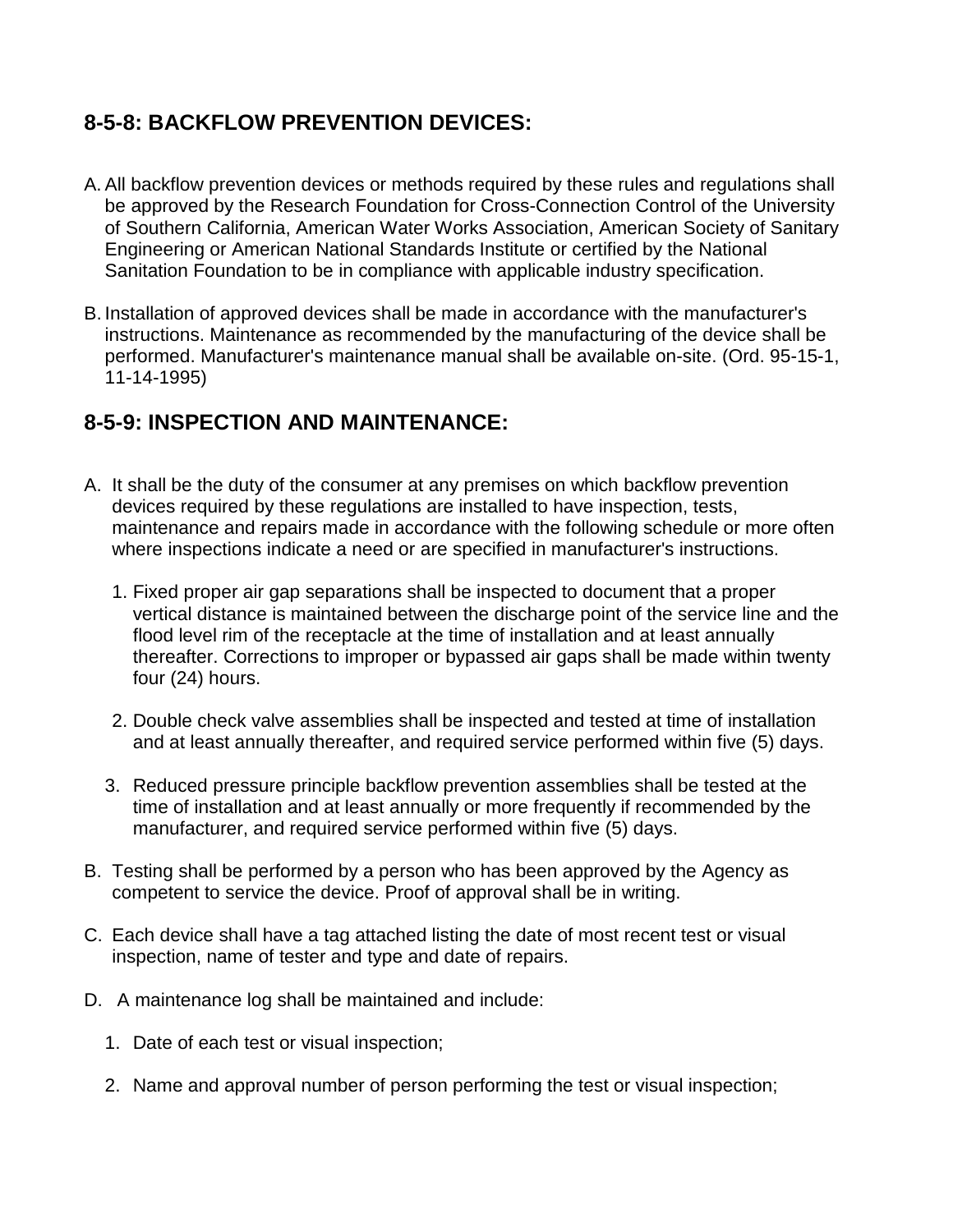- 3. Test results;
- 4. Repairs or servicing required;
- 5. Repairs and date completed; and
- 6. Servicing performed and date completed.
- E. Whenever backflow prevention devices required by these regulations are found to be defective, they shall be repaired or replaced at the expense of the consumer without delay as required by subsection A of this Section.
- F. Backflow prevention devices shall not be bypassed, made inoperative, removed or otherwise made ineffective without specific authorization by the Director. (Ord. 9515-1, 11-14-1995)

#### **8-5-10: BOOSTER PUMPS:**

- A. Where a booster pump has been installed on the service line to or within any premises, such pump shall be equipped with a low pressure cut-off device designed to shut off the booster pump when the pressure in the service line on the suction side of the pump drops to twenty (20) psi or less.
- B. It shall be the duty of the water consumer to maintain the low pressure cut-off device in proper working order and to certify to the Director, at least once a year, that the device is operable. (Ord. 95-15-1, 11-14-1995)

### **8-5-11: VIOLATIONS:**

- A. The Director shall deny or discontinue, after notice as provided in this Section to the occupants thereof, the water service to any premises wherein any backflow prevention device required by these regulations is not installed, tested, maintained and repaired in a manner acceptable to the Director, or if it is found that the backflow prevention device has been removed or bypassed, or if an unprotected crossconnection exists on the premises, or if a low pressure cut-off required by these regulations is not installed and maintained in working order.
- B. Water service to such premises shall not be restored until the consumer has corrected or eliminated such conditions or defects in conformance with these regulations and to the satisfaction of the Director, and the required reconnection fee is paid.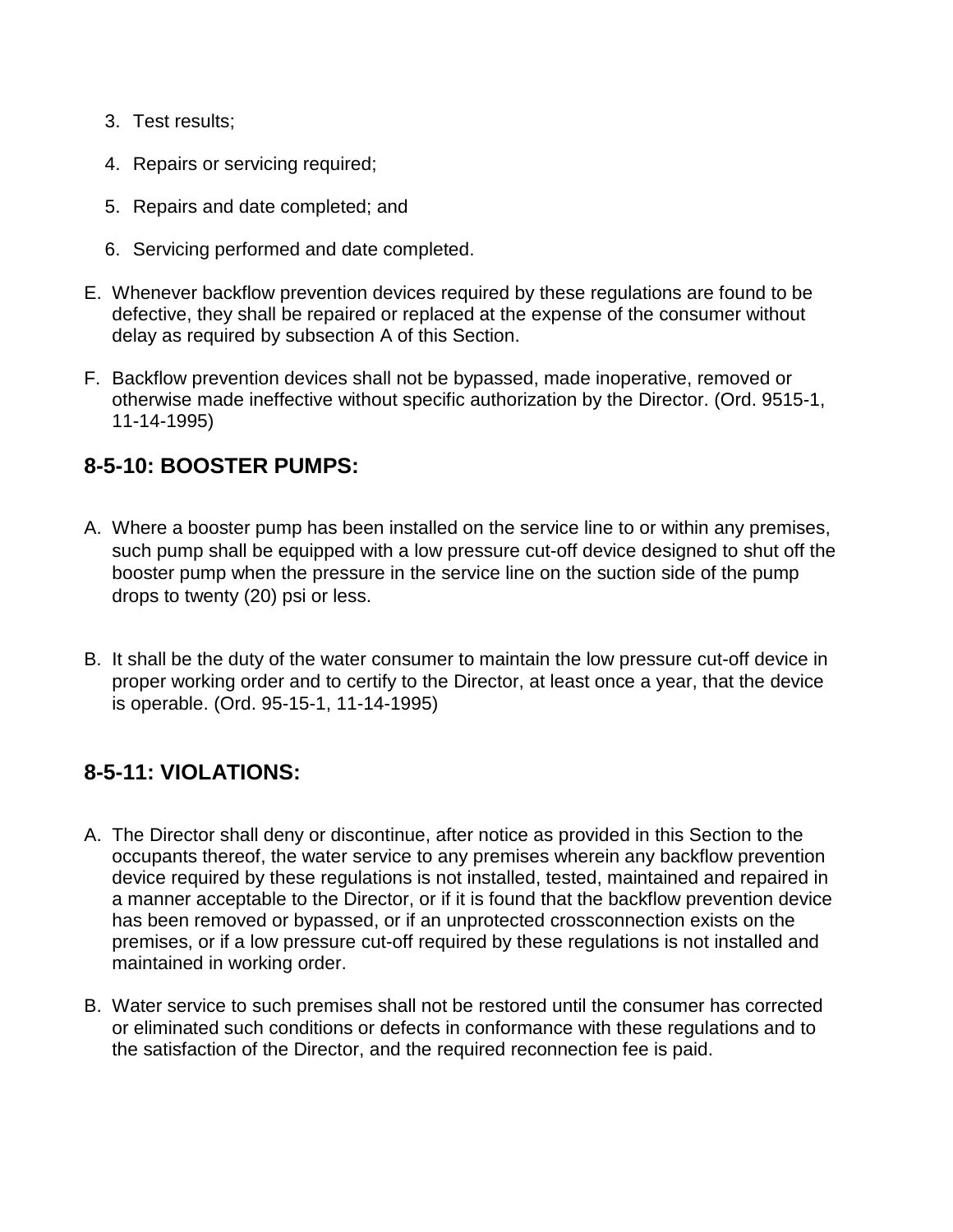- C. Water service to such premises shall not be restored until the consumer has corrected or eliminated such conditions or defects in conformance with these regulations and to the satisfaction of the Director.
- D. Neither the City, the Director or its agents or assigns shall be liable to any customers of the City public water supply for any injury, damages or lost revenues which may result from termination of said customer's water supply in accordance with the terms of this Title, whether or not said termination of the water supply was with or without notice.
- E. The consumer responsible for back-siphoned material or contamination through backflow, if contamination of the potable water supply system occurs through an illegal cross-connection or improperly installed, maintained or repaired device, or a device which has been bypassed, must bear the cost of cleanup of the potable water supply system.
- F. Any person found to be in violation of any provision of this Chapter shall be served with written notice stating the notice of the violation and, as provided in this Section, require the satisfactory correction thereof. The offender shall, within the period of time stated in such notice, permanently cease all violation.
- G. Any person violating any of the provisions of this Chapter, in addition to the fines provided herein, shall become liable to the City for any expenses, loss or damage occasioned by the City by reason of such violation, whether the same was caused before or after notice. (Ord. 95-11-1, 11-14-1995)

### **8-5-12: BACKFLOW PREVENTION:**

- A. All plumbing installed within the City shall be installed in accordance with Illinois Plumbing Code, 77 Illinois Administrative Code 890. If in accordance with the Illinois Plumbing Code or in the judgement of the City Engineer or Public Works Director, an approved backflow prevention device is necessary for the safety of the public water supply system, the Director shall give notice to the water customer to install such an approved device immediately. The water customer shall, at his own expense, install such an approved device at a location and in a manger in accordance with the Illinois Plumbing Code, Illinois Environmental Protection Agency and all applicable local regulations, and shall have inspections and tests made of such approved devices upon installation as required by the Illinois Plumbing Code, Illinois Environmental Protection Agency and local regulations.
- B. No person shall establish or maintain or permit to be maintained any connection whereby a private, auxiliary or emergency water supply other than the regular public water supply of the City may enter supply or distribution systems of the City, unless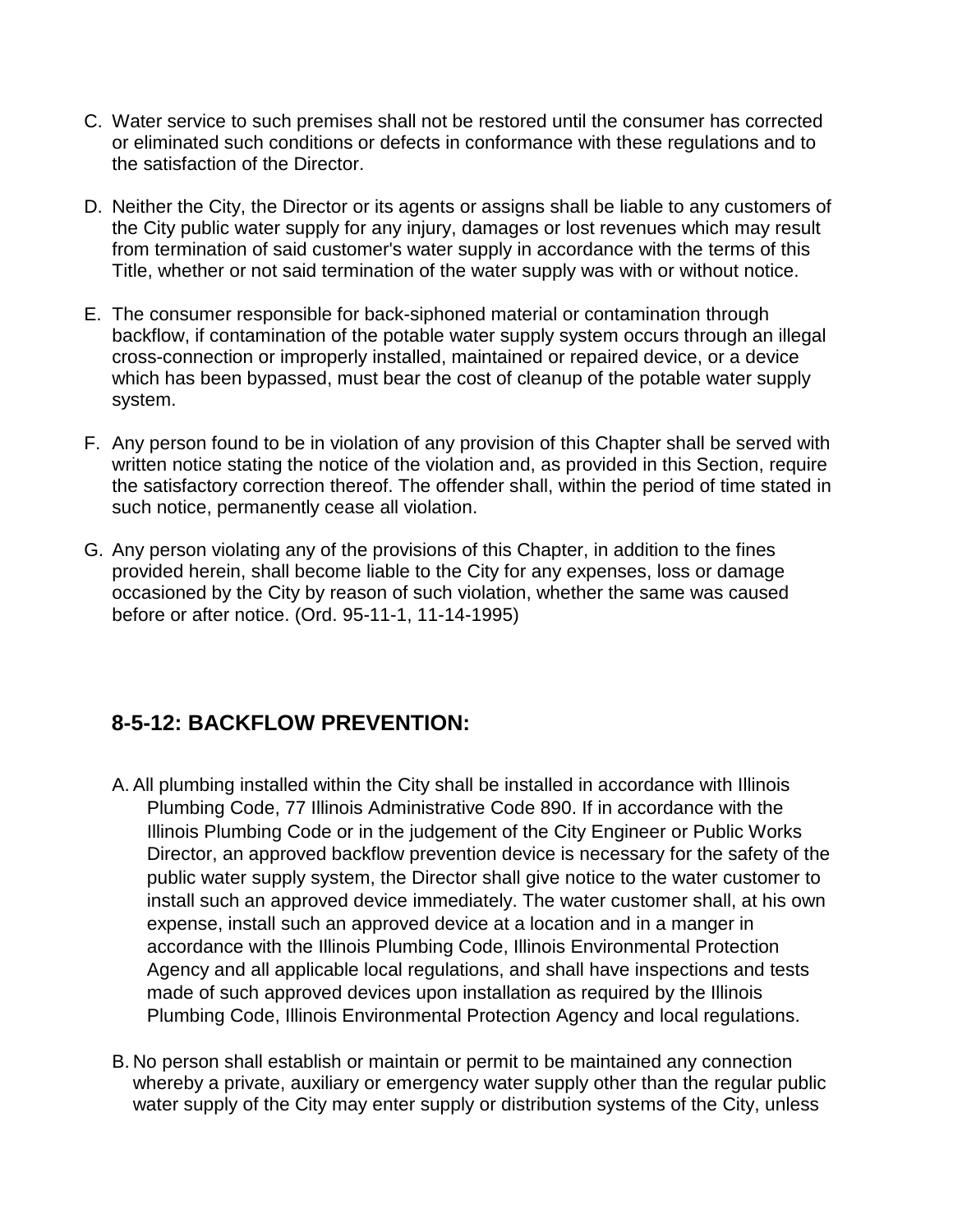such private, auxiliary or emergency water supply and the method of connection and use of such supply shall have been approved by the Director or City Engineer and the Illinois Environmental Protection Agency.

- C.It shall be the duty of the Director to cause surveys and investigations to be made of industrial and other properties served by the public water supply to determine whether actual or potential hazards to the public water supply may exist. Such surveys and investigations shall be made a matter of public record and shall be repeated at least every two (2) years, or as often as the Director shall deem necessary. -Records of such surveys shall be maintained for review for a period of at least five (5) years.
- D.The approved cross-connection control device inspector shall have the right to enter at any reasonable time any property served by a connection to the public water supply or distribution system of the City for the purpose of verifying the presence or absence of cross-connections, and the Director or his authorized agent shall have the right to enter at any reasonable time any property served by a connection to the public water supply or distribution system of the City for the purpose of verifying information submitted by the customer regarding the required cross-connection control inspection. On demand the owner, lessees or occupants of any property so served shall furnish to the Director any information which he may request regarding the piping system or systems or water use on such property. The refusal of such information, when demanded, shall, within the discretion of the Director, be deemed evidence of the presence of improper connections as provided by this Chapter.
- E. The Director is hereby authorized and directed to discontinue with five (5) days' notice by regular mail, or hand delivery, to the occupant thereof, the water service to any property wherein any connection in violation of the provisions of this Chapter is known to exist, and to take such other precautionary measures as he may deem necessary to eliminate any danger or contamination of the public water supply distribution mains. Water service to such property shall not be restored until such conditions have been eliminated or corrected in compliance with the provisions of this Chapter and until a reconnection fee of two hundred fifty dollars (\$250.00) is paid to the City. Immediate disconnection with verbal notice can be effected when the Director is assured that imminent danger of harmful contamination of the public water supply system exists. Such action shall be followed by written notification of the cause of disconnection. Immediate disconnection without notice to any part can be effected to prevent actual or anticipated contamination or pollution of the public water supply; provided, that in the reasonable opinion of the Director, City Engineer or the Illinois Environmental Protection Agency, such action is required to prevent actual or potential contamination or pollution of the public water supply. Neither the public water supply, the Director or its agents or assigns shall be liable to any customer for any injury, damages or lost revenues which may result from termination of said customer's water supply in accordance with the terms of this Chapter, whether or not said termination was with or without notice.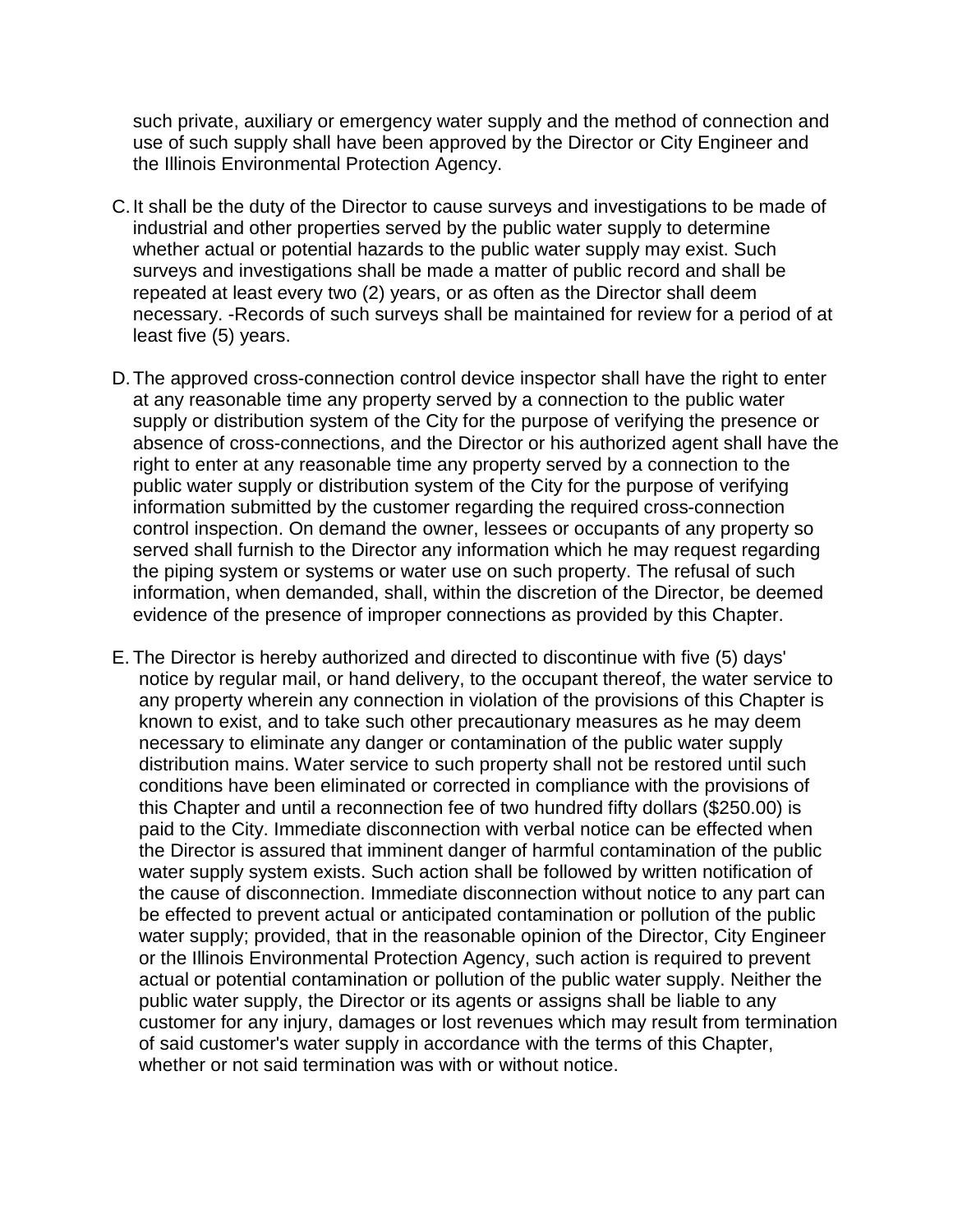- F. The customer is responsible for back-siphoned or back-pressured material or contamination through backflow, if contamination of the potable water supply system occurs through an illegal cross-connection or an improperly installed, maintained or repaired device, or a device which has been bypassed, and must bear the cost of cleanup of the potable water supply system.
- G. The rules, regulations and standards of the City are on file in the office of the Director. These regulations detail the procedures and requirements of the City.
- H. Any violation of this Chapter shall be punishable by a fine of up to five hundred dollars (\$500.00) for each violation. Each twenty-four (24) hour period shall be considered a separate violation. (Ord. 95-15-1, 11-14-1995)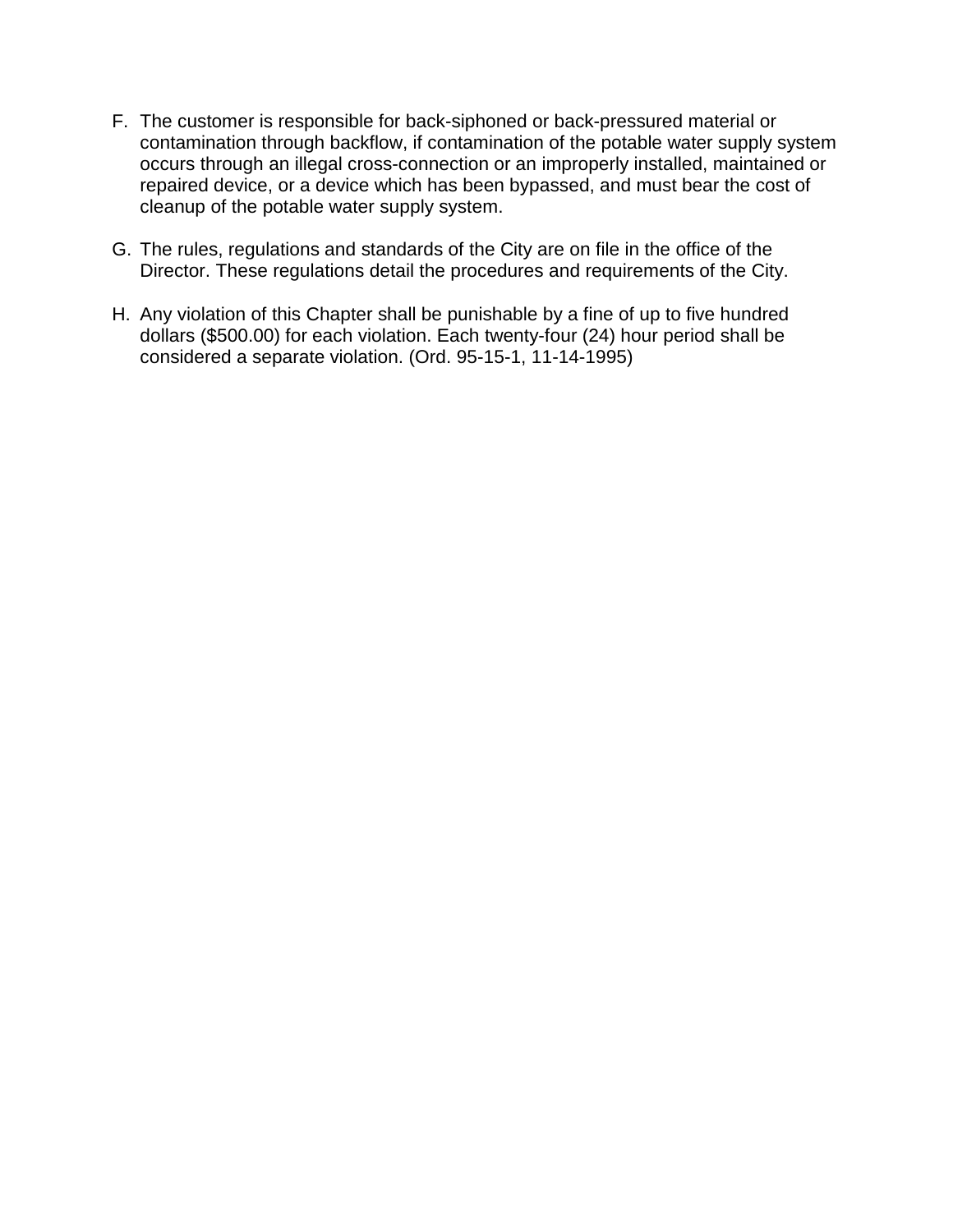# **CHAPTER 6 RATES AND CHARGES**

#### **SECTION:**

- **8-6- 1: Water Rates, Charges, and Fees**
- **8-6- 2: Water Rates Outside Corporate Limits**
- **8-6- 3: Water Connection Fees**
- **8-6- 4: Water; Multiple Connections**
- **8-6- 5: Water Meter Fee**
- **8-6- 6: Basis For Wastewater Service Charges**
- **8-6- 7: Measurement Of Flow**
- **8-6- 8: Wastewater Service Charge Established**
- **8-6- 9: Wastewater Connection Fees**
- **8-6-10: Wastewater; Multiple Connections**
- **8-6-11: Reserved**
- **8-6-12: Sewer Rates Outside Corporate Limits**
- **8-6-13: Separate Agreement**
- **8-6-14: Surcharge Rates And Charges**
- **8-6-15: Reserved**
- **8-6-16: Access To Records**
- **8-6-17: Delinquency And Termination Of Service**
- **8-6-18: Bills Less Than Ten Dollars**
- **8-6-19: Hardship Payment**
- **8-6-20: Property Not Fit For Occupancy**
- **8-6-21: User Disconnecting Service**
- **8-6-22: Appeals**
- **8-6-23: Accounting**

#### **8-6-1: WATER WASTEWATER RATES, CHARGES, AND FEES:**

A. The following rates, charges and fees are applicable to the chapters shown in the below chart and shall take effect on and thereafter May 1, 2021. Water and Sewer Rates are increased annually on the first of May by 3% in 2021 and 2022.

#### **Water Rates, Charges and Fees**

| $18-6-1B$ .  | <b>Basic User Charge</b>                   | \$9.00 |
|--------------|--------------------------------------------|--------|
| $ 8-6-1- C.$ | <b>Water Rates Inside Corporate Limits</b> | \$3.35 |
| $8-6-2$      | <b>Water Rates Outside Corporate</b>       | \$5.05 |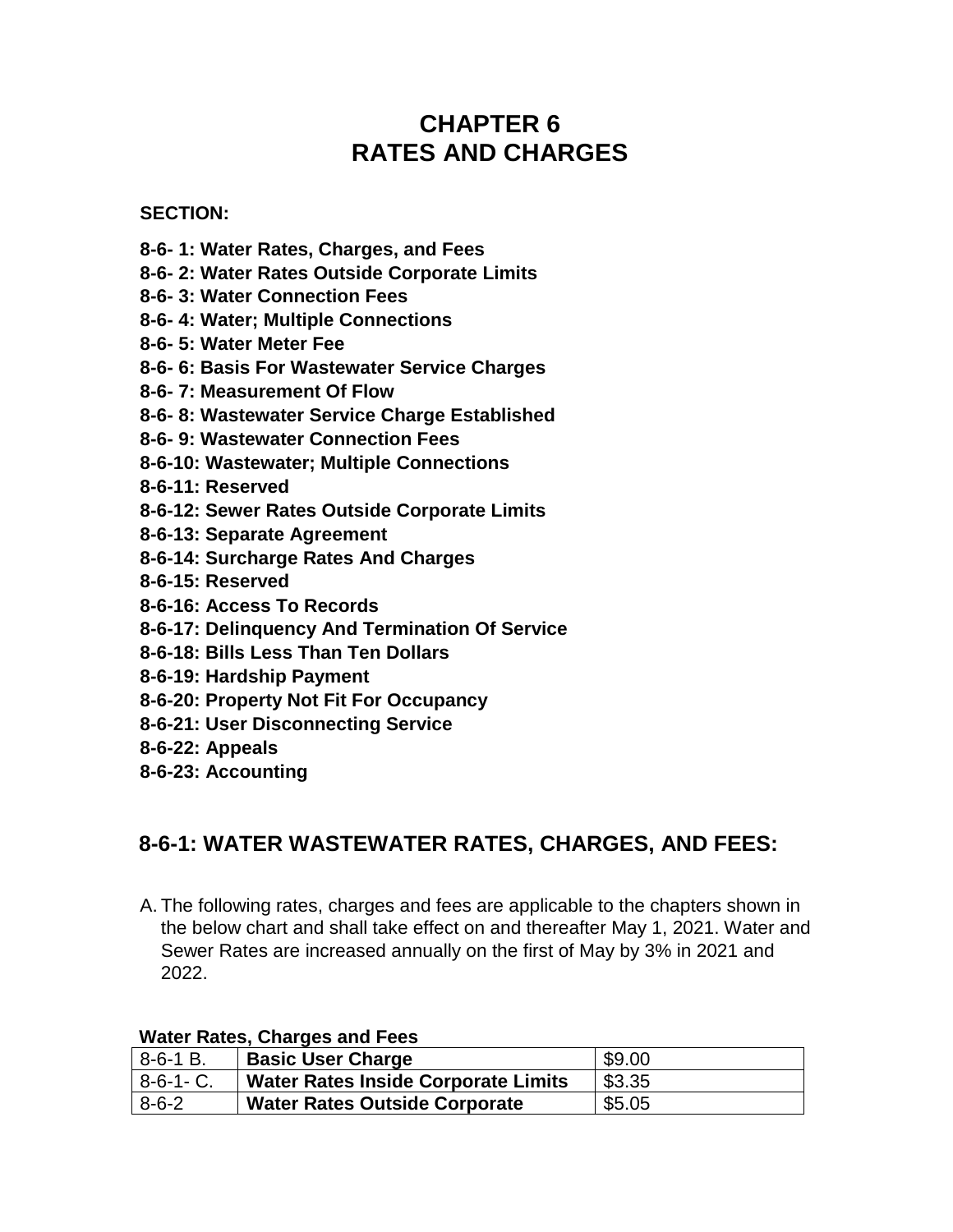|             | <b>Limits</b>                                               |                     |
|-------------|-------------------------------------------------------------|---------------------|
| $8 - 6 - 3$ | <b>Water Connection Fees</b>                                |                     |
|             | 5/8 - 3/4 Inch Residential Meter                            | \$4,430.00          |
|             | 3/4 Inch Meter                                              | \$4,840.00          |
|             | 1 Inch Meter                                                | \$5,250.00          |
|             | 1 1/2 Inch Meter                                            | \$6,590.00          |
| $8-6-5A$ .  | <b>Water Meter Fees</b>                                     |                     |
|             | Radio                                                       | City's $Cost + $50$ |
|             |                                                             | labor costs         |
|             | 5/8 - 3/4 Inch Residential Meter                            | City's $Cost + $50$ |
|             |                                                             | labor costs         |
|             | 3/4 Inch Meter                                              | City's $Cost + $50$ |
|             |                                                             | labor costs         |
|             | 1 Inch Meter                                                | City's $Cost + $50$ |
|             |                                                             | labor costs         |
|             | <b>Water Meter Setter Fees</b>                              |                     |
|             | 5/8 - 3/4 Inch Residential Meter Setter                     | City's $Cost + $50$ |
|             |                                                             | labor costs         |
|             | 3/4 Inch Meter Setter                                       | City's $Cost + $50$ |
|             |                                                             | labor costs         |
|             | 1 Inch Meter Setter                                         | City's $Cost + $50$ |
|             |                                                             | labor costs         |
| $8-6-1$ E.  | <b>Bulk Water Fees</b>                                      |                     |
|             | Water Rates per 1,000 gallons-                              | \$15.00             |
|             | Rounded up to increments of 1,000                           |                     |
| $\sim$      | gallons<br>$\sim$ $\sim$ $\sim$ $\sim$ $\sim$ $\sim$ $\sim$ |                     |

(Ordinance 2021-12, 05-05-2021)

#### **Sewer Rates, Charges and Fees**

| $8-6-8A$ .   | <b>Basic User Charge</b>             | \$10.00    |
|--------------|--------------------------------------|------------|
| $8-6-8B$ .   | <b>Sewer Rates Inside Corporate</b>  | \$4.10     |
|              | <b>Limits</b>                        |            |
| $8 - 6 - 12$ | <b>Sewer Rates Outside Corporate</b> | \$6.15     |
|              | <b>Limits</b>                        |            |
| $8 - 6 - 9$  | <b>Sewer Connection Fees</b>         |            |
|              | 5/8 - 3/4 Inch Residential Meter     | \$3,910.00 |
|              | 3/4 Inch Meter                       | \$4,220.00 |
|              | 1 Inch Meter                         | \$4,940.00 |
|              | 1 1/2 Inch Meter                     | \$6,490.00 |

(Ord. 2020-11, 04-21-2020; Ord 2021-17, 5-19-2021)

#### **Water/Wastewater Capital Improvement Fee**

| $-8-6-1$ | <b>Capital Improvement</b> | \$5.00 |
|----------|----------------------------|--------|
|          | <b>Fee</b>                 |        |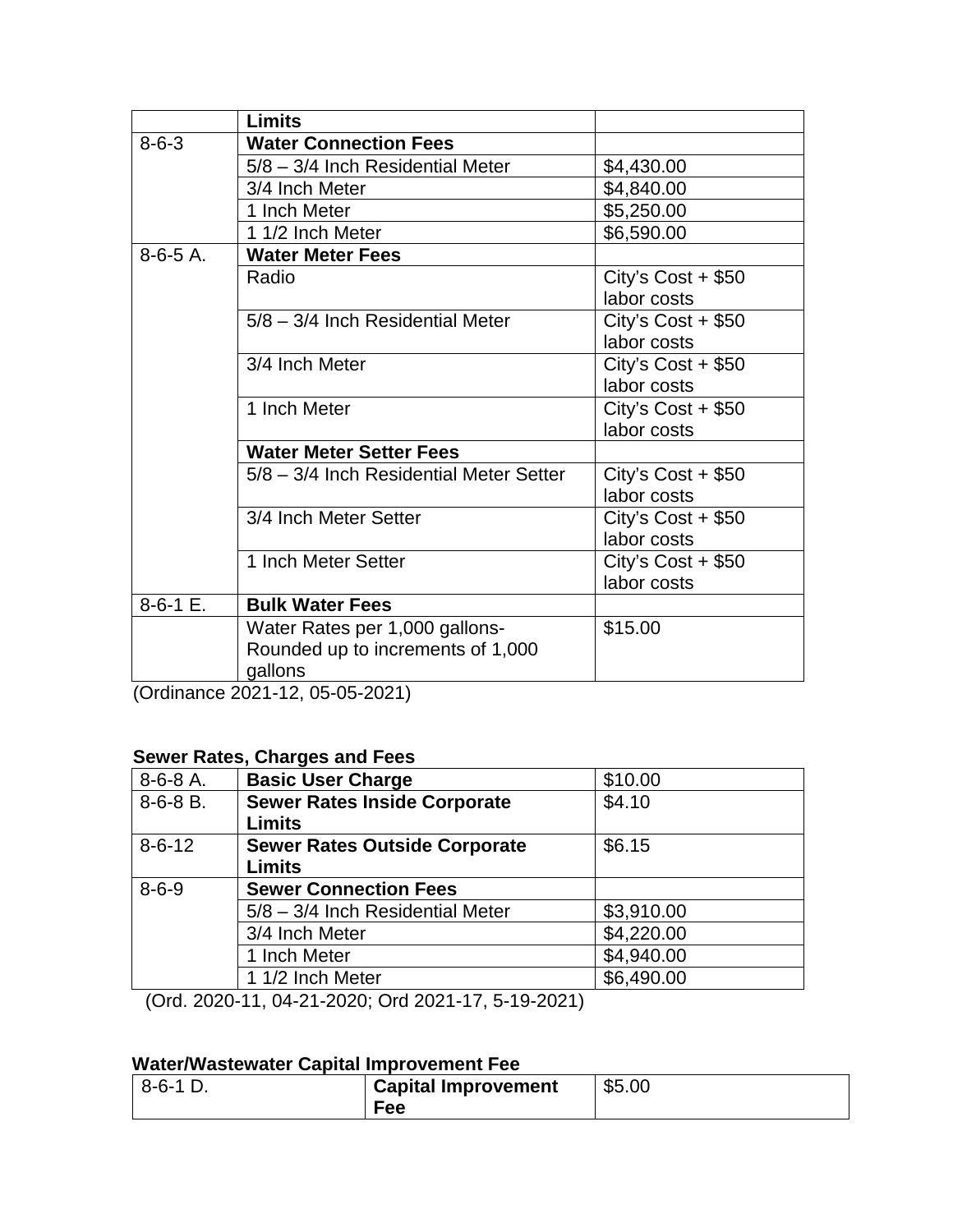- (Ordinance 2019-9, 04-16-2019; Ordinance 2021-17, 05-15-2021; Ordinance 2022- 6, 2-16-2022)
- B. **Basic User Charge Inside Corporate Limits**: A basic user charge for water service is hereby established on the amount each monthly period for the purpose of funding operational and maintenance costs of providing water services.

The basic user charge shall be the amount shown in 8-6-1-A each monthly period and be applied to each single metered user.

- C.**Water Rate Inside Corporate Limits:** For each metered user of the water service, there shall be and there is hereby established a rate per thousand (1,000) gallons based upon the amount of water consumed as shown by the water meter reading each monthly period. The basic user rate for each thousand (1,000) gallons consumed as shown by the water meter, shall be the amount shown in 8-6-1-A each monthly period and be applied to each single metered user. (Ordinance 2019-19, 04-16-2019; Ordinance 2021-04, 01-19-2022)
- D.**Capital Improvement Fee:** For each metered user of water and/or sewer service, inside and outside corporate limits, there shall be a and there is hereby established a Capital Improvement Fee. This fee shall provide funds for the purpose of capital expenditures within the water systems, including for the payment of principal and interest on bonds issued for said purposes. (Ordinance 2019-19, 04-16-2019)
- E. **Bulk Water Fee:** For metered water that is taken directly from a fire hydrant (bulk water) with prior approval from the Public Works Department, there is a bulk water fee hereby established. (Ordinance 2021-12, 05-05-2021)

# **8-6-2: WATER RATES OUTSIDE CORPORATE LIMITS:**

For each user of the water service located outside the corporate limits of the City, either a single metered or a user in a multiple-unit structure, the rate for water service shall be one hundred fifty percent (150%) of the rates effective within the City.

The water rates outside the corporate limits shall be the amount shown in 8-6-1-A each monthly period and be applied to each single metered user. (Ord. 2017-12, 04- 18-2017)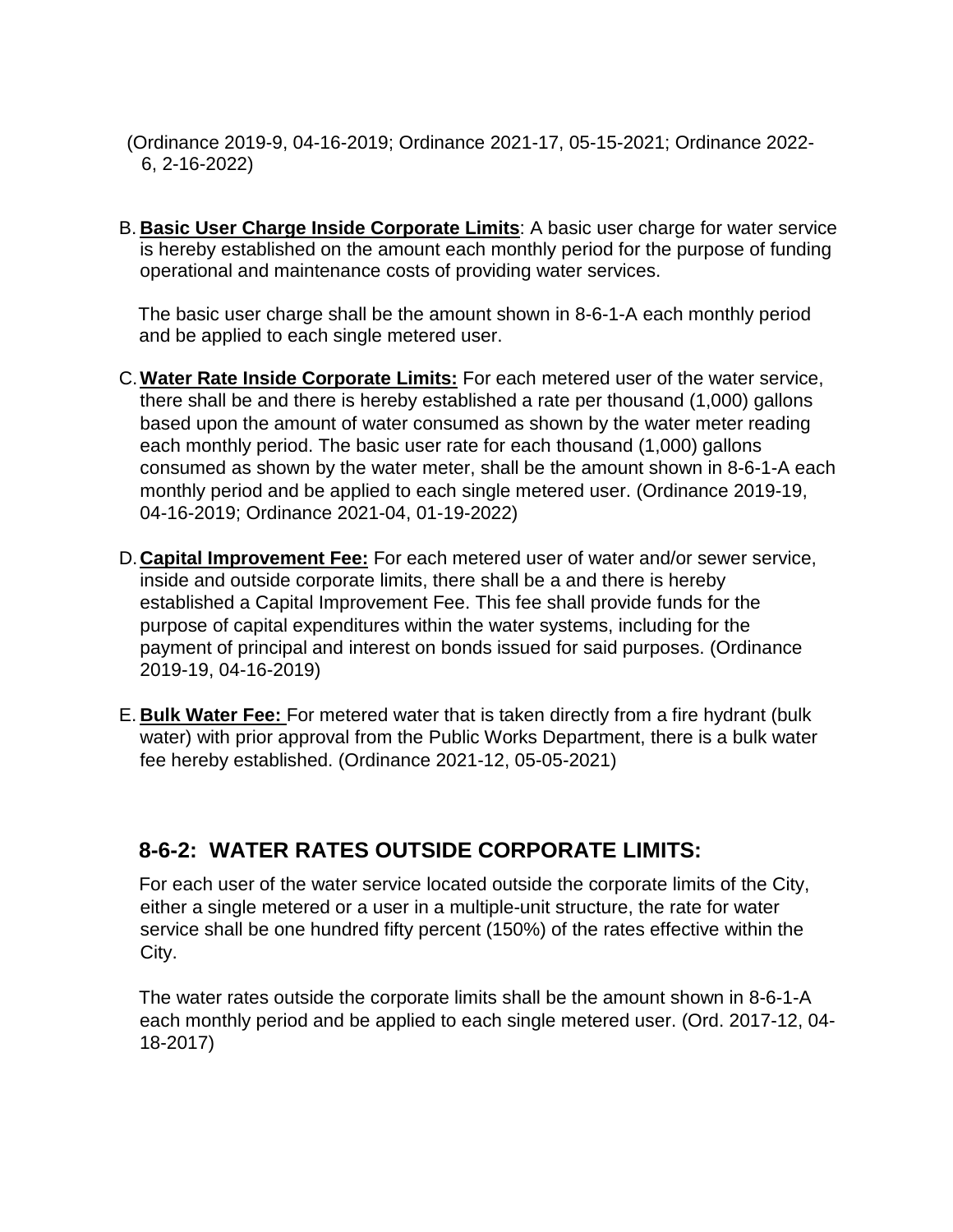## **8-6-3: WATER CONNECTION FEES:**

The meter equivalence unit (MEU) is applicable to service areas incorporating a mix of single-family, multiple-family, commercial, and industrial properties. The MEU is based on the meter-equivalent ratios established on the potential operating demand of meters by size and applied to the daily consumption of water of the waterworks system.

The fee for connection to the waterworks system within the corporate limits of the City shall be the amount shown in 8-6-1-A each monthly period and be applied to each single metered user. (Ord. 2017-12, 04-18-2017)

Any person owning or controlling premises located outside the corporate limits of the City and desiring to install a plumbing system on said premises and connect the same to the waterworks system of the City, may do so by complying with the requirements of this Chapter and by paying connection fees one hundred fifty percent (150%) of the amount applicable- within the corporate limits of the City and by paying the water bills in force or which may thereafter be adopted. If said premises are adjacent to the City, the applicant must agree to annex to the City, otherwise the City Council has the right to refuse water service.

Each water connection in the premises shall impose liability for the periodic water service charge to be billed initially to the owner not later than sixty (60) days after service is available to the owner's premises whether or not said owner makes actual use of the water service.

The connection fees described above shall be payable at the time of application to the system and each applicant shall pay all costs and expenses relating to the installation of the water connection, which shall include the cost of labor and materials. The cost of installation shall be in addition to the connection fees and inspection fees as may be required. The owner or person in use of the premises shall pay all costs and expenses of the maintenance and repair of the building water connection. (Ord. 95-15-1, 11-14-1995)

### **8-6-4: WATER: MULTIPLE CONNECTIONS:**

A "multiple-unit user" is defined as any additional number of residential or commercial units located on the same premises and being served through a single water meter,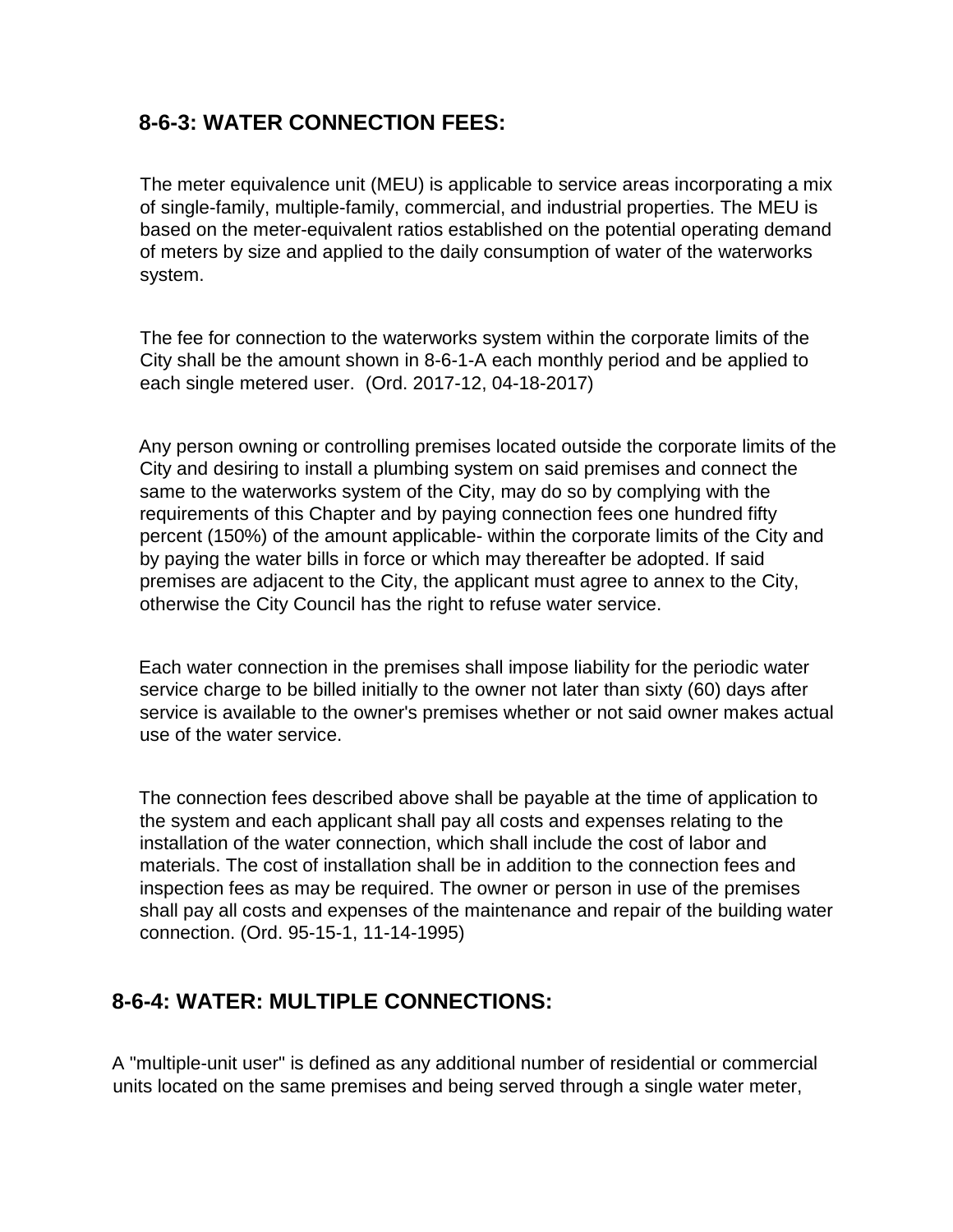where there are no separate water meters for each unit, such as apartment buildings, trailer courts, or commercial and residential units located within the same building.

In the event a separate billing is required for each unit, the charge for each unit shall consist of the basic user charge plus a proportionate share of water consumed as shown by the meter determined by dividing the meter reading by the total number of units connected and multiplying this pro rata share by the rate then effective for water service. (Ord. 95-15-1, 11-14-1995)

### **8-6-5: WATER METER FEE:**

- A. The fee to be charged for water meters shall be the amount shown in 8-6-1-A and be applied to each single metered user.
- B. The fee to be charged for water meter setters shall be the amount shown in 8-6-1-A and be applied to each single metered user.
	- 1. The Director of Public Works shall determine fees to be charged for all other water meters that exceed (1) inch. (Ord. 2017-12, 04-18-2017)

### **8-6-6: BASIS FOR WASTEWATER SERVICE CHARGES:**

The wastewater service charges for the use of and for service supplied by the wastewater facilities of the City shall consist of a basic user charge and a basic user rate.

A. The basic user rate shall be based on water usage as recorded by water meters and/or sewage meters for wastes having the following normal volume and concentrations:

A five (5) day, twenty degree centigrade (20°C) biochemical oxygen demand (BOD) of two hundred milligrams per liter (200 mg/1).

A suspended solids (SS) content of two hundred fifty milligrams per liter (250 mg/1).

It shall consist of operation and maintenance costs plus replacement and shall be computed as follows: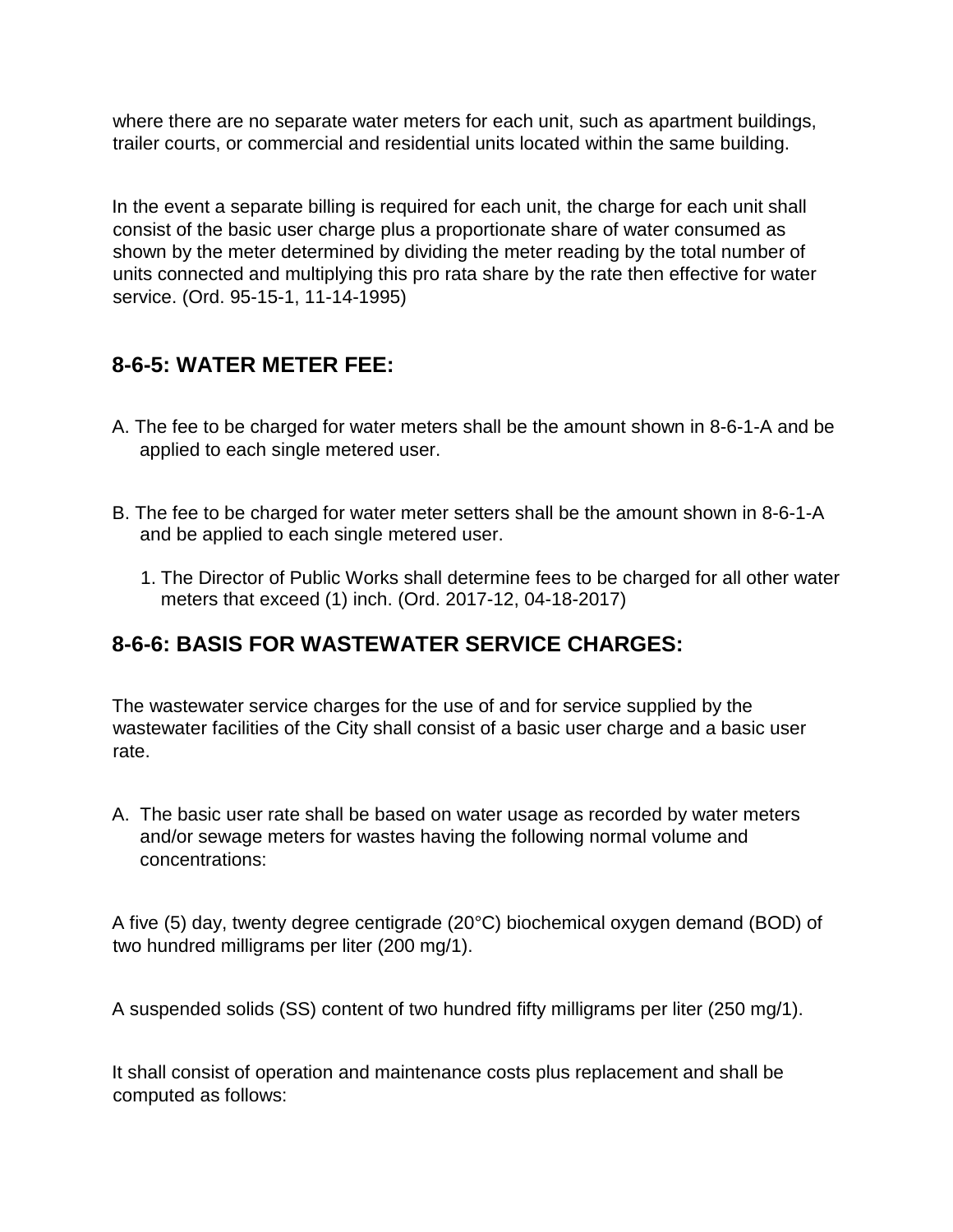- 1. Estimate the projected annual revenue required to operate and maintain the wastewater facilities, including a replacement fund, for the next fiscal year for all works categories.
- 2. Proportion the estimated costs to wastewater facility categories by volume, suspended solids and BOD5-
- 3. Estimate wastewater volume, pounds of SS and pounds of BOD, to be treated.
- 4. Compute unit costs for volume (dollars per 1,000 gallons), for suspended solids (dollars per pound) and BOD5 (dollars per pound).
- 5. Compute costs per one thousand (1,000) gallons for volume, SS and BOD5 at normal sewage strength. Add these costs to determine the charge for operation and maintenance including replacement.
- B. Surcharge: A surcharge will be levied upon all users whose wastes exceed the normal concentrations for BOD (200 mg/1), and suspended solids (250 mg/1). The surcharge will be based on water usage as recorded by water meters and/or sewage meters for all wastes which exceed these parameters.

The wastewater service shall be reviewed annually by certified public accountants to the City in their annual audit report. It shall be revised periodically to reflect the change in debt service or a change in operation and maintenance expense, including replacement costs.

The users of wastewater treatment services will be notified annually via the City website of changes to the water and sewer rates. (Ord. 95-15-1, 11-14-1995; Ord. 2022-04, 01-19-2022)

#### **8-6-7: MEASUREMENT OF FLOW:**

The volume of flow used for computing user charges and surcharges shall be metered water consumption read to the lowest even increments of one thousand (1,000) gallons.

A. If the user discharging wastes into the public sewers procures any part, or all, of his water from sources other than the public waterworks system, all or part of which is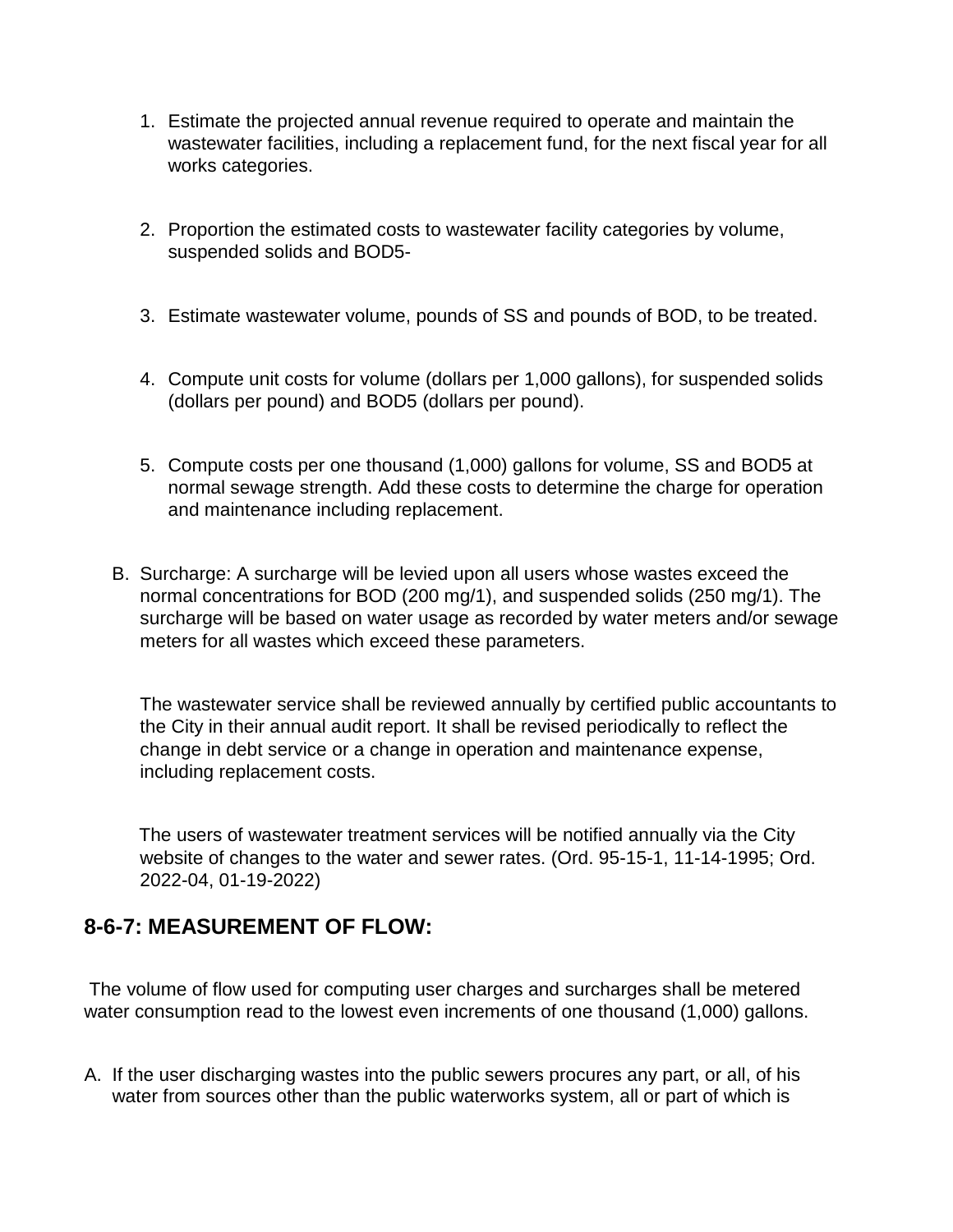discharged into the public sewers, the user shall be required to install a water meter for the purposes of determining the volume of waste discharge to the system. (Ord. 2022- 04, 01-19-2022)

#### **8-6-8: WASTEWATER SERVICE CHARGE ESTABLISHED**:

For each user of the sewer service of the combined waterworks and wastewater facilities there shall be a charge or rate based upon the amount of water consumed, as shown by water meters, each bimonthly period as follows:

A. **Basic User Charge Inside Corporate Limits**: A basic user charge for sewer service is hereby established on the amount each monthly period for the purpose of funding operational and maintenance costs of providing sewer services.

The basic user charge shall be the amount shown in 8-6-1-A each monthly period and be applied to each single metered user.

B. **Basic User Rate Inside Corporate Limits**: For each metered user of the sewer service there shall be and there is hereby established a rate per thousand (1,000) gallons based upon the amount of water consumed as shown by the water meter reading each monthly period. The basic user rate for each thousand (1,000) gallons consumed as shown by the water meter, shall be the amount shown in 8-6-1-A each monthly period and be applied to each single metered user.(Ordinance 2019-19, 04-16-2019; Ordinance 2022-04, 01-19-2022)

### **8-6-9: WASTEWATER CONNECTION FEES:**

The meter equivalence unit (MEU) is applicable to service areas incorporating a mix of single-family, multiple-family, commercial, and industrial properties. The MEU is based on the meter-equivalent ratios established on the potential operating demand of meters by size and applied to the daily consumption of water of the waterworks system.

The fee for connection to the waterworks system within the corporate limits of the City shall be the amount shown in 8-6-1-A each monthly period and be applied to each single metered user. (Ord. 2017-12, 04-18-2017)

Any person owning or controlling premises located outside the corporate limits of the City and desiring to install a plumbing system on said premises and connect the same to the\_ sanitary wastewater facilities of the City, may do so by complying with the requirements of this Chapter and by paying connection fees one hundred fifty percent (150%) of the amount applicable within the corporate limits of the City and by paying the sewer bills in force or which may thereafter be adopted. If said premises are adjacent to the City, the applicant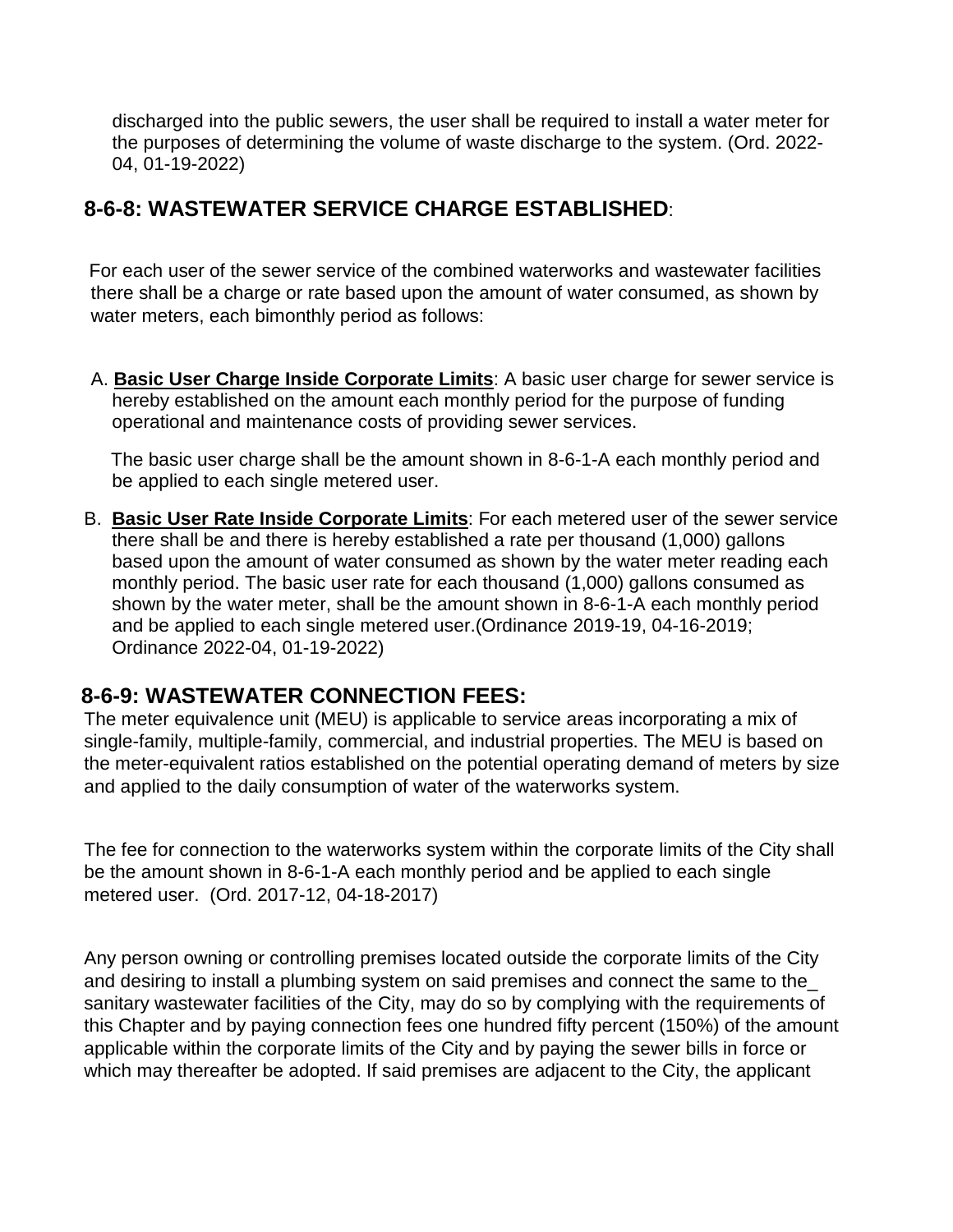must agree to annex to the City, otherwise the City Council has the right to refuse sewer service.

Each sewer connection and building sewer in the premises shall impose liability for the periodic sewer service charge to be billed initially to the owner not later than sixty (60) days after service is available to the owner's premises whether or not said owner makes actual use of the water service.

The connection fees described above shall be payable at the time of application to the system and each applicant shall pay all costs and expenses relating to the installation of the sewer connection, which shall include the cost of labor and materials. The cost of installation shall be in addition to the connection fees and inspection fees as may be required. The owner or person in use of the premises shall pay all costs and expenses of the maintenance and repair of the building sewer connection. (Ord. 95-15-1, 11-14-1995)

### **8-6-10: WASTEWATER; MULTIPLE CONNECTIONS:**

A "multiple unit user" is defined as any additional number of residential or commercial units located on the same premises and being served through a single water meter or sewer connection where there are no separate water meters for each residential or commercial unit, such as apartment buildings, trailer courts, or commercial and residential units located within the same building. (Ord. 95-15-1, 1114-1995)

#### **8-6-11: RESERVED**

Repealed by Ord. 2017-15, 04-18-2017)

# **8-6-12: SEWER RATES OUTSIDE CORPORATE LIMITS:**

For each user of the sewerage service of the combined system located outside the corporate limits of the City, there is hereby established a rate of one hundred fifty percent (150%) over the regular rates within the corporate limits of the City. (Ord. 95-15-1, 11-14- 1995)

### **8-6-13: SEPARATE AGREEMENT:**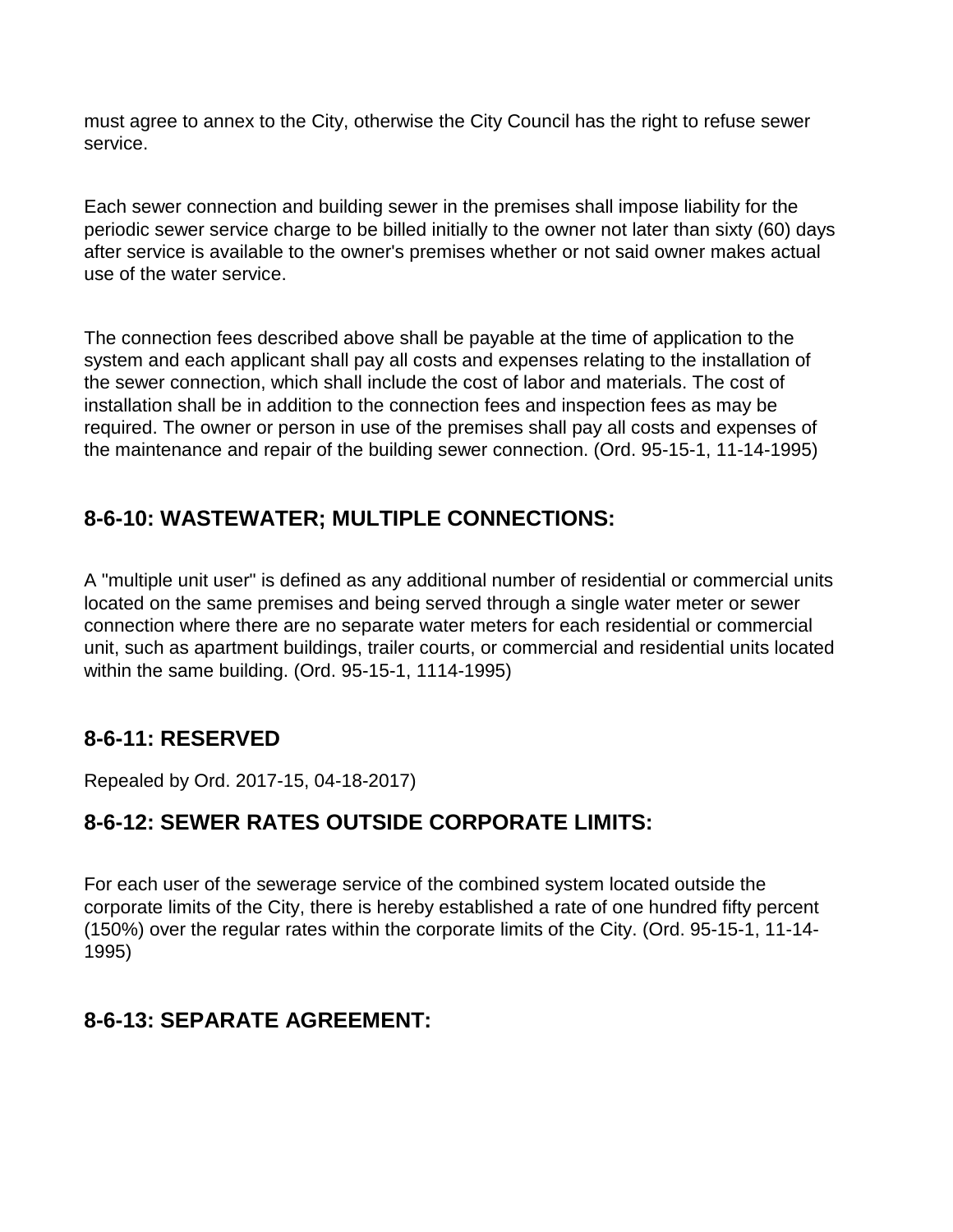The City reserves the right to enter into a separate agreement with any user located outside the corporate limits for service to be supplied, with reference particularly to sanitary sewer service supplied to the Village of Kingston. (Ord. 95-15-1, 11-141995)

## **8-6-14: SURCHARGE RATES AND CHARGES**:

The rate of surcharge for BODS and suspended solids and NH3, shall be as follows:

- A. For biochemical oxygen demand (BODS) \$0.195 cents/pound
- B. For suspended solids 0.13 cents/pound
- C. For nitrogen removal

The surcharge per user shall be computed by the following formula:

| S                | $=$ V (0.00834) ((BOD5-200) + B (SS-250)                   |
|------------------|------------------------------------------------------------|
| Where S          | = Amount of surcharge in dollars                           |
|                  | = Wastewater volume in thousand gallons per billing period |
| (0.00834)        | $=$ Unit weight of water x 10-s per thousand gallons       |
| Α                | = Unit charge for BOD5 per pound                           |
| BOD <sub>5</sub> | = 5 day biochemical oxygen demand, mg/l                    |
| 200              | = Allowable average BOD5 concentration, mg/l               |
| В                | = Unit charge for SS per pound                             |
| SS               | = Suspendable solids, mg/l                                 |
| 250              | $=$ Allowable average SS concentration, mg/l               |

The concentration of waste used for computing surcharges shall be established by waste sampling. Waste sampling shall be performed as often as may be deemed necessary by the Director and shall be binding as a basis for surcharge. (Ord. 95-151, 11-14-1995)

# **8-6-15: RESERVED:**

# **8-6-16: ACCESS TO RECORDS:**

The Illinois Environmental Protection Agency or its authorized representative shall haveaccess to any books, documents, papers and records of the City which are applicable to the City system of user charges for the purpose of making audit, examination, excerpts and transcriptions thereof to ensure compliance with the terms of the special and general conditions to any State grant. (Ord. 95-15-1, 11-14-1995)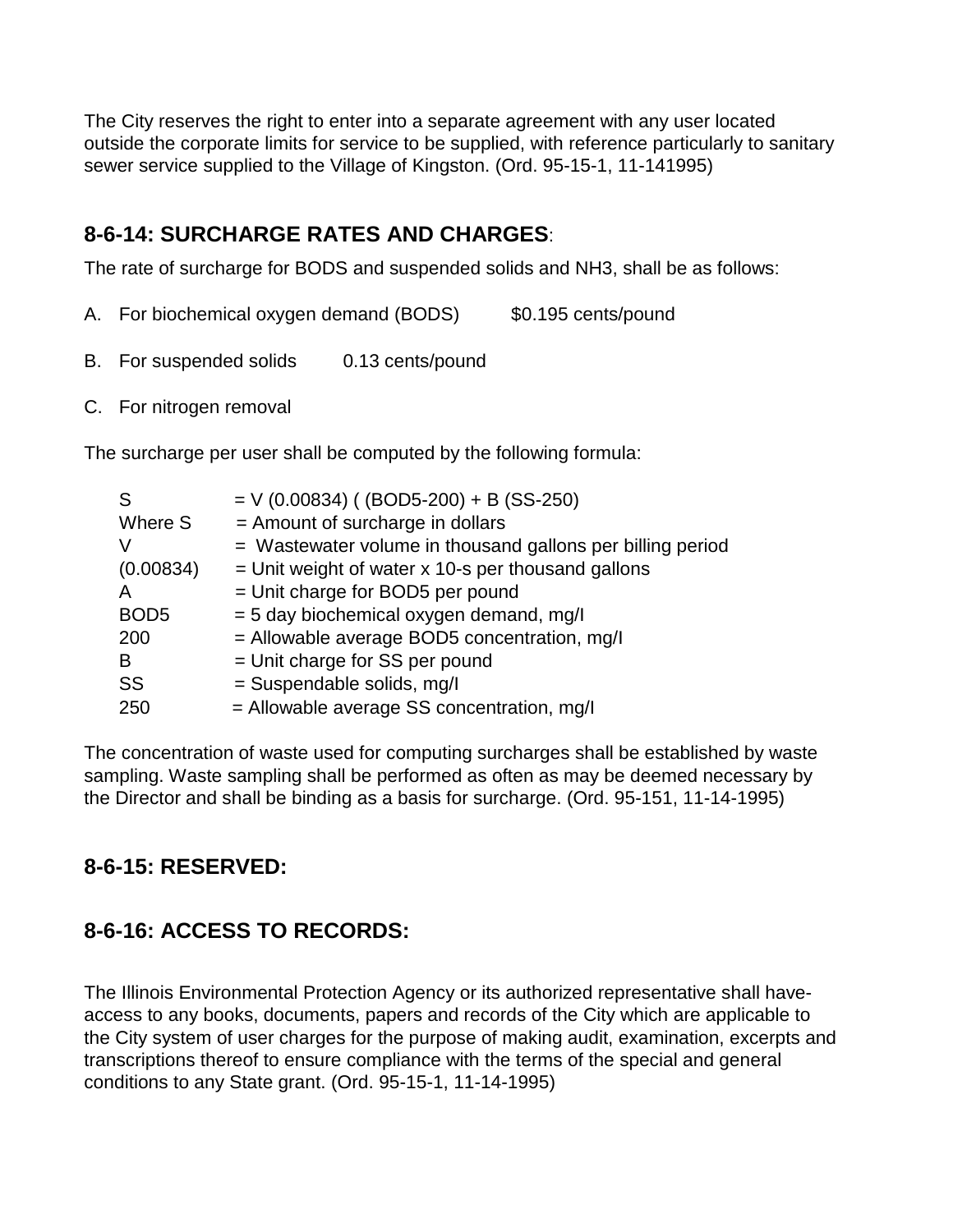#### **8-6-17: DELINQUENCY AND TERMINATION OF SERVICE:**

All bills relating to water and/or wastewater service charges shall be paid on or before the eighteenth calendar day from the date said bill is posted in the United States mail. Any person paying said bill after the eighteenth calendar day shall be assessed and required to pay a penalty of ten dollars (\$10.00) or ten percent (10%) of the amount owed, whichever is greater in addition to the service charges:

- A. Whenever bills remain unpaid after the eighteenth (18<sup>th</sup>) calendar day and said bill was posted in the United States mail, the user shall be sent a penalty notice posted in the U S Mail which will serve as written notice stating the date the service will be shut off.
- B. To reinstate service, a reconnect fee of fifty dollars (\$50.00) shall be assessed and added to said bill. The service may be reinstated only after the original bill, plus the ten dollar (\$10.00) or ten percent (10%), whichever is greater, penalty charge, plus the reconnect fee of fifty dollars (\$50.00), has been paid. (Ord. 2007-23, 07-17-2007)

#### **8-6-18: BILLS LESS THAN TEN DOLLARS:**

In the event that a user's bill is for an amount less than ten dollars (\$10.00) and that bill is unpaid after eighteen (18) days, no such penalty or delinquent charges or actions shall apply. Instead, said bill amount shall be applied to the next regularly scheduled bill for that user. (Ord. 2007-23, 07-17-2007).

#### **8-6-19: HARDSHIP PAYMENT:**

#### A. WATER BILLS:

Any person for economic hardship reasons may contact the City by the eighteenth calendar day after said bill has been posted in the United States mail to be allowed to make payment per a submitted and approved payment plan. Should the payer fail to make any payment within three (3) days per the approved payment plan, the total bill and above stated penalties will be due and owing. In the event that the City extends its water and wastewater facilities into an area of the City not previously served by the City, and as a result the owner is required to connect to the City facilities pursuant to Sectio[ns 8-3-3 a](http://www.sterlingcodifiers.com/IL/Genoa/11003000000003000.htm#8-3-3)[nd 8-4-5 of](http://www.sterlingcodifiers.com/IL/Genoa/11004000000005000.htm#8-4-5) this Title, then such owner may, upon application, request that a payment plan be approved allowing the owner, or the owner's successors, to pay for water, wastewater connection fees, water meter fees and installation costs in such manner. The Mayor, or his designee, shall, upon a showing of economic hardship, and after the approval of the applicant, recommend such plan for approval by the City Council. The plan shall not extend beyond ten (10) years, and shall provide that the charges in the amounts as determined by the Mayor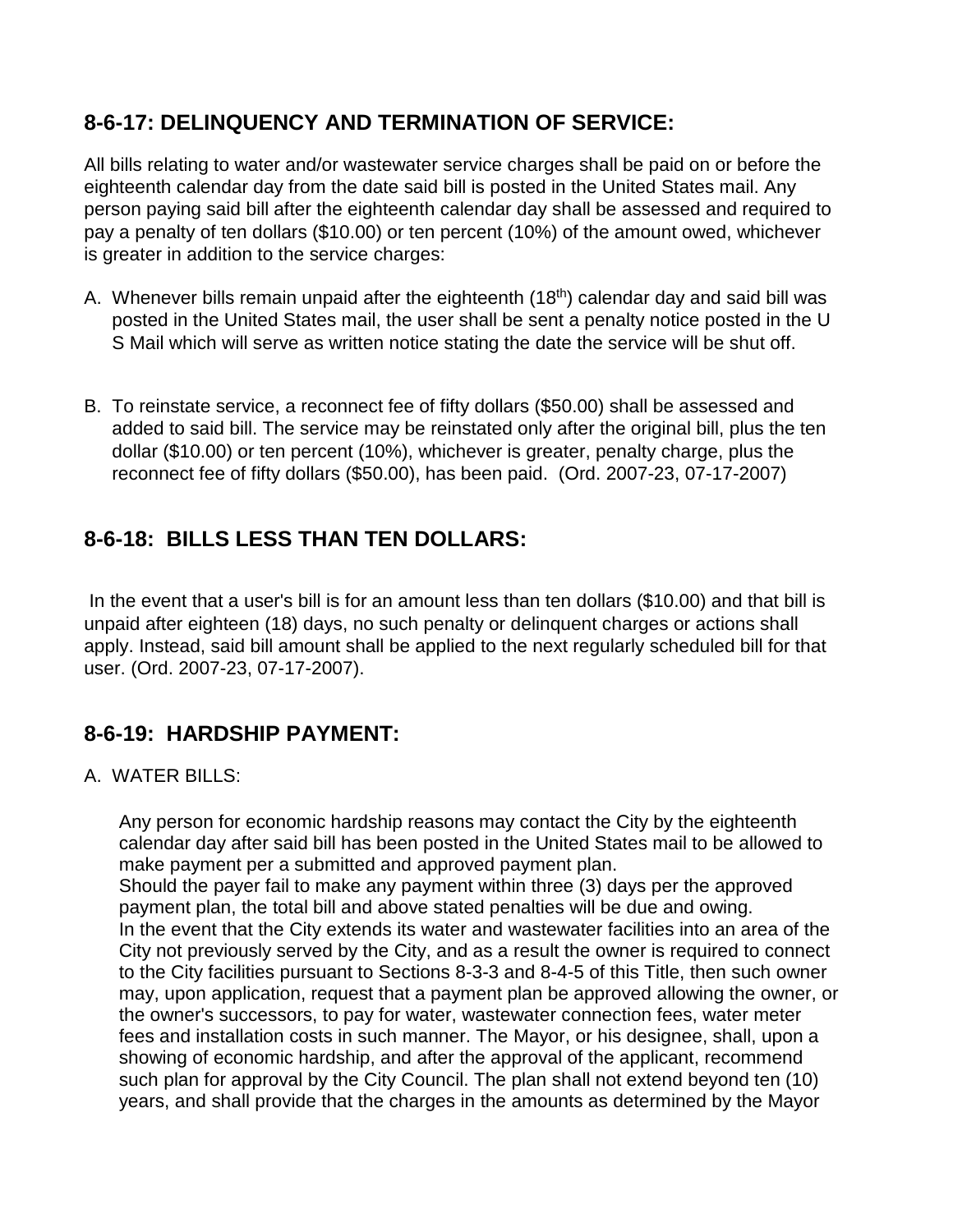shall be billed and paid as part of the regular water and wastewater user bills. Failure to pay the charges as agreed upon shall be considered a failure to pay for water and sewer service and will allow the City to use all remedies available to it as set forth in this Title to collect on delinquent bills. All installment agreements entered into by the Mayor or his designee and approved by the Council shall include a term which mandates that all monies due and owing for the connection to the water/waste system shall be paid to the City at the time of any sale of said property. (Ord. 2007-23, 07-17- 2007)

#### B. SEWER REPAIR AND REPLACEMENT

- 1. The owner of a residential dwelling unit who repaired or caused to be repaired an exterior building sewer service line connected to a City main sewer may submit an application to the Director of Public Works requesting reimbursement from the City for up to 80% of the costs for repairing the sewer service line beneath a City owned public street or alley, as set forth below:
	- a. The City may require the homeowner's building sewer service line be televised by City Staff before any work can begin, and if needed, the City may request the Contractor performing the work to excavate down to the sewer service line at location determined by the City and remove a portion of the pipe to further televise the homeowner's sewer service line allowing the City to determine if the sewer service line underneath the roadway warrants repair. All work and associated cost that may apply in this paragraph is subject to this ordinance.
	- b. The City may pay up to eighty percent (80%) of customary operating cost for excavation to expose the old sewer pipe located beneath the street roadway: and
	- c. The City may pay up to eighty percent (80%) of customary hauling cost for the City's portion of accumulated unusable backfill material from the excavation site (based on cubic yards transported in a five (5) ton dump truck or larger) from sewer work location to a distance no further than DeKalb County's boundary line; however, no reimbursement shall be paid by the City for dumping related charges for the material; and
	- d. The City may pay up to eighty percent (80%) of customary cost for gravel as determined by the issued permit to backfill the sewer excavation, including customary cost to install gravel backfill material from the top of new sewer pipe to the top of the road surface.
- 2. The City shall not reimburse any cost to the property owner for the sewer repair work as described below:
	- a. The property owner is solely responsible to pay the cost for new sewer piping and incidental parts, and all associated cost for work performed to remove and install sewer piping; and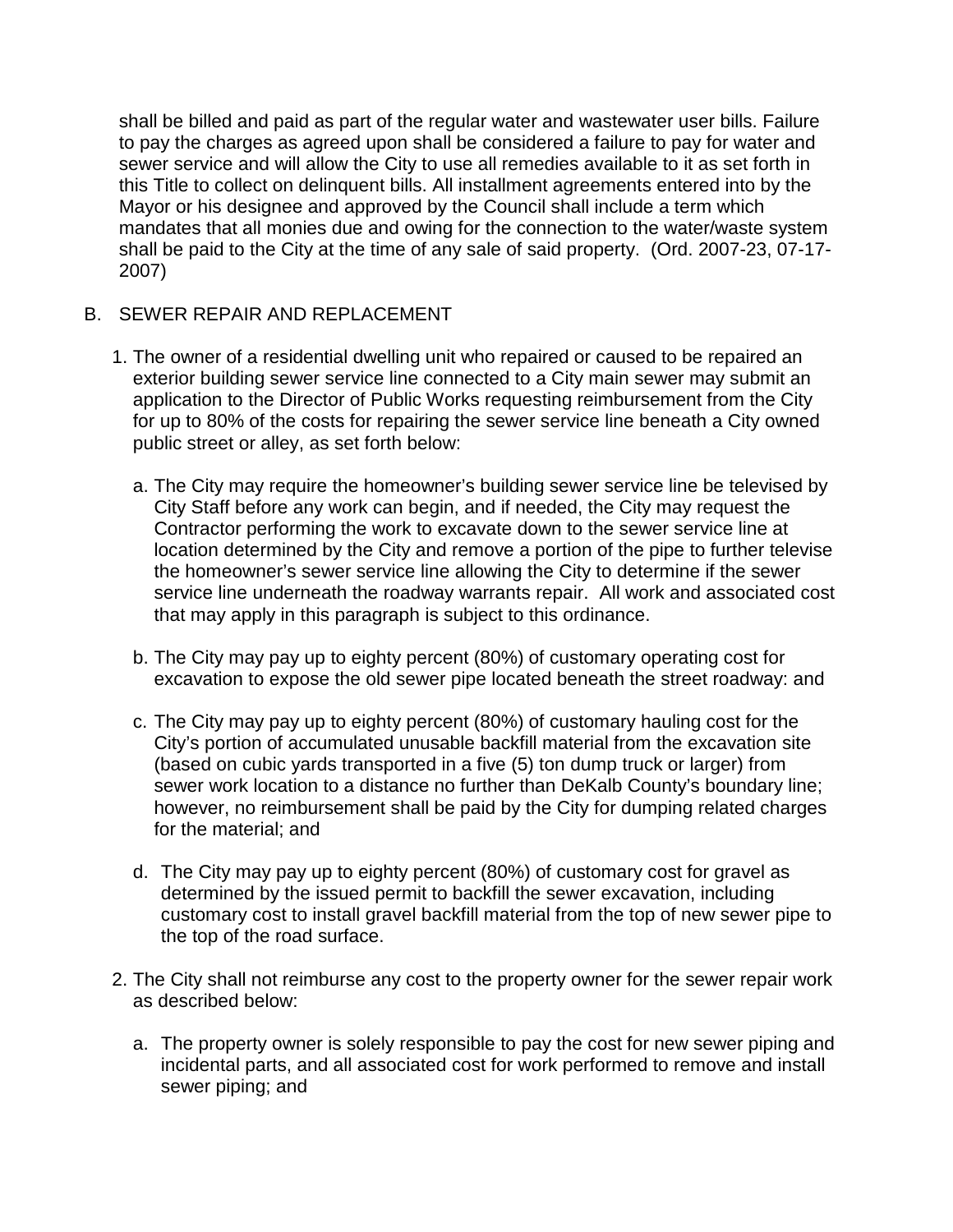- b. The property owner shall pay the cost for backfill material, finish grading, restoration work, and trees or shrubs located on private property or public easement; and
- c. The property owner shall pay the cost for backfill material, finish grading, restoration work, and trees or shrubs located in a public parkway extending from the edge of street roadway pavement or curb; and
- d. The property owner or property owner's agent shall pay the cost for damages to city streets and curbing, city trees and sidewalks, city water mains, service lines and structures, city sewer mains and structures, city storm sewers and structures; and
- e. The property owner or property owner's agent shall pay the cost for damages caused during the server project to public or private utilities such as, but limited to above and below ground electrical lines, telephone lines, cable television lines, and gas lines as determined by the Director of Public Works and utility companies; and
- f. The property owner or property owner's agent's pay the cost for damages to adjacent or abutting property including public or private utilities.
- 3. The Director of Public Works may investigate the circumstances of the service repair work which is the subject of the application for cost reimbursement, and shall notify the applicant of the amount of reimbursement, if any, to be paid from funds budgeted for this purpose. In determining the amount of reimbursement, the Director of Public Works shall consider all relevant factors, including but not limited to the items described below:
	- a. Whether it is the property owner's responsibility to provide connection to the City's main sewer or water main.
	- b. Whether damage or obstruction causing repair was due to acts of neglect by the property owner or owner's agent.
	- c. Whether damage or obstruction causing repair was due to other utility installation or repairs performed by the property owner or owner's agent.
	- d. Whether damage or obstruction causing repair was due to excavation work performed by the property owner or owner's agent.
	- e. Whether all permit requirements for the subject work were adhered to and completed by the property owner or owner's agent.
	- f. Whether sewer service line repairs were inspected and approved by the City.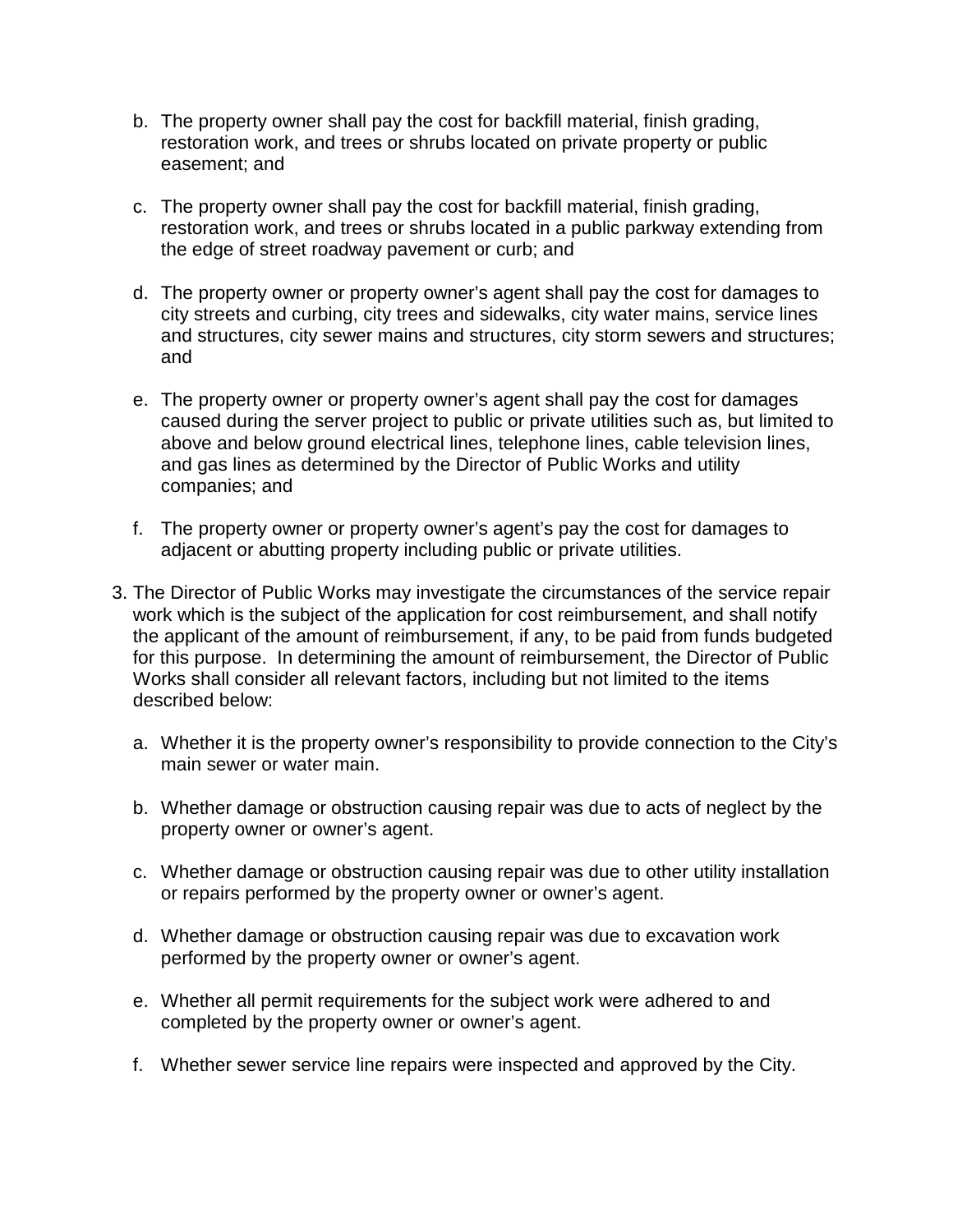- g. Whether the property owner has provided the City with all invoices and receipts for the cost of the sewer service line repair work as required by the Director of Public Works.
- h. Whether the property owner has provided complete and accurate information about the sewer work to the Director of Public Works.
- i. The funds remaining from the amount authorized by the City Council for this purpose and the other reimbursement applications pending of the time of determination. (Ord. 2006-19, 06-06-2006)

## **8-6-20: PROPERTY NOT FIT FOR OCCUPANCY:**

Should service remain disconnected past the thirty-eighth calendar day from the day said bill was posted in the United States mail, the property will be posted "Not Fit for Human Occupancy" by affixing a red tag to the property. It is a violation of this Title for anyone other than a City official to remove said tag.

Within twenty four (24) hours after being red-tagged, all persons and animals are to vacate the property until said service is reinstated. (Ord. 95-15-1, 11-14-1995)

#### **8-6-21: USER DISCONNECTING SERVICE:**

Any person wishing to discontinue service shall give written notice thereto to the City prior to the expiration of the time for which payment has been made or became due and remaining unpaid; otherwise, he shall be liable for the charge for the ensuing billing per period. (Ord. 95-15-1, 11-14-1995)

## **8-6-22: APPEALS:**

The method for computation of rates and service charges established for user charges shall be made available to a user within twenty (20) days of receipt of a written request for such. Any disagreement over the method used or in the computation thereof shall be remedied by the sewer and water committee within twenty on6 (21) days after notification of a formal written appeal outlining the discrepancies. (Ord. 95-15-1, 11-14-1995)

## **8-6-23: ACCOUNTING:**

In addition to the customary operating statements, the annual audit report shall also reflect the separate revenues and operating expenses of the wastewater facilities, including a replacement cost, to indicate that sewer service charges under the waste cost recovery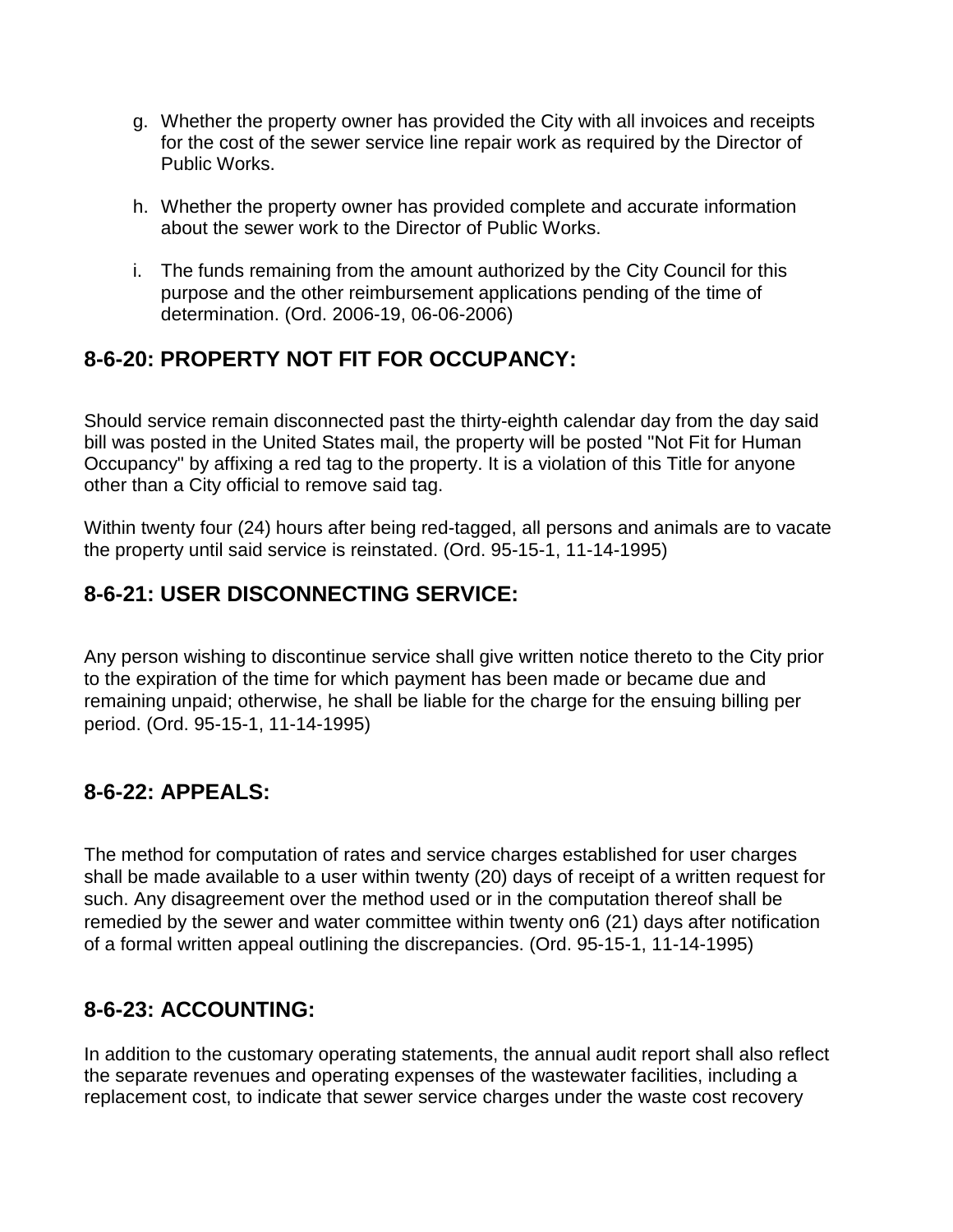system do in fact meet these regulations. In this regard, the financial information to be submitted to the Auditors shall include the following:

- A. Flow data showing total gallons received at the wastewater plant for the current fiscal year.
- B. Billing data to show total number of thousand gallons billed.
- C. Debt service for the next succeeding fiscal year.
- D. Number of users connected to the system.

(Ordinance 2022-04, 01-19-2022)